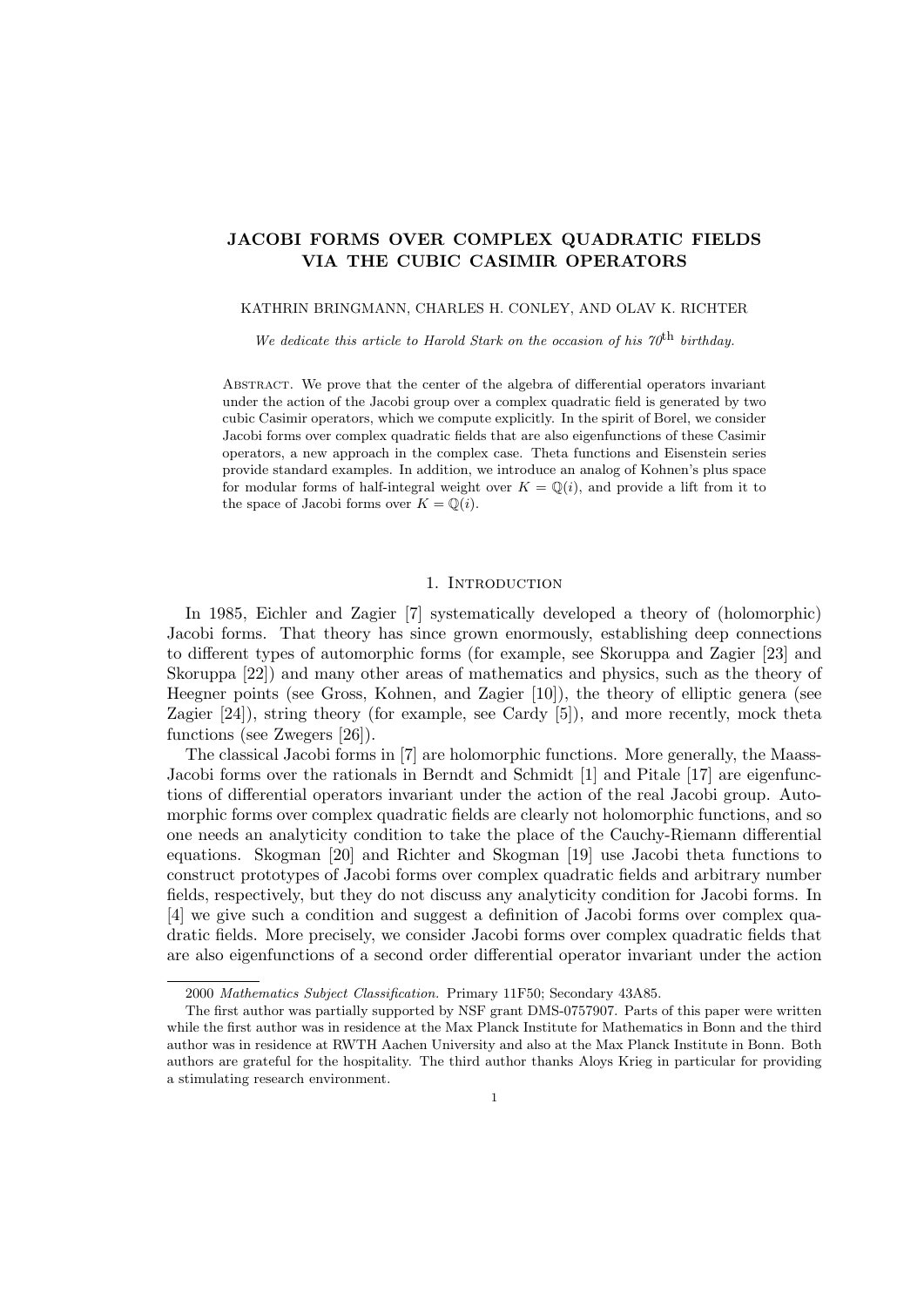of the complex Jacobi group. In addition, we present explicit examples showing that the space of such forms is nonempty. Nevertheless, the definition in [4] has drawbacks. For one thing, all examples of such Jacobi forms constructed there have eigenvalue zero. In addition, it seems that the approach in [4] does not give any connections to other types of automorphic forms. This is somewhat unsatisfactory, since a theory of Jacobi forms should yield a fruitful interplay between different types of automorphic forms.

In this paper we suggest a new approach to Jacobi forms that is in the spirit of Borel's notion of an automorphic form for a reductive group [2]. The center of the universal enveloping algebra of the complex Jacobi group is generated by two conjugate linear elements and two conjugate cubic elements, which we call the Casimir elements. The linear elements act on Jacobi forms by scalars, and the operators by which the Casimir elements act generate the center of the algebra of invariant differential operators. We consider (see Definition 2) Jacobi forms over complex quadratic fields that are eigenfunctions of the cubic Casimir operators. The Eisenstein series in [4] and special cases of the theta functions in [20] and [19] are concrete examples, and in contrast to [4], the space of Jacobi forms here yields a truly continuous spectrum. Furthermore, we introduce an analog of Kohnen's plus space for modular forms of half-integral weight over  $K = \mathbb{Q}(i)$ . We proceed as in Kohnen [14] to construct a lift from said analog to the space of Jacobi forms over  $K = \mathbb{Q}(i)$ , which gives rise to new examples of Jacobi forms over  $K = \mathbb{Q}(i)$ . Our work may be viewed as the first step toward a rigorous theory of Jacobi forms over complex quadratic fields. It will be interesting to see if such Jacobi forms find important applications in the same way that classical Jacobi forms do.

This paper is organized as follows. We begin Section 2 with the definition of the Jacobi group of any subdomain of  $\mathbb{C}$ , and the  $|_{k,m}$ -slash action of the complex Jacobi group. We then state the main result of Section 6, the description of the center of the algebra of  $|k_m$ -invariant operators, and use it to define Jacobi forms over complex quadratic fields.

Section 3 is the heart of the number theoretic part of the paper. It begins with the determination of the transformation laws of Jacobi theta functions. These theta functions are important tools in the proof of the main result of the section, which constructs new examples of Jacobi forms over  $K = \mathbb{Q}(i)$  by lifting modular forms of half-integral weight (in the analog over  $K = \mathbb{Q}(i)$  of Kohnen's plus space) via a theta decomposition.

Sections 4-6 comprise the Lie theoretic part of the paper. In Section 4 we compute the generators and relations of the algebra of invariant differential operators on any homogeneous G-vector bundle in terms of G's universal enveloping algebra, G being an arbitrary Lie group. The case that the stabilizer subgroup is connected and acts reductively on g was treated by Helgason [11], and in fact this case is sufficient for Sections 5 and 6. We have included Section 4 for completeness and in order to give a slight generalization of Helgason's results.

The  $|_{k,m}$ -slash action of the real Jacobi group was introduced in [7], and generators for its algebra of invariant differential operators were computed in [1]. In Section 5 we apply [11] to compute the relations in this algebra. We find that its center is the image of the center of the universal enveloping algebra of the Jacobi group, and is generated by a single cubic operator. This operator was used in [1] (page 82) to define Maass-Jacobi forms over the rationals, and such forms were studied in [17].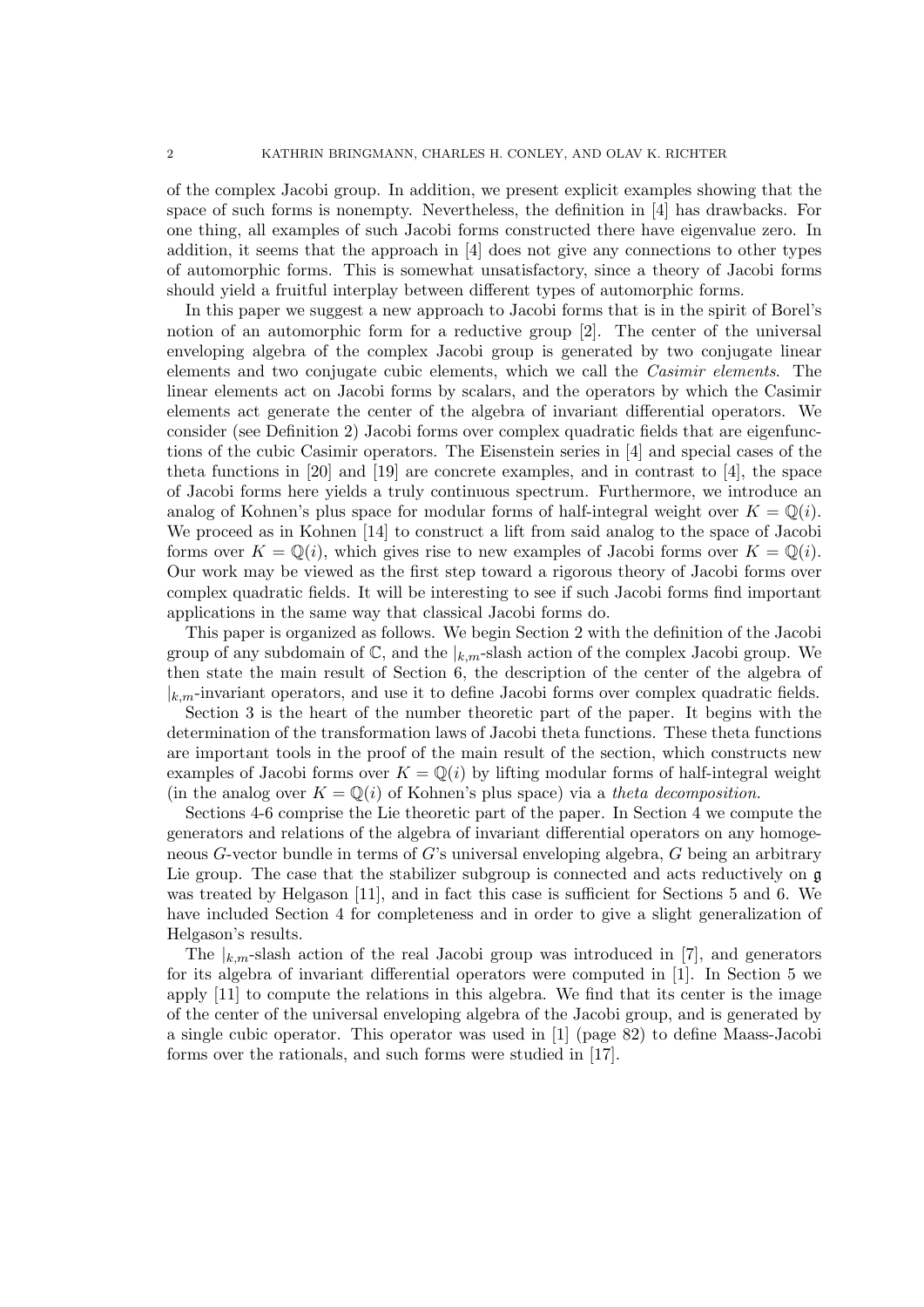In Section 6 we apply [11] to the  $\vert_{k,m}$ -slash action of the complex Jacobi group. Here the center of the algebra of  $|_{k,m}$ -invariant operators is a polynomial algebra on two cubic operators, and it is again the image of the center of the universal enveloping algebra.

## 2. Jacobi forms and the Jacobi group

2.1. The Jacobi group. We follow the notation of [1], [4], and [7]. For any subdomain D of  $\mathbb C$ , the *centerless Jacobi group* of D is

$$
\overline{G}^J(D) := \operatorname{SL}_2(D) \ltimes D^2.
$$

We write elements of  $D^2$  as row vectors X and define the group law of  $\overline{G}^J(D)$  via the right action of  $SL_2(D)$ :  $(M, X)(M', X') := (MM', XM' + X')$ .

Let  $D^2 \tilde{\times} D$  be the *Heisenberg group* of D, with group law

$$
(X,\kappa)(X',\kappa') := (X + X', \det\begin{pmatrix} X \\ X' \end{pmatrix} + \kappa + \kappa').
$$

The *Jacobi group* of D is  $G^{J}(D) := SL_2(D) \ltimes (D^2 \tilde{\times} D)$ , with group law

$$
(M,X,\kappa)\big(M',X',\kappa'\big):=\big(MM',XM'+X',\det{XM'\choose X'}+\kappa+\kappa'\big).
$$

Note that  $Z^{J}(D) := \{I\} \times \{0\} \times D$  is the center of  $G^{J}(D)$ , and the projection  $(M, X, \kappa) \mapsto$  $(M, X)$  defines an isomorphism from  $G^{J}(D)/Z^{J}(D)$  to  $\overline{G}^{J}(D)$ . It will be useful to define subgroups  $K^{J}(D)$  of  $G^{J}(D)$  and  $\overline{K}^{J}(D)$  of  $\overline{G}^{J}(D)$  by

$$
K^{J}(D) := (\operatorname{SU}_2 \cap \operatorname{SL}_2(D)) \times \{0\} \times D, \qquad \overline{K}^{J}(D) := (\operatorname{SU}_2 \cap \operatorname{SL}_2(D)) \times \{0\}.
$$

Write  $Q$  for the ring of quaternions and  $\mathbb{H}_Q$  for the quaternionic upper half space:

$$
Q := \{ u + v\mathbf{k} | u, v \in \mathbb{C}, \mathbf{k}^2 = -1, a\mathbf{k} = \mathbf{k}\overline{a}, \forall a \in \mathbb{C} \}
$$
  

$$
\mathbb{H}_{Q} := \{ x + y\mathbf{k} \in Q | x \in \mathbb{C}, y \in \mathbb{R}^+ \}.
$$

,

,

We denote elements of  $\mathbb{H}_{\mathcal{Q}}$  by  $\tau = x + y\mathbf{k}$  and elements of  $\mathcal{Q}$  by  $z = u + v\mathbf{k}$ . Define

$$
\overline{z} := \overline{u} - v\mathbf{k}, \qquad \widetilde{z} := u + \overline{v}\mathbf{k}, \qquad \mathcal{N}(z) := z\overline{z} = |u|^2 + |v|^2
$$

(the usual quaternion norm). Also, set

$$
||u + v\mathbf{k}||_{\mathbb{C}} := u + iv, \qquad ||u + v\mathbf{k}||_{\overline{\mathbb{C}}} := \overline{u} + i\overline{v}, \qquad \mathcal{T}_{\mathcal{R}}[z] := ||z||_{\mathbb{C}} + ||z||_{\overline{\mathbb{C}}}.
$$

The following lemma is elementary; a conceptual proof may be found in [4]. For the rest of Section 2, set

(1) 
$$
M := \begin{pmatrix} \alpha & \beta \\ \gamma & \delta \end{pmatrix}, \quad X := (\lambda, \mu).
$$

LEMMA 2.1. There is a transitive action of  $SL_2(\mathbb{C})$  on  $\mathbb{H}_{\mathcal{Q}}$  defined by

$$
M \circ \tau := (\alpha \tau + \beta)(\gamma \tau + \delta)^{-1} = (\tau \gamma + \delta)^{-1}(\tau \alpha + \beta),
$$

under which the stabilizer of  $\bf{k}$  is  $\rm{SU}_2$ .

There is a transitive action of  $G^{J}(\mathbb{C})$  on  $\mathbb{H}_{\mathcal{Q}} \times \mathcal{Q}$  defined by

(2) 
$$
(M, X, \kappa) \circ (\tau, z) := (M \circ \tau, (\tau \gamma + \delta)^{-1} (\tau \lambda + \mu + z))
$$

under which the stabilizer of  $(\mathbf{k},0)$  is  $K^{J}(\mathbb{C})$ . Division by  $Z^{J}(\mathbb{C})$  yields a transitive action of  $\overline{G}^J(\mathbb{C})$  on  $\mathbb{H}_{\mathcal{Q}} \times \mathcal{Q}$ , such that the stabilizer of  $(\mathbf{k},0)$  is  $\overline{K}^J(\mathbb{C})$ .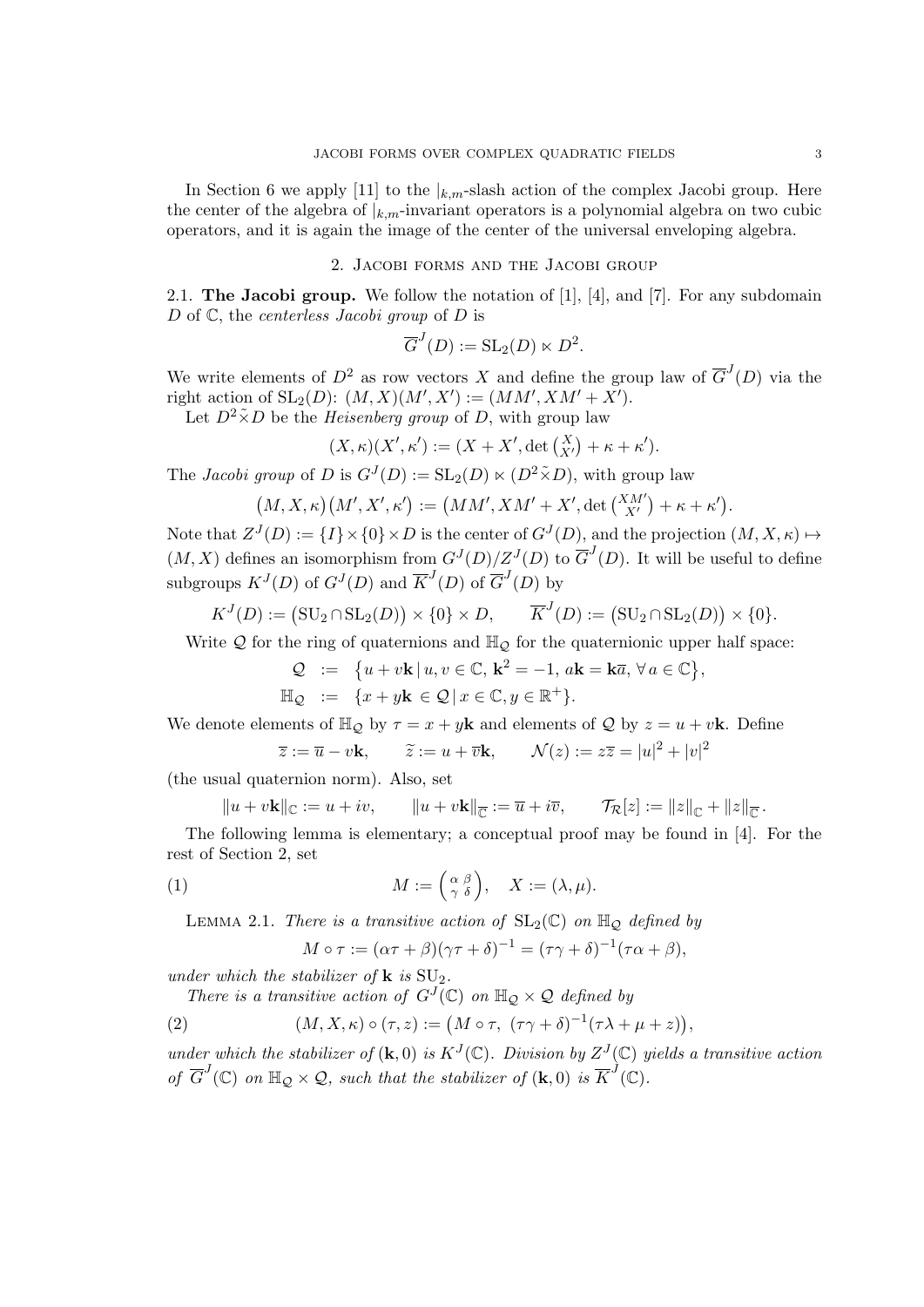We now define the  $|_{k,m}$ -slash action of  $G^{J}(\mathbb{C})$  on  $C^{\infty}(\mathbb{H}_{\mathcal{Q}} \times \mathcal{Q})$ . Define a function  $a: G^J(\mathbb{C}) \times (\mathbb{H}_{\mathcal{Q}} \times \mathcal{Q}) \to \mathbb{C}$  by

(3) 
$$
a((M, X, \kappa), (\tau, z)) := \kappa + \lambda \mu + 2\lambda z + \lambda \tau \lambda - (\tilde{z} + \lambda \tau + \mu)(\gamma \tau + \delta)^{-1} \gamma (z + \tau \lambda + \mu).
$$
  
For  $k \in \mathbb{C}$ ,  $l \in \mathbb{N}$ , and  $m \in \mathbb{C}^l$ , define  $\alpha_{k,m} : G^J(\mathbb{C}) \times (\mathbb{H}_{\mathcal{Q}} \times \mathcal{Q}) \to \mathbb{C}^\times$  by

$$
\alpha_{k,m}((M,X,\kappa),(\tau,z)):=\mathcal{N}^{-k}(\gamma\tau+\delta)\exp\bigl\{2\pi i\mathcal{T}_{\mathcal{R}}\bigl[\,{}^t\!m a\bigl((M,X,\kappa),(\tau,z\bigr)\bigr)m\bigr]\bigr\}.
$$

PROPOSITION 2.2. For all  $k \in \mathbb{C}$  and  $m \in \mathbb{C}^l$ , the following equation defines a slash action  $|_{k,m}$  of  $G^J(\mathbb{C})$  on functions  $f: \mathbb{H}_{\mathcal{Q}} \times \mathcal{Q} \to \mathbb{C}$ .

(4) 
$$
(f|_{k,m}(M,X,\kappa))(\tau,z):=\alpha_{k,m}((M,X,\kappa),(\tau,z))\ f((M,X,\kappa)\circ(\tau,z)).
$$

Multiplication by  $y^{-k'}$  is an intertwining map from  $|_{k,m}$  to  $|_{k+k',m}$ .

$$
\left.\left(y^{-k'}f\right)\right|_{k+k',m}(M,X,\kappa)=y^{-k'}\big(f\big)\big|_{k,m}(M,X,\kappa).
$$

This proposition amounts to the fact that  $\alpha_{k,m}$  is a *cocycle* with respect to the action of  $G^{J}(\mathbb{C})$  on  $\mathbb{H}_{\mathcal{Q}} \times \mathcal{Q}$ , such that  $\alpha_{k+k',m}/\alpha_{k,m}$  is the coboundary  $\partial y^{-k'}$ ; see Section 4.2. It is proven in Section 5.3 of [4].

We now state the main results of the Lie-theoretic part of the paper: the description of the center of the algebra of differential operators on  $\mathbb{H}_{\mathcal{Q}} \times \mathcal{Q}$  invariant with respect to the action  $|_{k,m}$  of  $G^{J}(\mathbb{C})$ , and the description of the action of the center of the universal enveloping algebra of  $G^{J}(\mathbb{C})$  under  $|_{k,m}$ . The two are the same and motivate the definition of Jacobi forms given in Section 2.2.

We will see in Section 6 that if we regard  $G^{J}(\mathbb{C})$  as a complex group, then the center of its universal enveloping algebra is a polynomial ring on two generators, one linear and one cubic. It follows that if we forget its complex structure and regard it as a real group, the center of its universal enveloping algebra is a polynomial ring on four generators, two conjugate linear elements and two conjugate cubic elements. Under the real action  $|_{k,m}$ , the cubic elements act by third order differential operators which we denote by  $\mathcal{C}_{k,m}^{\pm}$ , and the linear elements act by scalars. Thus  $\mathcal{C}_{k,m}^{\pm}$  generate the  $|_{k,m}$ -action of the universal enveloping algebra of  $G^{J}(\mathbb{C})$ .

We will define  $\mathcal{C}_{k,m}^+$  in terms of the following operators:

$$
Z_{k,m}^{+} := -2\pi i \,^t \! mm,
$$
  
\n
$$
e_{k,m}^{+} := -\partial_u,
$$
  
\n
$$
E_{k,m}^{+} := -\partial_x,
$$
  
\n(5) 
$$
H_{k,m}^{+} := -(2x\partial_x + y\partial_y + u\partial_u + v\partial_v + k),
$$
  
\n
$$
f_{k,m}^{+} := -(x\partial_u + y\partial_{\overline{v}}) + 4\pi i \,^t \! m(mu + i\overline{m}v),
$$
  
\n
$$
F_{k,m}^{+} := -xH_{k,m}^{+} - (x^2\partial_x + y^2\partial_{\overline{x}}) + y(u\partial_{\overline{v}} - v\partial_{\overline{u}})
$$
  
\n
$$
+2\pi i \,^t \! (mu + i\overline{m}v)(mu + i\overline{m}v).
$$

In order to define  $\mathcal{C}_{k,m}^-$ , write B for any of Z, e, E, H, f, F and let  $(B)$  B  $\overline{\kappa_{k,m}} := \overline{B_{k,im}^+}.$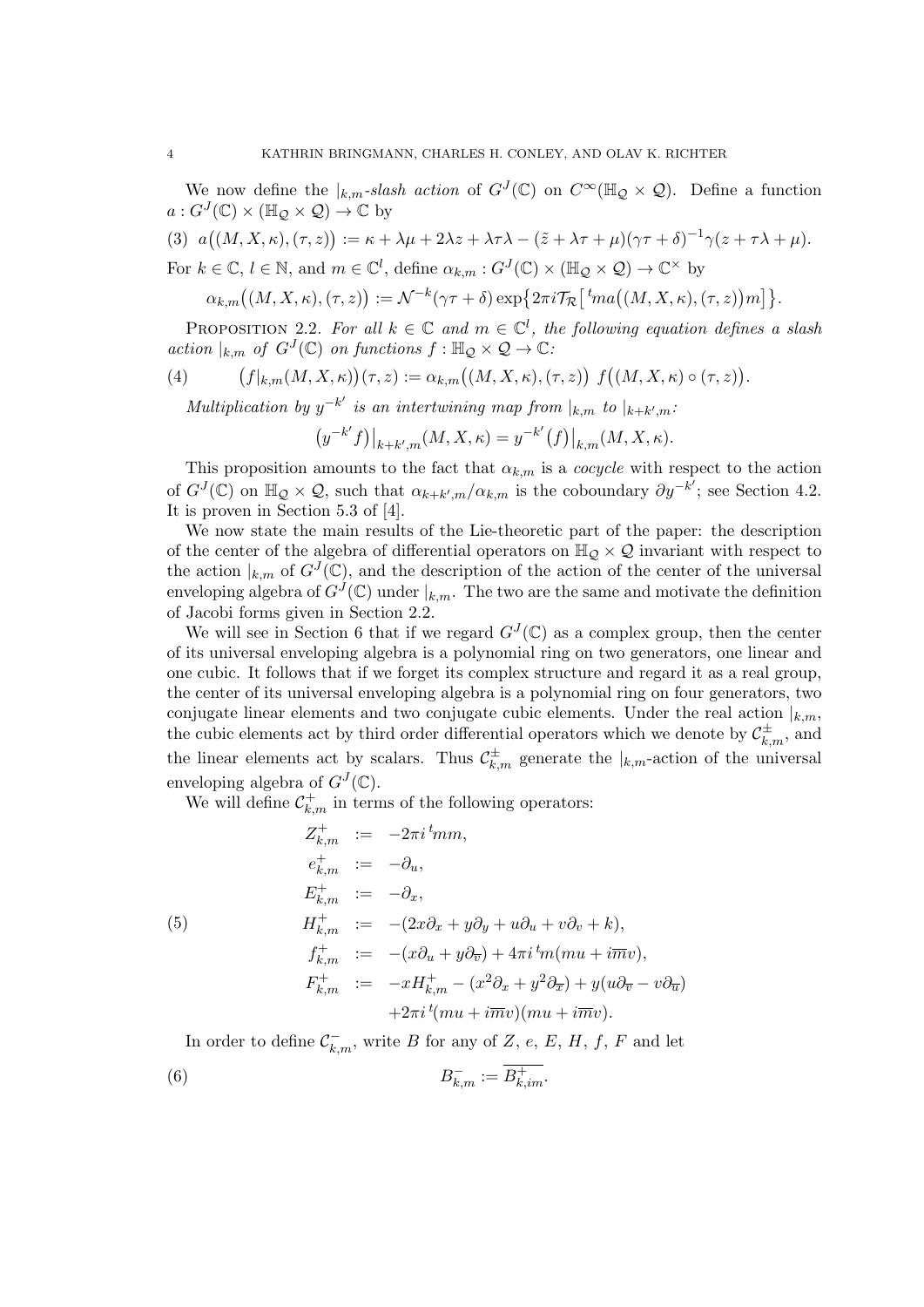Remark. It is useful to note that  $B_{k,m}^-$  and hence also  $\mathcal{C}_{k,m}^-$  may be obtained from  $B_{k,m}^+$  $k,m$ and  $C_{k,m}^+$  by replacing x, u, v, k, and m by their conjugates.

DEFINITION 1. The Casmir operators of the action  $|_{k,m}$  are

(7) 
$$
\mathcal{C}_{k,m}^{\pm} := \frac{i}{\pi} \Big( (f_{k,m}^{\pm})^2 E_{k,m}^{\pm} - F_{k,m}^{\pm} (e_{k,m}^{\pm})^2 - (H_{k,m}^{\pm} + 2) f_{k,m}^{\pm} e_{k,m}^{\pm} + (H_{k,m}^{\pm} + 1)(H_{k,m}^{\pm} + 2) Z_{k,m}^{\pm} + 4 F_{k,m}^{\pm} E_{k,m}^{\pm} Z_{k,m}^{\pm} \Big).
$$

THEOREM 2.3. The third order differential operators  $\mathcal{C}^\pm_{k,m}$  on  $\mathbb{H}_\mathcal{Q} \times \mathcal{Q}$  are invariant with respect to the action  $|_{k,m}$  of  $G^{J}(\mathbb{C})$ . They generate a polynomial algebra in two variables which is both the center of the algebra of all  $|_{k,m}$ -invariant differential operators and the image of the center of the universal enveloping algebra of  $G^{J}(\mathbb{C})$  under  $|_{k,m}$ .

The operators  $C_{k,m}^{\pm}$  are the conjugates of  $C_{0,m}^{\pm}$  by  $y^{-k}$ .

$$
\mathcal{C}_{k,m}^{\pm}\big(y^{-k}f(\tau,z)\big) = y^{-k}\mathcal{C}_{0,m}^{\pm}f(\tau,z).
$$

We now discuss the following slash action of  $SL_2(\mathbb{C})$  on  $\mathbb{H}_{\mathcal{O}}$ :

$$
(f|_k M)(\tau) := \mathcal{N}^{-k}(\gamma \tau + \delta) f(M \circ \tau)
$$

(see (1)). It is easy to check directly that this is an action for all  $k \in \mathbb{C}$ , and that multiplication by  $y^{-k'}$  is an intertwining map from  $|_k$  to  $|_{k+k'}$ . This also follows from Proposition 2.2 and the observation that  $|k|$  is the restriction of  $|k|$ , to an action of  $SL_2(\mathbb{C})$ on functions constant in z.

Define a second order operator  $\Delta_k$  on  $\mathbb{H}_{\mathcal{Q}}$  by

$$
\Delta_k := y^2 (4\partial_x \partial_{\overline{x}} + \partial_y^2) + (2k - 1)y \partial_y.
$$

Note that  $\Delta_0$  is the usual Laplace-Beltrami operator, which is well-known to generate the algebra of  $|_0$ -invariant differential operators, and  $\Delta_k + k^2$  is its conjugate by  $y^{-k}$ .

(8) 
$$
\Delta_k(y^{-k}f) = y^{-k}(\Delta_0(f) - k^2f).
$$

It follows that  $\Delta_k$  generates the algebra of  $|k$ -invariant operators.

Clearly restriction to functions constant in z defines an algebra map from  $|_{k,0}$ -invariant operators to  $\vert_k$ -invariant operators. Since  $e_k^{\pm}$  $\frac{\pm}{k,0}$  and  $f_{k,0}^{\pm}$  $\chi_{k,0}^{\pm}$  annihilate functions constant in z and  $Z_{k,0}^{\pm} = 0$ , this algebra map sends  $\mathcal{C}_{k,0}^{\pm}$  $\chi_{k,0}^{\pm}$  to 0. We remark that it sends the operators  $D_{k,0}^{\tau}$  and  $D_{k,0}^{\tau}$  in (4) of [4] to  $\Delta_k$  and 0, respectively. (Let us take this opportunity to correct an error in Proposition 5.7 of [4]: the first displayed equation should read  $D_{k,m}^{\tau} = \text{IDO}_{\alpha_{k,m}}(Q_{\tau}/4) - k^2.$ 

2.2. Jacobi forms. Fix a complex quadratic field K with discriminant  $d_K$ . Algebraic and complex conjugation are identical on K and are denoted by  $\alpha \mapsto \overline{\alpha}$ . Let  $\mathfrak{d}_K$  be the different of K and let  $\mathcal{O}_K$  be the ring of integers of K. The *discrete Jacobi group*  $\Gamma^J(K)$ over K is the centerless Jacobi group of  $\mathcal{O}_K$ :

$$
\Gamma^J(K) := \overline{G}^J(\mathcal{O}_K) = \operatorname{SL}_2(\mathcal{O}_K) \ltimes \mathcal{O}_K^2.
$$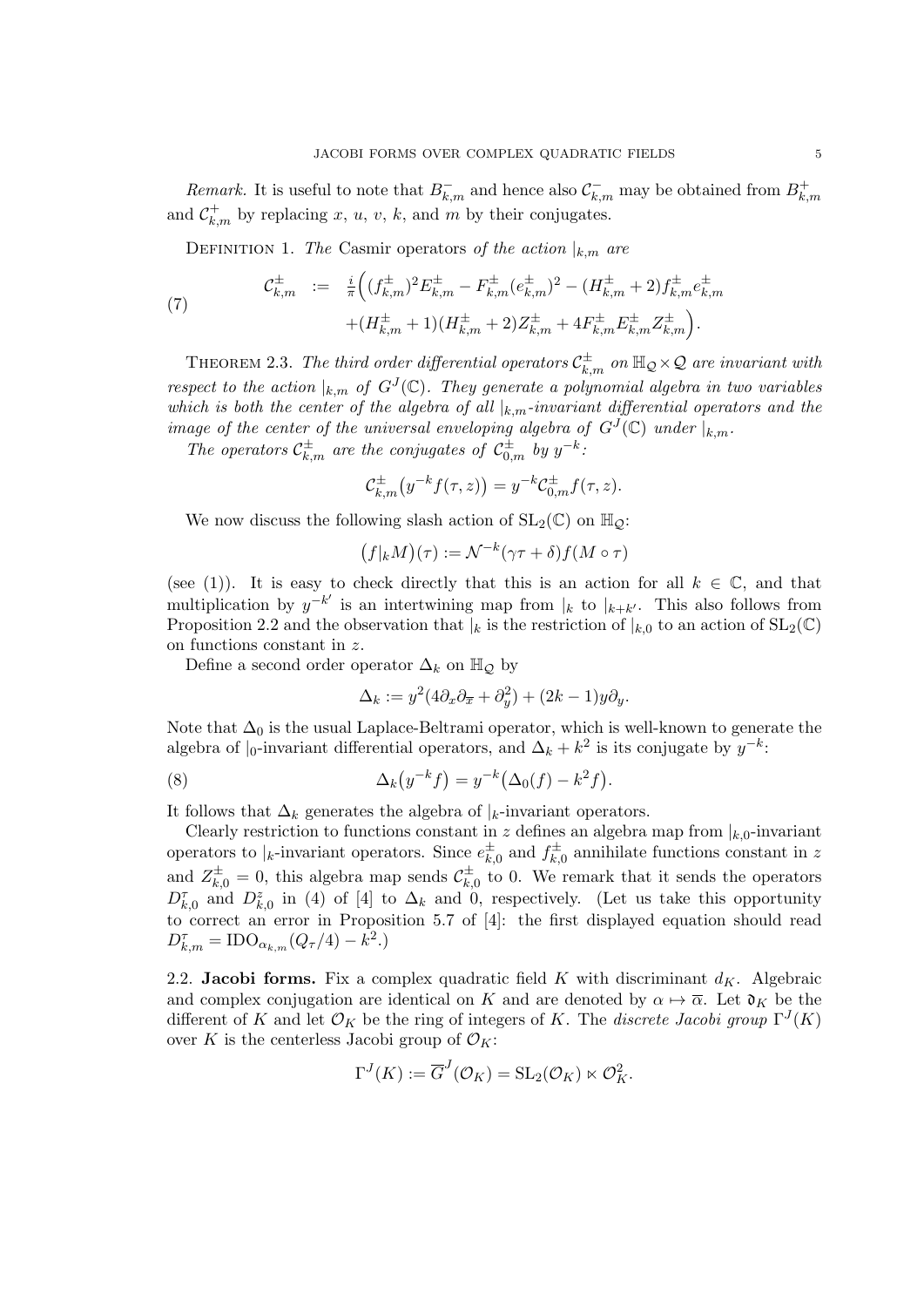PROPOSITION 2.4. The restriction to  $G^{J}(\mathcal{O}_{K})$  of the action  $|_{k,m}$  defined in Proposition 2.2 factors through to an action of the quotient  $\Gamma^{J}(K)$  if and only if  ${}^{t} \! mm \in \mathfrak{d}_{K}^{-1}$ . In particular, this holds for  $K = Q(i)$  if and only if  $2^{\ell}$ mm  $\in \mathbb{Z}[i]$ .

Writing  $z^*$  for  $(z + \tau \lambda + \mu)$ , the resulting action of  $\Gamma^{J}(K)$  is given by

(9) 
$$
\left(f\Big|_{k,m}\Big[\Big(\begin{array}{cc} \alpha \ \beta \\ \gamma \ \delta \end{array}\Big),(\lambda,\mu)\Big]\right)(\tau,z) := f\Big(\Big[\Big(\begin{array}{cc} \alpha \ \beta \\ \gamma \ \delta \end{array}\Big),(\lambda,\mu)\Big] \circ (\tau,z)\Big) \\ \times \mathcal{N}(\gamma\tau+\delta)^{-k} \exp\big\{2\pi i \mathcal{T}_{\mathcal{R}}\big[\,{}^t m\big(-\tilde{z}^*(\gamma\tau+\delta)^{-1}\gamma\,z^* + \lambda\tau\lambda + 2\lambda z\big)m\big]\big\}.
$$

PROOF: This proposition is a sharpening of Lemma 5.6 of [4]. Equation (4) defines an action of  $\Gamma^{J}(K)$  if and only if  $\alpha_{k,m}$  is 1 on  $Z^{J}(\mathcal{O}_{K})$ , which in turn occurs if and only if the factor  $\exp\left\{2\pi i \mathcal{T}_{\mathcal{R}}\left[\,^t m m \kappa\right]\right\}$  of  $\alpha_{k,m}$  arising from the summand  $\kappa$  in (3) is 1 for all  $\kappa \in \mathcal{O}_K$ . In this case (4) reduces to (9) because the summand  $\lambda \mu$  in (3) also contributes nothing. Since  $\mathcal{T}_{\mathcal{R}}\left[\ ^t m m \mathcal{O}_K \right] \subseteq \mathbb{Z}$  if and only if  $\ ^t m m \in \mathfrak{d}_K^{-1} = d_K^{-1/2} \mathcal{O}_K$ , the result follows.

The definition of a (non-holomorphic) automorphic form requires an analyticity condition to take the place of the Cauchy-Riemann differential equations for holomorphic functions. On reductive groups one usually uses the action of the center of the universal enveloping algebra to give such a condition (see Borel [2]). The Jacobi group is not reductive, but nevertheless, in light of Theorem 2.3, the following definition of Jacobi forms fits into this framework. Moreover, it suggests a fruitful theory.

DEFINITION 2. Let k be in N, and let m be an element of  $\mathbb{C}^l$  such that  ${}^t$ mm  $\in \mathfrak{d}_K^{-1}$  as in Proposition 2.4. A real-analytic function  $f : \mathbb{H}_{\mathcal{Q}} \times \mathcal{Q} \to \mathbb{C}$  is a Jacobi form over  $\overline{K}$  of weight k, index vector m, and eigenvalues  $\lambda^+, \lambda^- \in \mathbb{C}$  if

- (i)  $(f|_{k,m}A)(\tau,z) = f(\tau,z)$  for all  $A \in \Gamma^{J}(K)$ .
- (ii)  $C_{k,m}^+ f = \lambda^+ f$  and  $C_{k,m}^- f = \lambda^- f$ .
- (iii)  $f$  is of moderate growth.

We denote the vector space of such Jacobi forms by  $J_{k,m,\lambda^+,\lambda^-}$ . In addition, we say that  $\phi \in J_{k,m,\lambda^+,\lambda^-}$  is a cusp form if

(10) 
$$
\phi(\tau, z) = O(\exp\{-by\} \exp\{2\pi |v|^2/y\}) \text{ as } y \to \infty \text{ for some } b > 0,
$$

which is analogous to the characterization of the Jacobi cusp forms in Skoruppa [21].

Explicit examples are given by the Eisenstein series in [4]. For example, if  $m \in \mathbb{R}^l$ ,  $t_{mm} \in \mathbb{N}$ , and  $s \in \mathbb{C}$  such that  $\text{Re}(s) > 4$ , then the Eisenstein series (with  $k = 0$  and  $s \to s-\frac{1}{2}$  $rac{1}{2}$  in [4])

(11) 
$$
E_{m,s}(\tau,z) := \sum_{A \in \Gamma_{\infty}^J(K) \backslash \Gamma^J(K)} \left( y^s \big|_{0,m} A \right) (\tau,z) \in J_{0,m,\lambda^+, \lambda^-}
$$

with  $\lambda^+ = 2^t m m (s-1)(s-2)$ ,  $\lambda^- = 2^t \overline{mm}(s-1)(s-2)$ , and where  $\Gamma_\infty^J(K) =$  $\left\{ \begin{bmatrix} \begin{pmatrix} 1 & \eta \\ 0 & 1 \end{pmatrix}, (0, n) \end{pmatrix} \mid \eta, n \in \mathcal{O}_K \right\}$ . Furthermore, for weights  $k = 1/2$  and  $k = 1$ , the theta functions in [20] and [19] yield concrete examples of Jacobi forms on a subgroup of  $\Gamma^{J}(K)$ . It would be interesting to classify all theta functions which satisfy Definition 2.

Remark. At the end of the proof of Theorem 3.2 we explicitly state the moderate growth of Jacobi theta functions and of Jacobi forms that appear as lifts of modular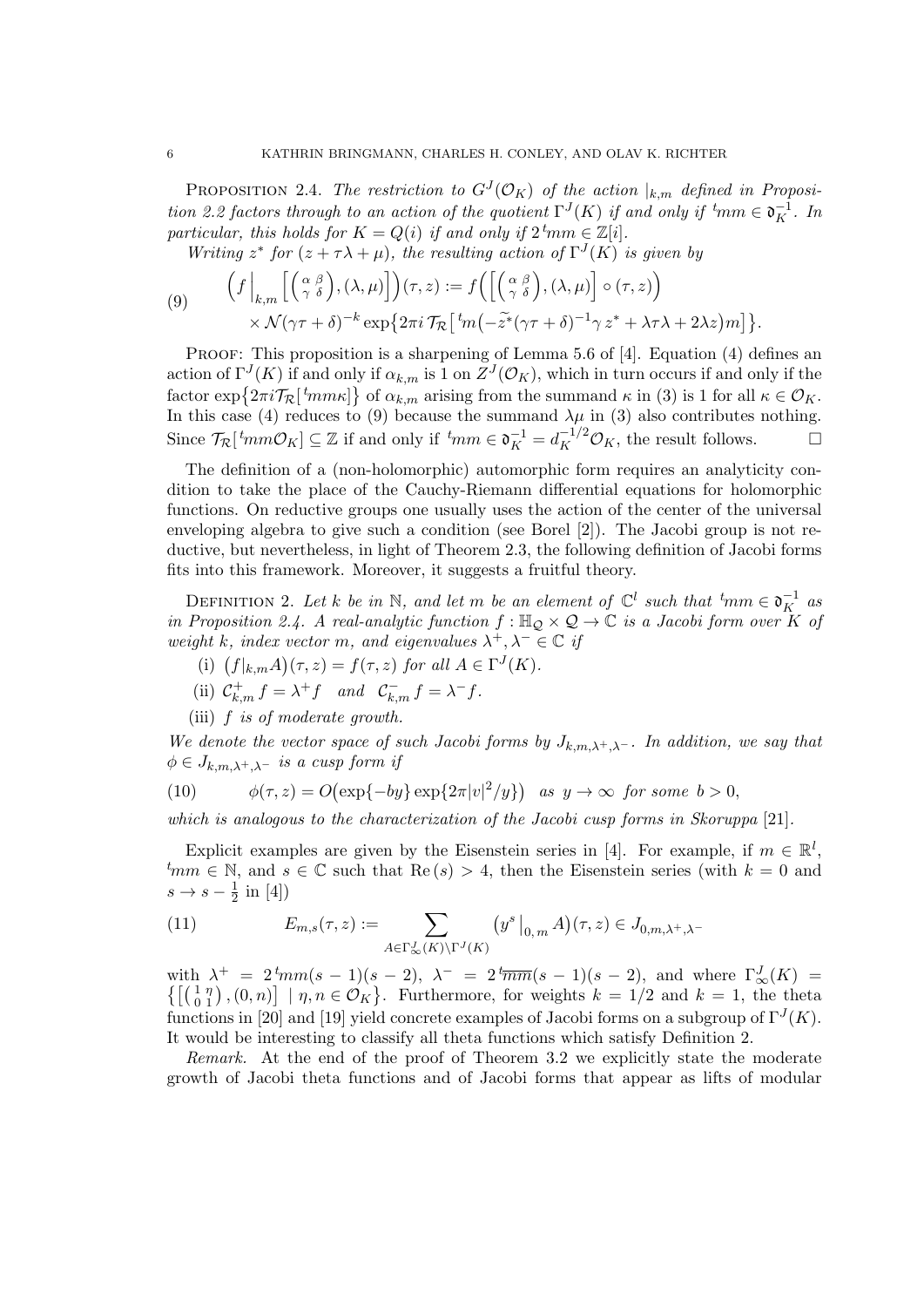forms of half-integral weight. Unfortunately, we cannot give such a growth condition for the Eisenstein series in (11), since we have not been able to completely determine its Fourier expansion (see also Section 3.2 of [4]).

### 3. Lifting of modular forms to Jacobi forms

In this section we provide new examples of Jacobi forms over  $K = \mathbb{Q}(i)$  by lifting modular forms of half-integral weight over  $K = \mathbb{Q}(i)$ . Our construction is of the same flavor as the method of Kohnen [14] (see also Section 4 of Pitale [17]). It is likely that our results can be extended to other complex quadratic fields, but for simplicity we restrict to the case that  $K = \mathbb{Q}(i)$ ,  $\mathcal{O}_K = \mathbb{Z}[i]$  is the ring of integers of K, and  $\mathfrak{d}_K = 2\mathbb{Z}[i]$  is the different of K.

3.1. Jacobi theta functions. Let  $\mu \in \mathcal{R}$ , where  $\mathcal R$  is a complete system of representatives for the set of cosets  $\frac{1}{2}\mathbb{Z}[i]/\mathbb{Z}[i]$ . The theta function

$$
\theta_\mu(\tau,z) := \sum_{\omega \in \mathbb{Z}[i]} \exp\bigl\{\pi i\, \mathcal{T}_{\mathcal{R}}[(\omega + \mu)\tau(\omega + \mu) + 2(\omega + \mu)z]\bigr\}
$$

is a crucial building block in our construction of Jacobi forms in Section 3.3. First we determine the transformation law of  $\theta_{\mu}$  under translation and inversion.

THEOREM 3.1. For every  $\eta \in \mathbb{Z}[i]$  we have

(12) 
$$
\theta_{\mu}(\tau + \eta, z) = \exp \left\{ \pi i \mathcal{T}_{\mathcal{R}} \left[ \eta \mu^2 \right] \right\} \theta_{\mu}(\tau, z).
$$

Moreover, we have

$$
(13) \quad \theta_{\mu}\left(-\tau^{-1},\tau^{-1}z\right) = \frac{1}{2}\mathcal{N}(\tau)^{1/2} \exp\left\{\pi i \mathcal{T}_{\mathcal{R}}\left[\tilde{z}\tau^{-1}z\right]\right\} \sum_{\nu \in \mathcal{R}} \exp\left\{2\pi i \mathcal{T}_{\mathcal{R}}\left[\nu\mu\right]\right\} \theta_{\nu}\left(\tau,z\right).
$$

PROOF: Equation (12) follows immediately from the definition of  $\theta_{\mu}$ . We apply Eichler's "embedding trick" to prove (13). Consider the following Jacobi theta function of higher degree:

(14) 
$$
\Theta_M(Z, W) := \sum_{L \in \mathbb{Z}^2} \exp \left\{ 2\pi i \left( {}^t(L + M)Z(L + M) + 2 {}^t(L + M)W \right) \right\},
$$

with  $M \in \mathfrak{R}$ , where  $\mathfrak{R}$  is a complete system of representatives for the set of cosets  $\frac{1}{2}\mathbb{Z}^2/\mathbb{Z}^2$ , and where Z and W are variables in  $\mathbb{H}_2$  (Siegel upper half plane of degree 2) and  $\mathbb{C}^2$ , respectively. Recall that

(15) 
$$
\Theta_M(-Z^{-1}, Z^{-1}W) = \frac{1}{2} \det(-iZ)^{\frac{1}{2}} \exp\{2\pi i^t W Z^{-1}W\} \sum_{N \in \mathfrak{R}} \exp\{-4\pi i^t NM\} \Theta_N(Z, W),
$$

where det  $(-iZ)^{\frac{1}{2}}$  is positive if  $Z = iY$  for positive definite  $Y \in \mathbb{R}^{(2,2)}$  (see [6] for a simple proof of (15) that does not require Poisson summation).

Now we will regard  $\theta_{\mu}(\tau,z)$  as a special case of  $\Theta_M(Z,W)$ . Set  $\Omega := \begin{pmatrix} 1 & i \\ 1 & -i \end{pmatrix}$ . If  $\tau = x + y\mathbf{k} \in \mathbb{H}_{\mathcal{Q}}$ ,  $z \in \mathcal{Q}$ , and  $\mu \in \mathcal{R}$ , then  $Z := \frac{1}{2} \, {}^t\Omega \left( \begin{array}{c} x \\ iy \end{array} \right)$  $\left(\begin{smallmatrix} x & iy\ iy & \overline{x} \end{smallmatrix}\right)\Omega \in \mathbb{H}_2, W := \frac{1}{2} \mathit{t} \Omega \left(\begin{smallmatrix} ||z|| \ c & ||z|| \end{smallmatrix}\right)$  $||z||_{\overline{\mathbb C}}$ ∈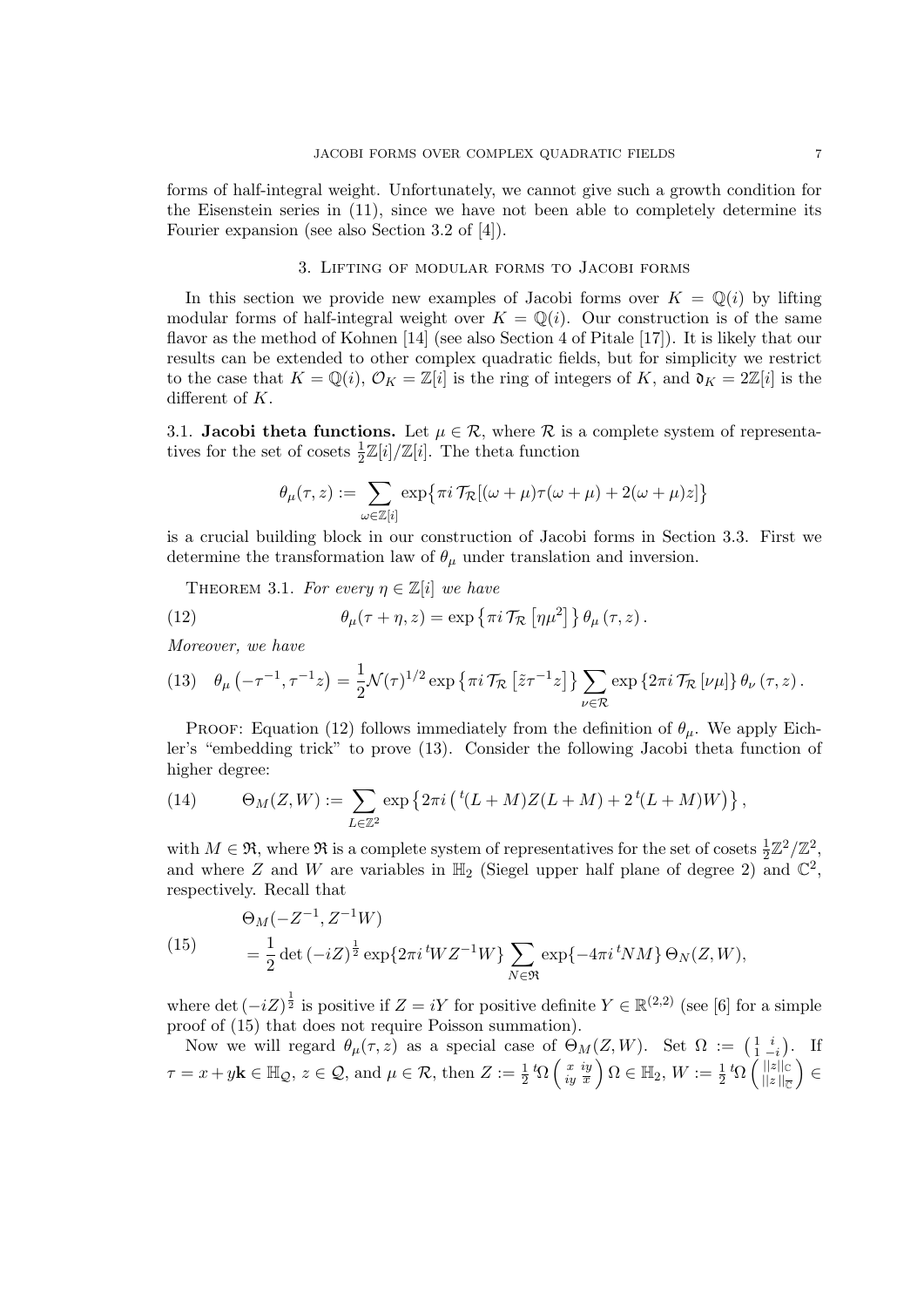$\mathbb{C}^2$ , and  $M := \Omega^{-1} \left( \frac{\mu}{\overline{n}} \right)$  $\left(\frac{\mu}{\mu}\right)$  =  $\left(\frac{\mathrm{Re}\,\mu}{\mathrm{Im}\,\mu}\right)$  $\begin{bmatrix} \text{Re}\,\mu \\ \text{Im}\,\mu \end{bmatrix} \in \mathfrak{R}$ . Furthermore, if  $\omega$  runs through  $\mathbb{Z}[i]$ , then  $L := \Omega^{-1}\left(\frac{\omega}{\omega}\right) = \left(\frac{\text{Re}\,\omega}{\text{Im}\,\omega}\right)$  runs through  $\mathbb{Z}^2$  and we find that

(16) 
$$
\theta_{\mu}(\tau,z) = \Theta_M(Z,W).
$$

As in  $[18]$  (see also  $[4]$ ),

$$
(\tau, z) \mapsto (-\tau^{-1}, \tau^{-1}z) \in \mathbb{H}_{\mathcal{Q}} \times \mathcal{Q} \quad \text{corresponds to}
$$
  

$$
(Z, W) \mapsto (U(-Z^{-1}) U, UZ^{-1}W) \in \mathbb{H}_{2} \times \mathbb{C}^{2},
$$

where  $U := \left(\begin{smallmatrix} 1 & 0 \\ 0 & -1 \end{smallmatrix}\right)$ . In particular,

 $(17)$  $(-\tau^{-1}, \tau^{-1}z) = \Theta_M(U(-Z^{-1})U, UZ^{-1}W) = \Theta_{UM}(-Z^{-1}, Z^{-1}W).$ Finally, we have

$$
\mathcal{N}(\tau)^{1/2} = \det(-iZ)^{1/2},
$$
  
\n
$$
\mathcal{T}_{\mathcal{R}}\left[\tilde{z}\tau^{-1}z\right] = 2^t W Z^{-1} W,
$$
  
\n
$$
\exp\left\{2\pi i \mathcal{T}_{\mathcal{R}}\left[\nu\mu\right]\right\} = \exp\left\{-2\pi i \mathcal{T}_{\mathcal{R}}\left[\nu\mu\right]\right\} = \exp\left\{-4\pi i \, {}^t N(U M)\right\},
$$

with  $N := \begin{pmatrix} \text{Re}\,\nu \\ \text{Im}\,\nu \end{pmatrix} \in \mathfrak{R}$ , so (13) follows from (15) and (17).

3.2. Modular forms of half-integral weight. Elstrodt, Grunewald, and Mennicke [8] give a good overview of automorphic functions over complex quadratic fields K. We extend their notion of an automorphic form and we consider modular forms of half-integral weight over  $K = \mathbb{Q}(i)$ , and in particular, we introduce an analog of Kohnen's [14] plus space. Kojima [15] also discusses modular forms of half-integral weight over complex quadratic fields, but our point of view is quite different.

Set  $\Gamma := SL_2(\mathbb{Z}[i])$  and  $\Gamma_0(N) := \{ (\gamma * \tilde{\ } ) \in \Gamma \mid \gamma \in N\mathbb{Z}[i] \}.$  The theta function

(18) 
$$
\theta(\tau) := \sum_{\omega \in \mathbb{Z}[i]} \exp\{\pi i \mathcal{T}_{\mathcal{R}}[\omega \tau \omega]\}
$$

is a modular form of weight 1/2 on  $\Gamma_0(4)$ . More precisely, if  $M = \begin{pmatrix} * & * \\ \gamma & \delta \end{pmatrix} \in \Gamma_0(4)$ , then (19)  $\theta(M \circ \tau) = i(M, \tau)\theta(\tau)$ 

where  $j(M,\tau) := \chi(M) \mathcal{N}(\gamma \tau + \delta)^{1/2}$  is the theta-multiplier. Here  $\chi(M)$  is an eighth root of unity, which can be determined explicitly in some important special cases (see Section 4 of [18]): If  $\mathcal{N}(\delta) = p$  is an odd rational prime, then

(20) 
$$
\chi\left(\left(\begin{smallmatrix} * & * \\ \gamma & \delta \end{smallmatrix}\right)\right) = \left(\frac{Re(\overline{\delta}\gamma)}{p}\right)
$$

is the Legendre symbol.

Remark: The results in [18] show that  $\theta(2\tau)$  satisfies (19) for all  $\binom{**}{\gamma \delta} \in \Gamma_0(8)$ . If, in addition,  $\mathcal{N}(\delta) = p$  is a rational prime, then

(21) 
$$
\chi\left(\left(\begin{smallmatrix} * & * \\ \gamma & \delta \end{smallmatrix}\right)\right) = \left(\frac{2Re(\overline{\delta}\gamma)}{p}\right),
$$

which then easily implies  $(20)$ .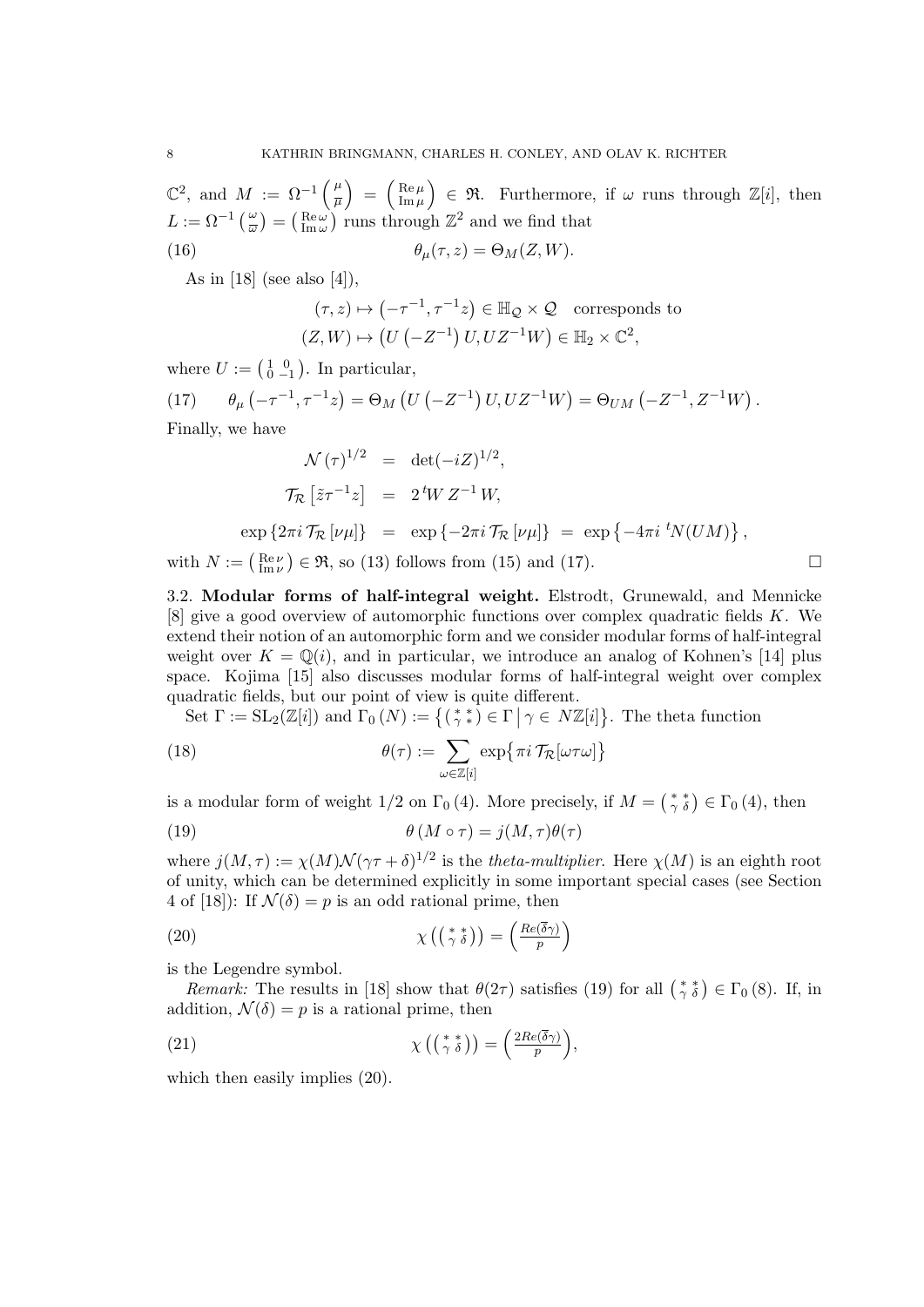We would like to address a small error in our paper [4], resulting from a mistake in [13]. We apply Proposition 4.6 of [13] to simplify (20), but unfortunately that Proposition in [13] is not quite correct as stated. Also note a typographical error: The obvious factor of 2 in the theta multiplier of  $\theta_0(2\tau, z)$  (using the notation of Section 3.1) was left off in (14) of [4] (see (20) and (21) above).

DEFINITION 3. A real-analytic function  $h : \mathbb{H}_{\mathcal{Q}} \to \mathbb{C}$  is a modular form on  $\Gamma_0(4)$  of weight  $k-\frac{1}{2}$  $\frac{1}{2}$  ( $k \in \mathbb{N}$ ) and eigenvalue  $\lambda \in \mathbb{C}$  if

- (i)  $h(M \circ \tau) = j(M, \tau)^{2k-1} h(\tau)$  for all  $M \in \Gamma_0(4)$ .
- (ii)  $\Delta_{k-\frac{1}{2}} h = \lambda h$ .

with  $a_0, b_0$ ,

(iii) h is of polynomial growth at the cusps of  $\Gamma_0(4)$ .

We denote the vector space of such modular forms of half-integral weight by  $M_{k-\frac{1}{2},\lambda}(4)$ .

If  $h \in M_{k-\frac{1}{2},\lambda}(4)$ , then  $h(\tau + \eta) = h(\tau)$  for all  $\eta \in \mathbb{Z}[i]$  and hence h has a Fourier expansion of the form

(22) 
$$
h(\tau) = \sum_{\omega \in \mathbb{Z}[i]} a_y(\omega) \exp{\{\pi i \mathcal{T}_{\mathcal{R}}[\omega x] \}}.
$$

Let  $M^+_{k-\frac{1}{2},\lambda}(4)$  denote the subspace of  $M_{k-\frac{1}{2},\lambda}(4)$ , whose elements have Fourier expansions of the form

$$
h(\tau) = \sum_{\substack{\omega \in \mathbb{Z}[i] \\ \omega \equiv 0, \pm 1, 2i \pmod{4}}} a_y(\omega) \exp\{\pi i \mathcal{T}_{\mathcal{R}}[\omega x]\}.
$$

Then  $M^+_{k-\frac{1}{2},\lambda}(4)$  is an analog of Kohnen's [14] plus space, and in contrast to [14] and [17] the plus space condition here does not depend on  $k$ .

Remark: The coefficients  $a_y(\omega)$  in (22) can be described explicitly. Choose  $s \in \mathbb{C}$  such that  $\lambda = s^2 - (k - \frac{3}{2})$  $(\frac{3}{2})^2$ . Using (ii) and (iii) of Definition 3 and the properties of the usual Bessel function  $K_s$ , one can show as in [8] (pages 105-106) that the right hand side of (22) can be written as

(23) 
$$
c(y) + y^{\frac{3}{2} - k} \sum_{\omega \in \mathbb{Z}[i] \setminus \{0\}} a(\omega) K_s(2\pi |\omega|y) \exp{\pi i \mathcal{T}_{\mathcal{R}}[\omega x]} ,
$$

where the coefficients  $a(\omega) \in \mathbb{C}$  are independent of y and

$$
c(y) := a_0 y^{\frac{3}{2} - k + s} + b_0 y^{\frac{3}{2} - k - s} + c_0 \delta(s) y^{\frac{3}{2} - k} \log(y),
$$
  

$$
c_0 \in \mathbb{C}, \text{ and } \delta(s) := \begin{cases} 0 & \text{if } s \neq 0, \\ 1 & \text{if } s = 0. \end{cases}
$$

3.3. The lift. We are now in a position to state the main result of this Section, which gives a lift from  $M^+_{k-\frac{1}{2},\lambda}(4)$  to  $J_{k,\frac{1}{\sqrt{2}},\Lambda,\Lambda}$  with  $\Lambda := \lambda + k^2 - k + 1$ .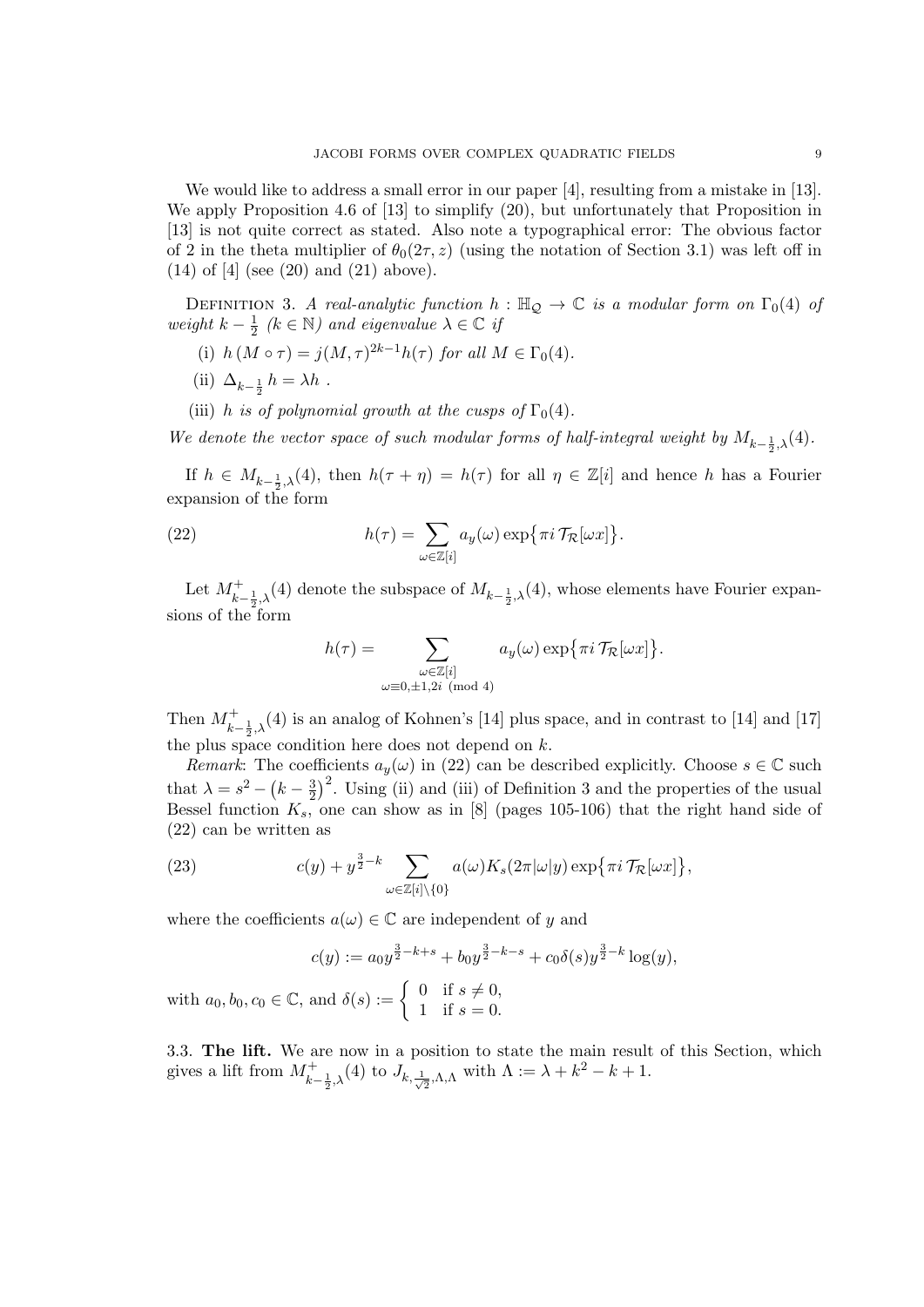THEOREM 3.2. Let  $h = \sum a_y(\omega) \exp \{\pi i \mathcal{T}_{\mathcal{R}}[\omega x]\} \in M_{k-\frac{1}{2},\lambda}^+(4)$  and write

$$
h(\tau) = \sum_{\nu \in \{0, \pm 1, 2i\}} h^{(\nu)}(4\tau)
$$

$$
= \sum_{\mu \in \mathcal{R}} h_{\mu}(4\tau)
$$

with

$$
h^{(\nu)}(\tau) := \sum_{\omega \in \mathbb{Z}[i]} a_{\frac{y}{4}} (4\omega + \nu) \exp\left\{ \frac{\pi i}{4} \mathcal{T}_{\mathcal{R}}[(4\omega + \nu)x] \right\}
$$

and

$$
h_0 := h^{(0)}, h_{\frac{1}{2}} := h^{(-1)}, h_{\frac{i}{2}} := h^{(1)}, \text{ and } h_{\frac{1+i}{2}} := h^{(2i)}.
$$

Then for  $\mu \in \mathcal{R}$  we have

(24) 
$$
h_{\mu}(\tau + \eta) = \exp \left\{-\pi i \mathcal{T}_{\mathcal{R}} \left[\eta \mu^2\right]\right\} h_{\mu}(\tau)
$$

for every  $\eta \in \mathbb{Z}[i]$  and also

(25) 
$$
h_{\mu}\left(-\tau^{-1}\right) = \frac{1}{2}\mathcal{N}(\tau)^{k-1/2}\sum_{\nu\in\mathcal{R}}\exp\left\{2\pi i\,\mathcal{T}_{\mathcal{R}}\left[\nu\mu\right]\right\}h_{\nu}(\tau).
$$

We have

(26) 
$$
\phi(\tau, z) := \sum_{\mu \in \mathcal{R}} h_{\mu}(\tau) \theta_{\mu}(\tau, z) \in J_{k, \frac{1}{\sqrt{2}}, \Lambda, \Lambda}
$$

with  $\Lambda := \lambda + k^2 - k + 1$ .

PROOF: Equation (24) follows directly from the definition of the  $h_{\mu}$ . We turn to the proof of  $(25)$ . It is not hard to see that we can write

(27) 
$$
h^{(\nu)}(\tau) = \frac{1}{16} \sum_{n \pmod{4}} \exp\left\{-\frac{\pi i}{4} \mathcal{T}_{\mathcal{R}}[n\nu]\right\} h\left(\frac{\tau + n}{4}\right).
$$

To determine the behavior of this function under inversion, we split the sum over  $n$  into two groups:

$$
S_1 := \{ n_1 + in_2; \quad n_1 \equiv n_2 \pmod{2}, n_1, n_2 \pmod{4} \},
$$
  

$$
S_2 := \{ n_1 + in_2; \quad n_1 \equiv 1 + n_2 \pmod{2}, n_1, n_2 \pmod{4} \}.
$$

Clearly

$$
h^{(\nu)}\left(-(4\tau)^{-1}\right) = g_{\nu,1}(\tau) + g_{\nu,2}(\tau),
$$

where

$$
g_{\nu,1}(\tau) := \frac{1}{16} \sum_{n \in S_1} \exp \left\{-\frac{\pi i}{4} \mathcal{T}_{\mathcal{R}}[n\nu] \right\} h \left(\frac{1}{4} \left( (-4\tau)^{-1} + n \right) \right),
$$
  

$$
g_{\nu,2}(\tau) := \frac{1}{16} \sum_{n \in S_2} \exp \left\{-\frac{\pi i}{4} \mathcal{T}_{\mathcal{R}}[n\nu] \right\} h \left(\frac{1}{4} \left( (-4\tau)^{-1} + n \right) \right).
$$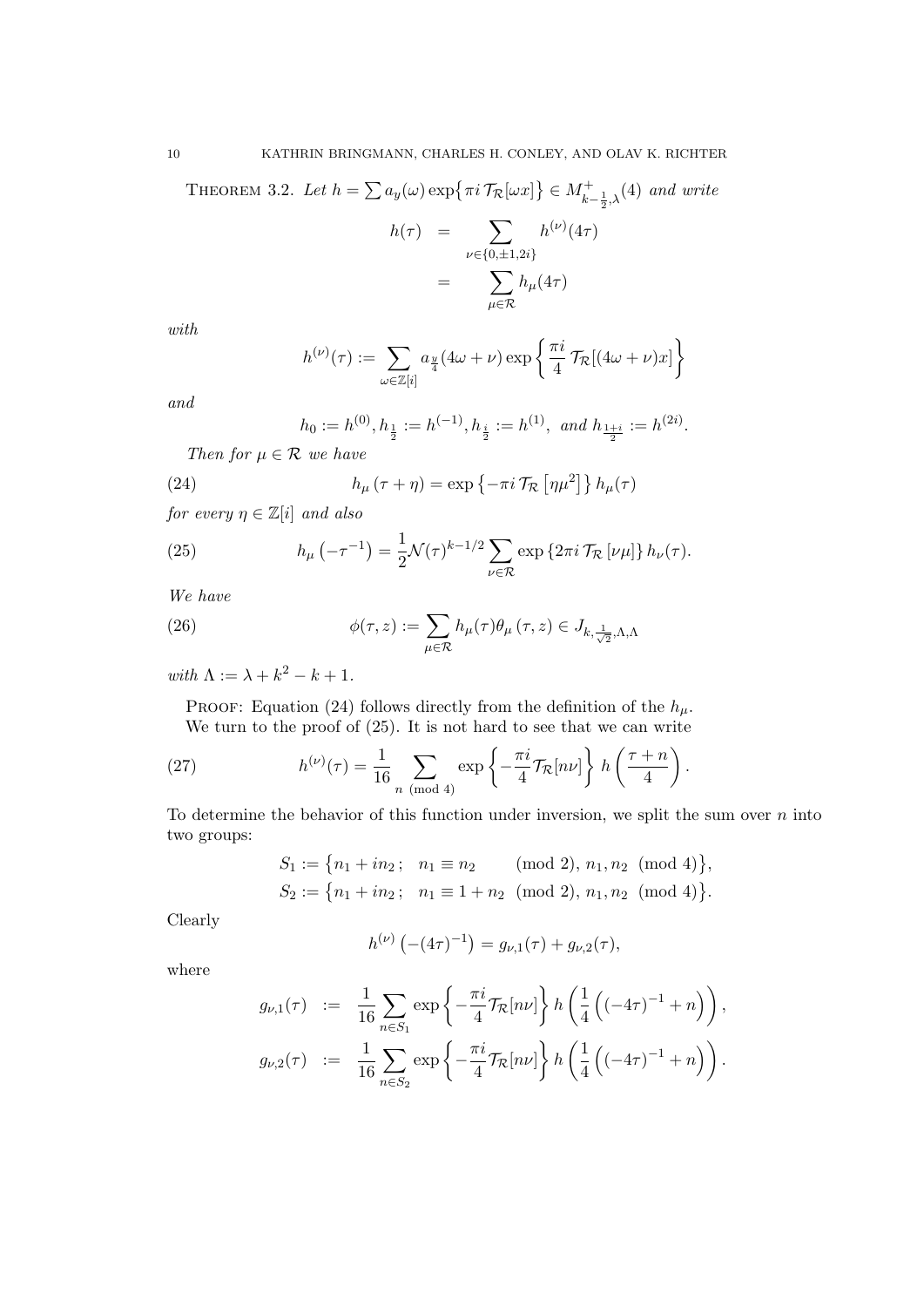We first consider  $g_{\nu,1}(\tau)$ . Write

(28)  

$$
g_{\nu,1}\left(-\frac{\tau^{-1}}{4}\right) = \frac{1}{16} \sum_{n \in S_1} \exp\left\{-\frac{\pi i}{4} \mathcal{T}_{\mathcal{R}}[n\nu]\right\} h\left(\frac{1}{4}(\tau+n)\right)
$$

$$
= \frac{1}{16} \sum_{\substack{\omega \in \mathbb{Z}[i] \\ \omega \equiv 0, \pm 1, 2i \pmod{4}}} a_{\frac{y}{4}}(\omega) \exp\left\{\frac{\pi i}{4} \mathcal{T}_{\mathcal{R}}[x\omega]\right\} \sum_{n \in S_1} \exp\left\{\frac{\pi i}{4} \mathcal{T}_{\mathcal{R}}[n(\omega-\nu)]\right\}.
$$

The sum over  $n$  on the right hand side of  $(28)$  equals

(29) 
$$
\sum_{n \pmod{2}} \exp\left\{\frac{\pi i}{4} \mathcal{T}_{\mathcal{R}} \left[2n \left(\omega - \nu\right)\right]\right\} + \sum_{n \pmod{2}} \exp\left\{\frac{\pi i}{4} \mathcal{T}_{\mathcal{R}} \left[(2n + 1 - i) \left(\omega - \nu\right)\right]\right\}
$$

$$
= \left(1 + \exp\left\{\frac{\pi i}{4} \mathcal{T}_{\mathcal{R}} \left[(1 - i) \left(\omega - \nu\right)\right]\right\}\right) \sum_{n \pmod{2}} \exp\left\{\frac{\pi i}{4} \mathcal{T}_{\mathcal{R}} \left[2n \left(\omega - \nu\right)\right]\right\},
$$

where the sum over n on the right hand side of (29) vanishes unless  $\omega \equiv \nu \pmod{2}$ . If  $\omega \equiv \nu \pmod{2}$ , then the plus space condition forces the first factor on the right hand side of (29) to be 0 unless  $\omega \equiv \nu \pmod{4}$ . Hence

$$
g_{\nu,1}\left(-\frac{\tau^{-1}}{4}\right) = \frac{1}{2}h^{(\nu)}(\tau),
$$

and thus

(30) 
$$
\frac{1}{2}h^{(\nu)}\left(-(4\tau)^{-1}\right) = g_{\nu,2}(\tau).
$$

We next consider  $g_{\nu,2}(\tau)$ . Clearly

$$
S_2 = \{1, 3, i, 3i, 1 + 2i, i + 2, 2 + 3i, 3 + 2i\}.
$$

Observing that  $h$  is invariant under translations, one can check that

$$
g_{\nu,2}(\tau) = \frac{1}{16} \sum_{n \in S_2} \exp \left\{-\frac{\pi i}{4} \mathcal{T}_{\mathcal{R}}\left[n\nu\right]\right\} h\left(M_n \circ \left(\tau - \frac{\bar{n}}{4}\right)\right),\,
$$

where the matrices  $M_n$  are defined as follows:

$$
M_1 = \begin{pmatrix} 1 & 0 \\ 4 & 1 \end{pmatrix}, \qquad M_3 = \begin{pmatrix} 3 & -1 \\ 4 & -1 \end{pmatrix}, \qquad M_i = \begin{pmatrix} i & 0 \\ 4 & -i \end{pmatrix}, \qquad M_{3i} = \begin{pmatrix} 3i & -1 \\ 4 & i \end{pmatrix}, M_{1+2i} = \begin{pmatrix} 1+2i & 1 \\ 4 & 1-2i \end{pmatrix}, \qquad M_{i+2} = \begin{pmatrix} 2+i & 1 \\ 4 & 2-i \end{pmatrix}, \qquad M_{2+3i} = \begin{pmatrix} 2+3i & 3 \\ 4 & 2-3i \end{pmatrix}, \qquad M_{3+2i} = \begin{pmatrix} 3+2i & 3 \\ 4 & 3-2i \end{pmatrix}.
$$

If  $M_n = \begin{pmatrix} a & b \\ c & d \end{pmatrix}$  is from the list above, then the transformation law of h implies that

$$
h(M_n \circ \tau) = \epsilon_n \mathcal{N}(c\tau + d)^{k - \frac{1}{2}} h(\tau)
$$

with

$$
\epsilon_n := \begin{cases} 1 & \text{if } n \in \{1, 3, i, 3i, 1+2i, 3+2i\} \\ -1 & \text{if } n \in \{i+2, 2+3i\} \end{cases}
$$

.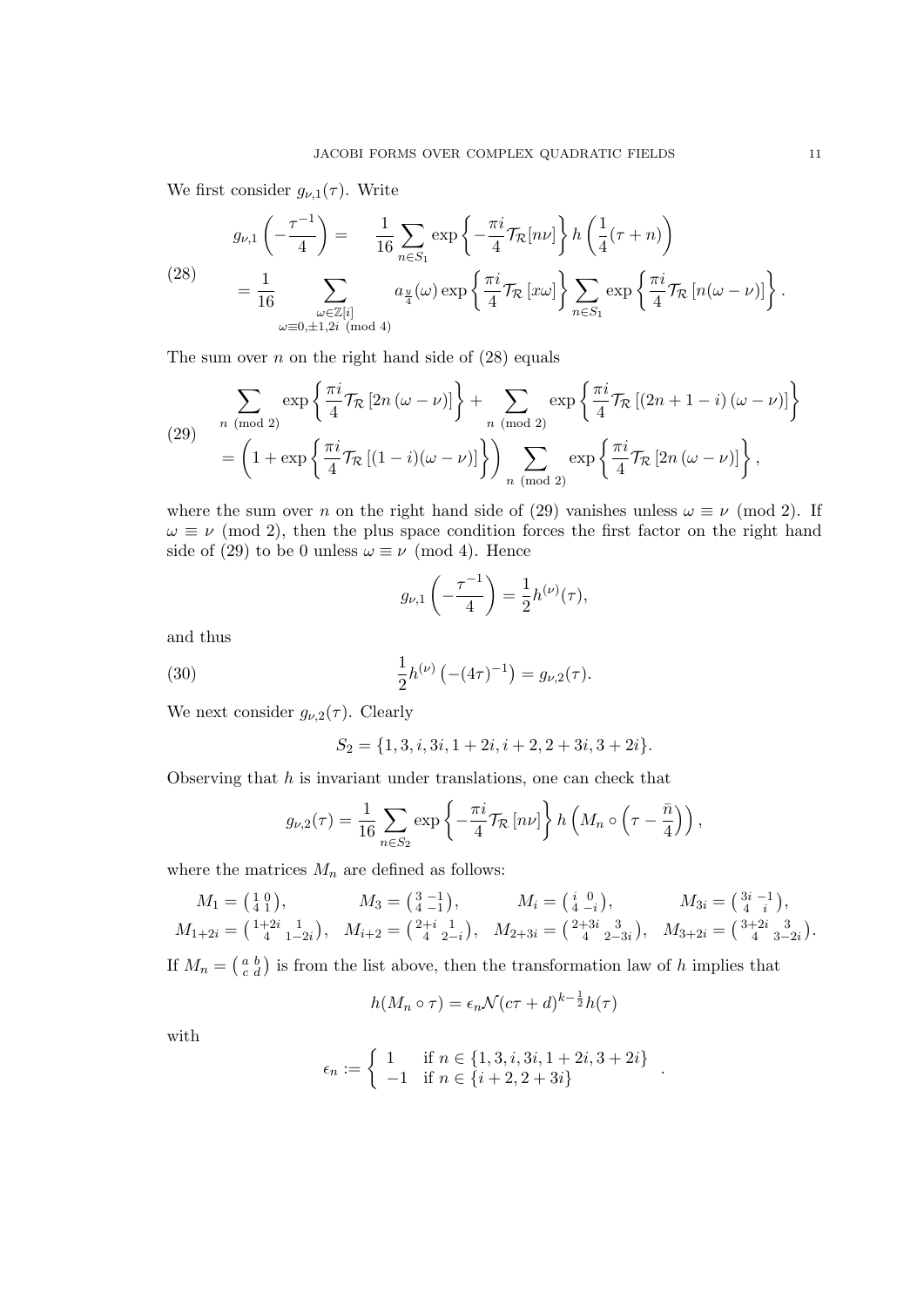Writing  $\nu = \nu_1 + i\nu_2$  and  $n = n_1 + i n_2$ , we find that

$$
g_{\nu,2}(\tau)
$$
\n
$$
= \frac{\mathcal{N}^{k-\frac{1}{2}}(4\tau)}{16} \left[ \exp\left\{-\frac{2\pi i}{4}\nu_1\right\} h\left(\tau - \frac{1}{4}\right) + \exp\left\{\frac{2\pi i}{4}\nu_1\right\} h\left(\tau + \frac{1}{4}\right) + \exp\left\{\frac{2\pi i}{4}\nu_2\right\} h\left(\tau - \frac{i}{4}\right) + \exp\left\{\frac{2\pi i}{4}(\nu_2)\right\} h\left(\tau - \frac{i}{4}\right) + \exp\left\{\frac{2\pi i}{4}(-\nu_1 + 2\nu_2)\right\} h\left(\tau + \frac{2i-1}{4}\right) - \exp\left\{\frac{2\pi i}{4}(-2\nu_1 + \nu_2)\right\} h\left(\tau + \frac{i-2}{4}\right) - \exp\left\{\frac{2\pi i}{4}(-2\nu_1 - \nu_2)\right\} h\left(\tau + \frac{3i-2}{4}\right) + \exp\left\{\frac{2\pi i}{4}(\nu_1 + 2\nu_2)\right\} h\left(\tau + \frac{2i+1}{4}\right) \right]
$$
\n
$$
= \frac{\mathcal{N}^{k-\frac{1}{2}}(4\tau)}{16} \sum_{n \in \{0,\pm 1,2i\}} \left[ \exp\left\{\frac{2\pi i}{4}(-\nu_1 - n_1)\right\} + \exp\left\{\frac{2\pi i}{4}(\nu_1 + n_1)\right\} + \exp\left\{\frac{2\pi i}{4}(\nu_2 - n_2)\right\} + \exp\left\{\frac{2\pi i}{4}(-\nu_1 + 2\nu_2 - n_1 - 2n_2)\right\} - \exp\left\{\frac{2\pi i}{4}(-2\nu_1 + \nu_2 - 2n_1 - n_2)\right\} - \exp\left\{\frac{2\pi i}{4}(-2\nu_1 - \nu_2 - 2n_1 + n_2)\right\} + \exp\left\{\frac{2\pi i}{4}(\nu_1 + 2\nu_2 + n_1 - 2n_2)\right\} \right] h^{(n)}(4\tau),
$$

where the last equation follows after inserting the Fourier expansion of  $h(\tau)$ . Specifically,

$$
g_{0,2}(\tau) = \frac{\mathcal{N}^{k-\frac{1}{2}}(4\tau)}{4} \left( h^{(0)}(4\tau) + h^{(1)}(4\tau) + h^{(-1)}(4\tau) + h^{(2i)}(4\tau) \right),
$$
  
\n
$$
g_{1,2}(\tau) = \frac{\mathcal{N}^{k-\frac{1}{2}}(4\tau)}{4} \left( h^{(0)}(4\tau) - h^{(1)}(4\tau) + h^{(-1)}(4\tau) - h^{(2i)}(4\tau) \right),
$$
  
\n
$$
g_{-1,2}(\tau) = \frac{\mathcal{N}^{k-\frac{1}{2}}(4\tau)}{4} \left( h^{(0)}(4\tau) + h^{(1)}(4\tau) - h^{(-1)}(4\tau) - h^{(2i)}(4\tau) \right),
$$
  
\n
$$
g_{2i,2}(\tau) = \frac{\mathcal{N}^{k-\frac{1}{2}}(4\tau)}{4} \left( h^{(0)}(4\tau) - h^{(1)}(4\tau) - h^{(-1)}(4\tau) + h^{(2i)}(4\tau) \right),
$$

and using (30) together with the substitution  $\tau \to \frac{\tau}{4}$  gives (25).

Now we will show that  $\phi$  defined by (26) satisfies

(31) 
$$
\left(\phi|_{k,\frac{1}{\sqrt{2}}}A\right)(\tau,z)=\phi(\tau,z)
$$

for all  $A \in \Gamma^{J}(K)$ . For  $A = \left[\begin{pmatrix} 1 & 0 \\ 0 & 1 \end{pmatrix}, (\lambda, \mu)\right]$  this follows directly from the definition of  $\theta_{\mu}$ . Equations (12), (13), (24), and (25) imply that (31) holds for  $A = \begin{bmatrix} 1 & \eta \\ 0 & 1 \end{bmatrix}$ , (0, 0) and  $A = \left[ \begin{smallmatrix} 0 & -1 \\ 1 & 0 \end{smallmatrix} \right], (0, 0) \right]$ . Recall that the matrices  $\begin{smallmatrix} 1 & \eta \\ 0 & 1 \end{smallmatrix}$  $\begin{bmatrix} 1 & \eta \\ 0 & 1 \end{bmatrix}$  for all  $\eta \in \mathbb{Z}[i]$  and  $\begin{bmatrix} 0 & -1 \\ 1 & 0 \end{bmatrix}$  generate  $SL_2(\mathbb{Z}[i])$ . Hence (31) holds for all  $A \in \Gamma^J(K)$ .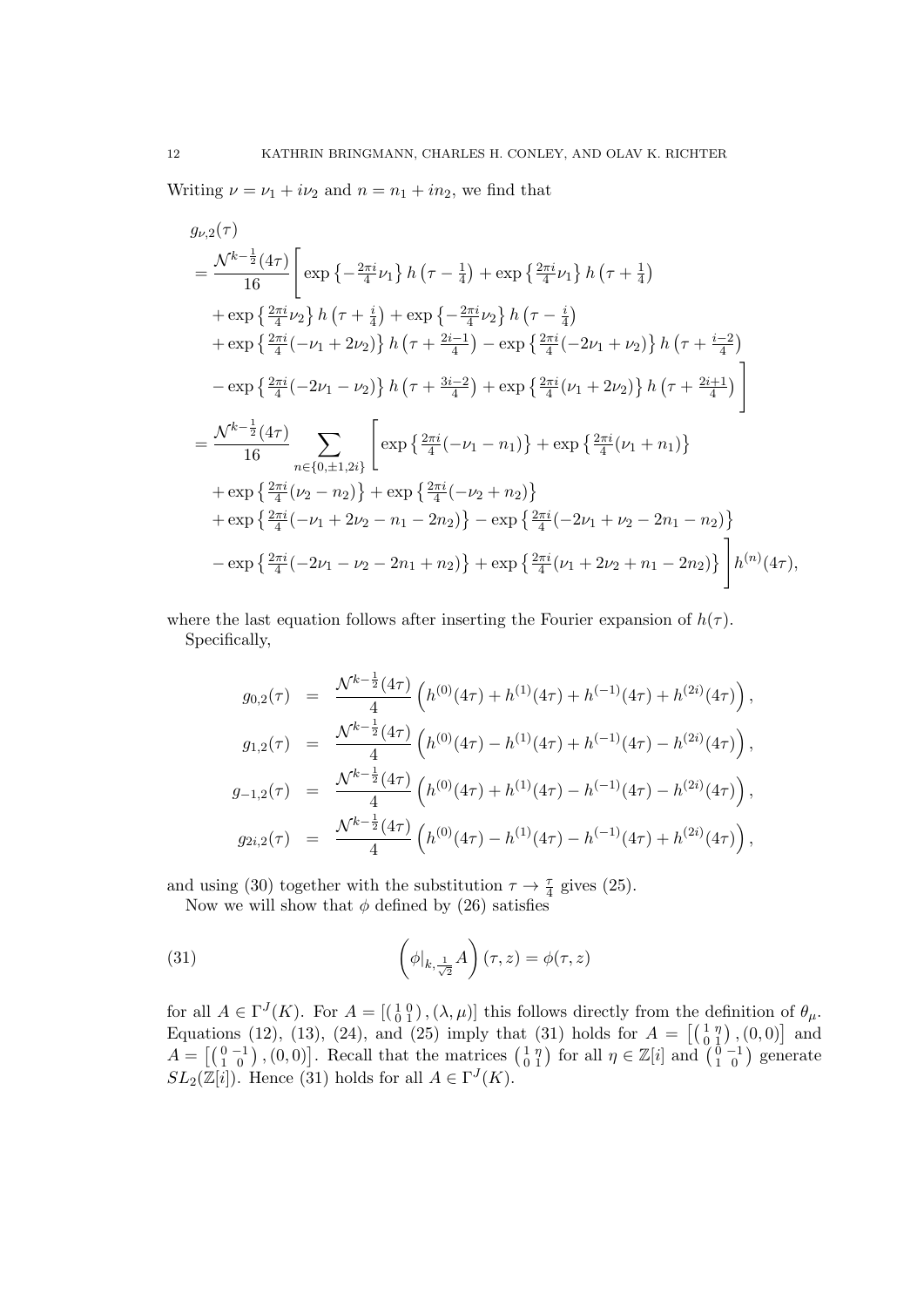Note that  $\Delta_{k-\frac{1}{2}}h = \lambda h$  implies that  $\Delta_{k-\frac{1}{2}}h_{\mu} = \lambda h_{\mu}$ . A lengthy but straightforward computation (using Mathematica) reveals that

$$
\mathcal{C}_{k,\frac{1}{\sqrt{2}}}^{\pm} (h_{\mu}\theta_{\mu}) = y^{-k} \mathcal{C}_{0,\frac{1}{\sqrt{2}}}^{\pm} (y^{k}h_{\mu}\theta_{\mu}) = \left(\frac{3}{4}h_{\mu} + y^{-k+\frac{1}{2}}\Delta_{0} (y^{k-\frac{1}{2}}h_{\mu})\right)\theta_{\mu}
$$

$$
= \left(\frac{3}{4}h_{\mu} + \Delta_{k-\frac{1}{2}} (h_{\mu}) + (k-\frac{1}{2})^{2}h_{\mu}\right)\theta_{\mu}
$$

$$
= (\lambda + k^{2} - k + 1)h_{\mu}\theta_{\mu}.
$$

Finally,  $\phi$  is also of moderate growth. More precisely,

$$
\exp\left\{-2\pi\frac{|v|^2}{y}\right\} \left|\exp\left\{\pi i \mathcal{T}_{\mathcal{R}}[(\omega+\mu)\tau(\omega+\mu)+2(\omega+\mu)z]\right\}\right| = \exp\{-2\pi ya\}
$$

with

$$
a := \left( |\omega + \mu| - \frac{|v|}{y} \right)^2 + \frac{2}{y} \left( |(\omega + \mu)v| + \text{Re}((\omega + \mu)v) \right) \ge 0.
$$

Hence  $\theta_{\mu}(\tau, z) = O(\exp\{2\pi |v|^2/y\})$  as  $y \to \infty$  and  $\phi(\tau, z) = O(y^N \exp\{2\pi |v|^2/y\})$  for some  $N > 0$  as  $y \to \infty$ . We conclude that  $\phi \in J_{k, \frac{1}{\sqrt{2}}, \Lambda, \Lambda}$  with  $\Lambda = \lambda + k^2 - k + 1$ .

Remarks.

- (1) A half-integral weight cusp form over  $K = \mathbb{Q}(i)$  has a Fourier expansion as in (23) with constant coefficient  $c(y) = 0$ . Therefore if  $h \in M_{k-\frac{1}{2},\lambda}^+(4)$  is a cusp form, then h is of exponential decay in y and one finds that  $\phi$  in (26) satisfies the Jacobi cusp form condition (10). Hence the lift in (26) preserves cuspidality.
- (2) The Jacobi theta functions of higher degree  $\Theta_M(Z, W)$  in (14) are linearly independent as functions of W for fixed  $Z$  (see Lemma 3.1 of Ziegler [25]). Equation (16) implies that the functions  $z \to \theta_\mu(\tau, z)$  ( $\mu = 0, \frac{1}{2}$  $\frac{1}{2}, \frac{i}{2}$  $\frac{i}{2}, \frac{1+i}{2}$  $\frac{+i}{2}$ ) are linearly independent for every  $\tau \in \mathbb{H}_{\mathcal{Q}}$ , and thus the lift in (26) is injective.
- (3) It would be interesting to explore a Hecke theory for Jacobi forms over complex quadratic fields, which would allow one to investigate if the lift in (26) sends Hecke eigenforms to Hecke eigenforms.
- (4) The real-analytic Jacobi forms in [17] can essentially all be obtained from halfintegral weight Maass forms (see the Remark after Theorem 4.6 in [17]). We thank Ralf Schmidt for pointing out that an analogous statement should also hold in our setting here.

We end this Section with an explicit example of Theorem 3.2. We have  $\theta \in M^+_{\frac{1}{2},0}(4)$ . We find that  $\theta(\tau) = \theta(i\tau i) = \sum_{\mu \in \mathcal{R}} h_{\mu}(4\tau)$  with  $h_{\mu}(\tau) := \theta_{\mu} (i\tau i, 0)$ . Note that  $i\tau i =$  $-x + y\mathbf{k} \in \mathbb{H}_{\mathcal{Q}}, h_{\mu}(\tau) = h_{\mu}(i\tau i)$  for  $\mu = 0$  and  $\mu = \frac{1+i}{2}$  $\frac{+i}{2}$ , and  $h_{\frac{1}{2}}(\tau) = h_{\frac{i}{2}}(i\tau i)$ . Then  $h_{\mu}$ satisfies (24) and (25) with  $k = 1$  and  $\Delta_{\frac{1}{2}} h_{\mu} = 0$ . Hence

(32) 
$$
\sum_{\mu \in \mathcal{R}} \theta_{\mu}(i\tau i, 0) \theta_{\mu}(\tau, z) \in J_{1, \frac{1}{\sqrt{2}}, \frac{3}{4}, \frac{3}{4}}.
$$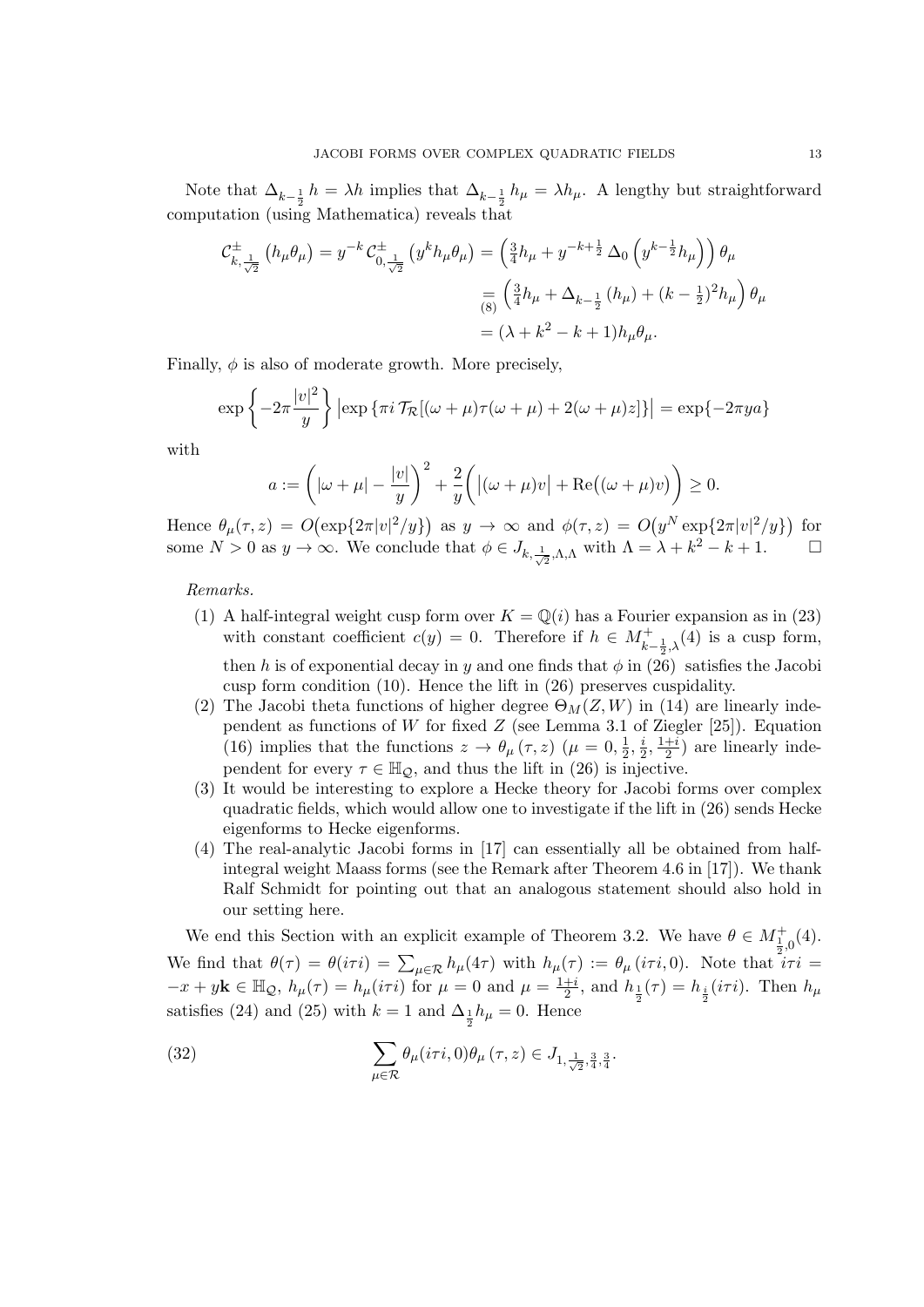#### 4. Algebras of invariant differential operators

We now turn to the Lie-theoretic part of the paper, the purpose of which is to prove Theorem 2.3. Fix throughout this section a real Lie group  $G$ , a closed subgroup  $K$ , and a representation  $\pi$  of K on a complex vector space V. The G-vector bundle  $G \times_K V$  over  $G/K$  is the set of equivalence classes  $[g, v] := \{(gk^{-1}, \pi(k)v) \in G \times V : k \in K\}$ , with G-action  $g'[g, v] := [g'g, v]$  and projection  $[g, v] \mapsto gK$ . We will write  $C_{\text{sec}}^{\infty}(G \times_K V)$  for the space of smooth sections of this bundle, and  $\lambda$  for the canonical action of G on it:

$$
(\lambda(g)(s))(xK) := gs(g^{-1}xK).
$$

DEFINITION 4. Let  $\mathbb{D}(G \times_K V)$  be the algebra of G-invariant differential operators on  $G \times_K V$ .

In this section we give a Lie algebraic description of  $\mathbb{D}(G \times_K V)$ . This generalizes a result of Helgason [11] giving such a description in the case that  $K$  is connected and the inclusion  $\mathfrak{k} \subseteq \mathfrak{g}$  is K-split. The generalization is not major, but to our knowledge it has not appeared previously. In fact, Helgason's result suffices for the purposes of the present paper, but the general result is of independent interest.

Given any real Lie group H, let  $\mathfrak{h}_0$  be its real Lie algebra, and let h be the complexification  $\mathfrak{h}_0 \otimes_{\mathbb{R}} \mathbb{C}$  of  $\mathfrak{h}_0$ . Given any representation  $\sigma$  of H on a complex vector space W, write  $W^{\sigma(H)}$  and  $W^{\sigma(\mathfrak{h})}$  for the H- and  $\mathfrak{h}$ -invariant vectors in W, respectively. When  $\sigma$  is clear from the context, we write simply  $W^H$  and  $W^{\mathfrak{h}}$ . Write  $\mathcal{S}^n(W)$  for the  $n^{\text{th}}$  symmetric power of W, also an H-module, and  $\mathcal{S}(W)$  for the symmetric algebra  $\bigoplus_{n=0}^{\infty} \mathcal{S}^n(W)$ . Let degree :  $\mathcal{S}(W) \to \mathcal{S}(W)$  be the endomorphism which acts on  $\mathcal{S}^n(W)$  by n.

Let  $\mathfrak{U}(\mathfrak{h})$  be the universal enveloping algebra of  $\mathfrak{h}$ , with degree filtration  $\mathfrak{U}^r(\mathfrak{h})$ . Let  $\mathfrak{Z}(\mathfrak{h})$ denote its center, which is of course  $\mathfrak{U}(\mathfrak{h})^{\mathfrak{h}}$ . The *transpose* antiautomorphism  $\Theta \mapsto \Theta^T$  of  $\mathfrak{U}(\mathfrak{h})$  is  $(X_1 \cdots X_n)^T := (-1)^n X_n \cdots X_1$ . It preserves  $\mathfrak{Z}(\mathfrak{h})$ .

Let Sym :  $\mathcal{S}(\mathfrak{h}) \to \mathfrak{U}(\mathfrak{h})$  be the *symmetrizer map*, a filtration-preserving H-equivalence carrying  $X_1 \cdots X_n$  to  $\frac{1}{n!} \sum_{\nu \in S_n} X_{\nu(1)} \cdots X_{\nu(n)}$ . Note that  $Sym(\Omega)^T = (-1)^{\text{degree}(\Omega)} Sym(\Omega)$ . Also, Sym restricts to a linear bijection from  $\mathcal{S}(\mathfrak{h})^{\mathfrak{h}}$  to  $\mathfrak{Z}(\mathfrak{h})$ .

We will always use  $\lambda$ ,  $\rho$ , and ad for the left, right, and adjoint actions, respectively, in any context. Thus we have these three actions of H on  $C^{\infty}(H)$ , and of h and therefore also of  $\mathfrak{U}(\mathfrak{h})$  on both  $C^{\infty}(H)$  and  $\mathfrak{U}(\mathfrak{h})$ . In addition, we have the action ad of H on  $\mathfrak{U}(\mathfrak{h})$ . All of these actions are compatible in the usual sense, and the adjoint action on  $\mathfrak{U}(\mathfrak{h})$ preserves its degree filtration. It is useful to note that for  $f \in C^{\infty}(H)$  and  $\Theta \in \mathfrak{U}(\mathfrak{h}),$ 

(33) 
$$
(\rho(\Theta)f)(e) = (\lambda(\Theta^T)f)(e).
$$

Similarly, if  $(\sigma, W)$  is any representation of H, we denote by  $\lambda_{\sigma}$ ,  $\rho_{\sigma}$ , and ad<sub> $\sigma$ </sub> the corresponding left, right, and adjoint actions of H,  $\mathfrak{h}$ , and  $\mathfrak{U}(\mathfrak{h})$  on End(W).

Returning to the representation  $(\pi, V)$  of  $K \subseteq G$  on V, let us define

(34)  
\n
$$
\mathcal{E}_{\pi} := \mathfrak{U}(\mathfrak{g}) \otimes \mathrm{End}(V),
$$
\n
$$
\mathcal{I}_{\pi} := \mathcal{E}_{\pi} \{ Y \otimes 1 + 1 \otimes \pi(Y) : Y \in \mathfrak{k} \},
$$
\n
$$
\mathcal{A}_{\pi} := \{ P \in \mathcal{E}_{\pi} : \mathcal{I}_{\pi} P \subseteq \mathcal{I}_{\pi} \},
$$
\n
$$
\mathcal{D}_{\pi} := (\mathcal{E}_{\pi}/\mathcal{I}_{\pi})^{(\overline{\mathrm{ad}} \otimes \overline{\mathrm{ad}_{\pi}})(K)} = (\mathcal{A}_{\pi}/\mathcal{I}_{\pi})^{(\overline{\mathrm{ad}} \otimes \overline{\mathrm{ad}_{\pi}})(K/K_{e})}.
$$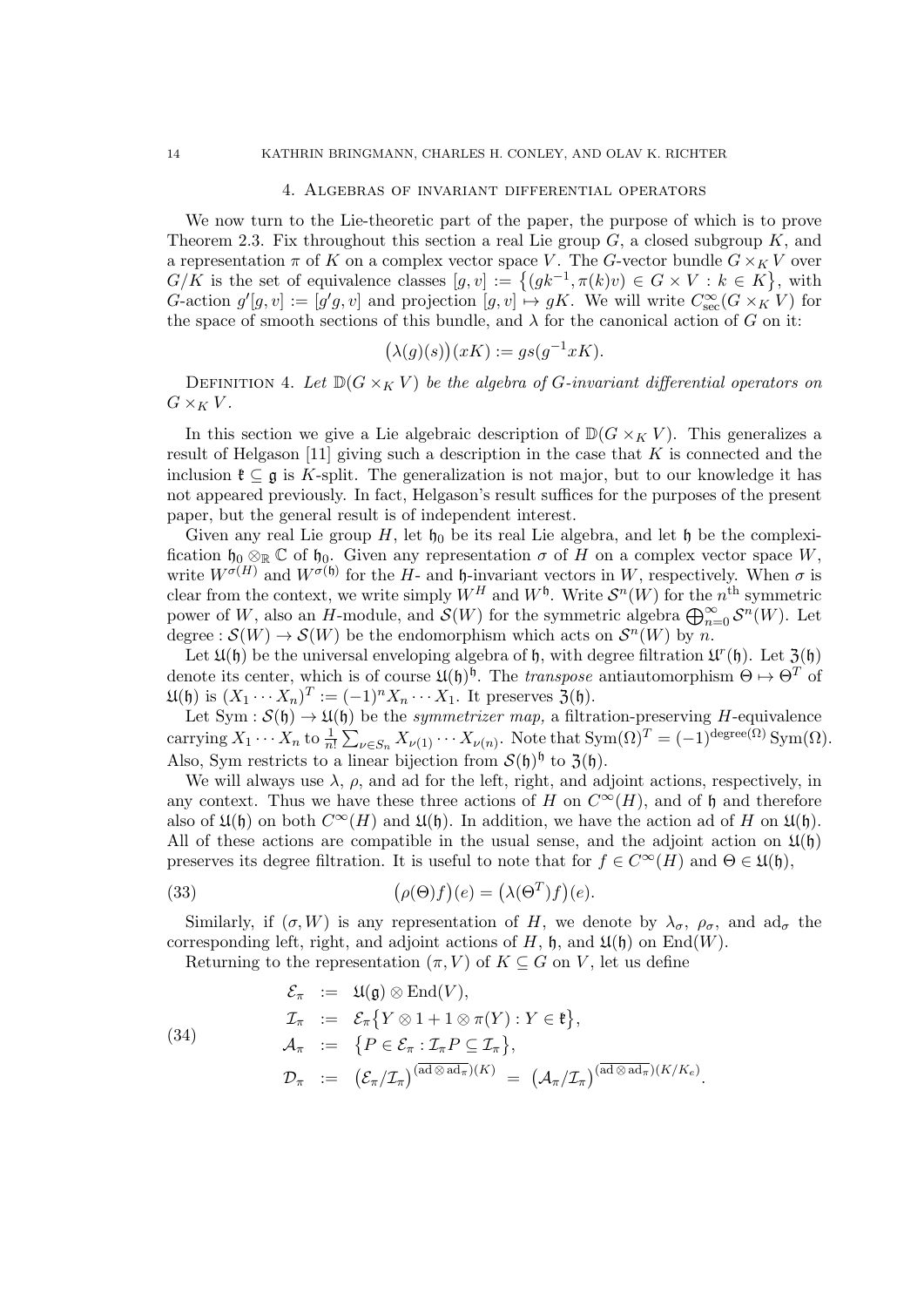Some explanation is necessary. First,  $\mathcal{E}_{\pi}$  is an associative algebra possessing three natural K-actions, namely  $\lambda \otimes \lambda_{\pi}$ ,  $\rho \otimes \rho_{\pi}$ , and ad  $\otimes$  ad<sub>π</sub>. Second,  $\mathcal{I}_{\pi}$  is the left ideal  $(\rho \otimes \rho_{\pi})(\mathfrak{k})(\mathcal{E}_{\pi})$ of  $\mathcal{E}_{\pi}$ . Third,  $\mathcal{A}_{\pi}$  is a subalgebra of  $\mathcal{E}_{\pi}$  within which  $\mathcal{I}_{\pi}$  is a two-sided ideal, so  $\mathcal{A}_{\pi}/\mathcal{I}_{\pi}$  is an associative algebra. Fourth, ad  $\otimes$  ad<sub>π</sub> preserves both  $\mathcal{A}_{\pi}$  and  $\mathcal{I}_{\pi}$  and acts by algebra automorphisms. Therefore there is a quotient action  $\overline{ad \otimes ad_{\pi}}$  of K on  $\mathcal{E}_{\pi}/\mathcal{I}_{\pi}$  which preserves  $A_{\pi}/\mathcal{I}_{\pi}$  and acts on it by automorphisms. Thus  $\mathcal{D}_{\pi}$  is an associative algebra. All four spaces inherit a filtration from  $\mathfrak{U}(\mathfrak{g})$ .

Check that  $\mathcal{A}_{\pi}$  is the pull-back of the  $(\overline{ad} \otimes \overline{ad}_{\pi})(\mathfrak{k})$ -invariants of  $\mathcal{E}_{\pi}/\mathcal{I}_{\pi}$ , i.e.,  $\mathcal{A}_{\pi}/\mathcal{I}_{\pi}$  is  $(\mathcal{E}_{\pi}/\mathcal{I}_{\pi})^{\mathfrak{k}}$ . In particular, the identity component  $K_e$  of K acts trivially on  $\mathcal{A}_{\pi}/\mathcal{I}_{\pi}$ , so we may regard  $\overline{\text{ad} \otimes \text{ad}_{\pi}}$  as an action of the discrete group  $K/K_e$  on it. This gives the second form of  $\mathcal{D}_{\pi}$ . Note that if K is connected, then  $\mathcal{D}_{\pi} = (\mathcal{E}_{\pi}/\mathcal{I}_{\pi})^{\mathfrak{k}} = \mathcal{A}_{\pi}/\mathcal{I}_{\pi}$ .

For future reference, observe that for  $P \in \mathcal{E}_{\pi}$  and  $\Theta \in \mathfrak{U}(\mathfrak{k})$ ,

(35) 
$$
P \cdot (\Theta \otimes 1) \equiv P \cdot (1 \otimes \pi(\Theta^T)) \text{ modulo } \mathcal{I}_{\pi}.
$$

The main result of this section is that  $\mathbb{D}(G \times_K V)$  and  $\mathcal{D}_{\pi}$  are isomorphic algebras. In order to give the isomorphism explicitly we need a few remarks. Observe that the actions  $\lambda \otimes 1$  of G and  $\rho \otimes \pi$  of K on  $C^{\infty}(G) \otimes V$  commute. Hence  $\lambda \otimes 1$  is a G-action on  $(C^{\infty}(G) \otimes V)^{(\rho \otimes \pi)(K)}$ , the space of K-invariant V-valued smooth functions on G. In concrete terms, the invariance condition is  $\pi(k)f(gk) = f(g)$  for all  $g \in G$  and  $k \in K$ .

Henceforth we will use the following well-known G-identification:

$$
C_{\rm sec}^{\infty}(G \times_K V) \equiv (C^{\infty}(G) \otimes V)^{(\rho \otimes \pi)(K)};
$$

a function f on the right corresponds to the section  $s_f(gK) := [g, f(g)]$ .

Let us write  $\beta$  for the defining action of the associative algebra  $\text{End}(V)$  on V, and  $\rho \boxtimes \beta$ for the *outer tensor product* action of  $\mathcal{E}_{\pi}$  on  $C^{\infty}(G) \otimes V$  built from  $\rho$  and  $\beta$ . Note that the restriction of  $\rho \boxtimes \beta$  to  $\mathcal{I}_{\pi}$  annihilates  $C^{\infty}_{\rm sec}(G \times_K V)$ , so  $\rho \boxtimes \beta$  factors through to a map

$$
\overline{\rho \boxtimes \beta} : \mathcal{E}_{\pi}/\mathcal{I}_{\pi} \to \text{Hom}\big[C_{\text{sec}}^{\infty}(G \times_K V), C^{\infty}(G) \otimes V\big].
$$

THEOREM 4.1. The restriction of  $\overline{\rho \boxtimes \beta}$  to  $\mathcal{D}_{\pi}$  is an algebra isomorphism from  $\mathcal{D}_{\pi}$  to  $\mathbb{D}(G \times_K V)$  which carries the  $\mathfrak{U}(\mathfrak{g})$ -filtration on  $\mathcal{D}_{\pi}$  to the order filtration.

PROOF: Given  $P \in \mathcal{E}_{\pi}$ , write  $\overline{P}$  for its image in  $\mathcal{E}_{\pi}/\mathcal{I}_{\pi}$ . First, we claim that if  $\overline{P} \in \mathcal{D}_{\pi}$ , then  $\overline{\rho \boxtimes \beta}(\overline{P})$  maps  $C^{\infty}_{\rm sec}(G \times_K V)$  into itself. This is a consequence of the following fact: for any  $\Theta \in \mathfrak{U}(\mathfrak{g}), T \in \text{End}(V)$ , and  $k \in K$ ,

$$
(\rho \otimes \pi)(k) \circ (\rho \boxtimes \beta)(\Theta \otimes T) = (\rho \boxtimes \beta)((\mathrm{ad} \otimes \mathrm{ad}_{\pi})(k)(\Theta \otimes T)) \circ (\rho \otimes \pi)(k).
$$

Clearly  $\rho \boxtimes \beta$  bijects  $\mathcal{E}_{\pi}$  to the space of left G-invariant differential operators on the G-bundle  $G \times V$  over G. It follows that  $\overline{\rho \boxtimes \beta}$  carries  $\mathcal{D}_{\pi}$  to  $\mathbb{D}(G \times_K V)$ . Since  $\rho \boxtimes \beta$  is an algebra homomorphism,  $\overline{\rho \boxtimes \beta}|_{\mathcal{D}_{\pi}}$  is one also.

It remains to prove that  $\overline{\rho \boxtimes \beta}$  bijects  $\mathcal{D}_{\pi}$  to  $\mathbb{D}(G \times_K V)$ . In order to prove injectivity, let  $\mathfrak m$  be any subspace of  $\mathfrak g$  complementary to  $\mathfrak k$ . It follows from the Poincaré-Birkhoff-Witt theorem that the subspace  $Sym(S(\mathfrak{m})) \otimes End(V)$  of  $\mathcal{E}_{\pi}$  is complementary to  $\mathcal{I}_{\pi}$ . An argument using coordinates near e shows that if P is a non-zero element of  $\text{Sym}(\mathcal{S}(\mathfrak{m}))\otimes$ End(V), then  $\rho \boxtimes \overline{\beta}(\overline{P})$  is non-zero. This proves that  $\rho \boxtimes \overline{\beta}$  is injective on  $\mathcal{E}_{\pi}/\mathcal{I}_{\pi}$ .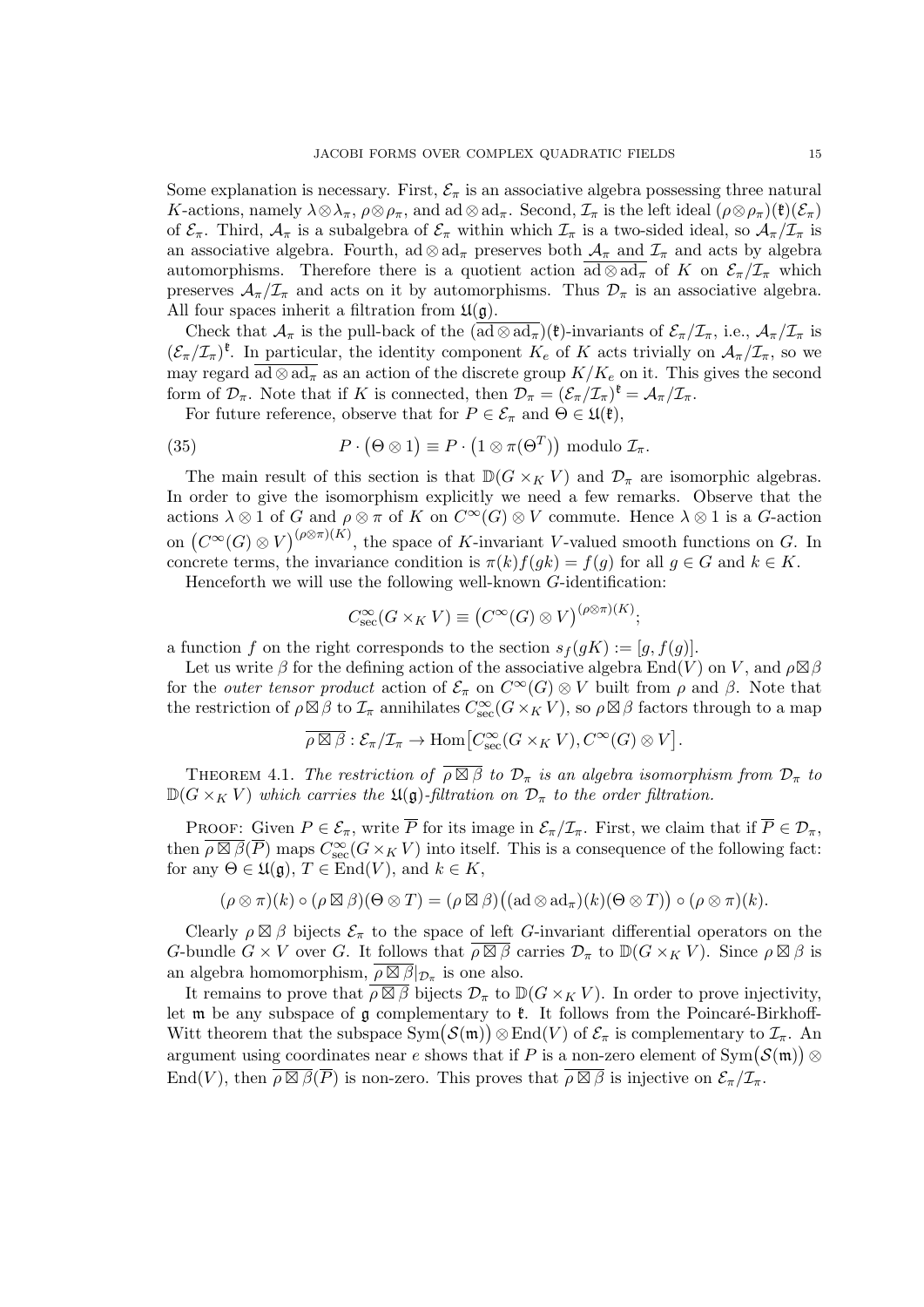To prove surjectivity, suppose that D is any element of  $\mathbb{D}(G \times_K V)$ . Let us write evale for the map which carries any function on G to its value at  $e$ , and  $D_e$  for eval<sub>e</sub>  $\circ D$ . Clearly D is determined by  $D_e$ , so it will suffice to find  $\overline{P} \in \mathcal{D}_{\pi}$  such that  $\overline{\rho \boxtimes \beta}(\overline{P})_e = D_e$ . Note that  $D_e$  is K-invariant in the natural sense.

Again using coordinates at e, extend  $D_e$  to a V-valued differential operator  $\delta$  on  $C^{\infty}(G) \otimes V$  supported at e. By the first sentence of the second paragraph of the proof, there is an element P of  $\mathcal{E}_{\pi}$  such that  $(\rho \boxtimes \beta)(P)_{e} = \delta$ , and in particular,  $\rho \boxtimes \beta(\overline{P})_{e} = D_{e}$ . Now use the third paragraph of the proof to verify that  $\overline{P} \mapsto \overline{\rho \boxtimes \beta}(\overline{P})_e$  is a K-injection from  $\mathcal{E}_{\pi}/\mathcal{I}_{\pi}$  to the space of differential operators on  $G \times_K V$  supported at eK. Together with the K-invariance of  $D_e$ , this yields  $\overline{P} \in (\mathcal{E}_{\pi}/\mathcal{I}_{\pi})^{\mathrm{ad}\otimes \mathrm{ad}_{\pi}(K)}$ .

Finally, check that  $\mathcal{A}_{\pi}$  is the pull-back to  $\mathcal{E}_{\pi}$  of  $(\mathcal{E}_{\pi}/\mathcal{I}_{\pi})^{\text{ad}\otimes \text{ad}_{\pi}(\mathfrak{k})}$ . Therefore  $\mathcal{D}_{\pi}$  is in fact  $(\mathcal{E}_{\pi}/\mathcal{I}_{\pi})^{\overline{ad}\otimes ad_{\pi}(K)}$ . The filtration-preserving statement is clear.

It is interesting to observe that  $\mathcal{D}_{\pi}$  is closely related to the *step algebra* defined by Mickelsson [16]. Indeed, for G a complex reductive group, H a connected complex reductive subgroup of G, K the unipotent radical of a Borel subgroup of H, and V trivial,  $\mathcal{D}_{\pi}$ is precisely the step algebra of the pair  $(G, H)$ .

4.1. Centers. Assume in this section that K is connected. Regarding  $\mathfrak{U}(\mathfrak{g})$  as the subalgebra  $\mathfrak{U}(\mathfrak{g})\otimes 1$  of  $\mathcal{E}_{\pi}$ , its center  $\mathfrak{Z}(\mathfrak{g})$  is clearly also the center of  $\mathcal{E}_{\pi}$ . In particular,  $\mathfrak{Z}(\mathfrak{g})$  is contained in  $\mathcal{E}_{\pi}^K$ , and so the canonical map  $\Theta \mapsto \Theta + \mathcal{I}_{\pi}$  is a homomorphism from  $\mathfrak{Z}(\mathfrak{g})$ to the center  $Z(\mathcal{D}_{\pi})$  of the algebra  $\mathcal{D}_{\pi}$ . In general this homomorphism is neither surjective nor injective; for example, there are exactly four noncompact irreducible symmetric spaces for which it is not surjective [12]. In the case of the scalar slash actions of the real and complex Jacobi groups, we shall see that it is surjective but not injective.

Let us note that one can use (33) to prove that for any  $\Theta \in \mathfrak{Z}(\mathfrak{g})$ , the left action  $\lambda(\Theta)$ of  $\Theta$  on  $C_{\text{sec}}^{\infty}(G\times_K V)$  is precisely  $(\overline{\rho\boxtimes\beta})(\Theta^T+\mathcal{I}_{\pi})$ . (For the details, check that both are invariant differential operators and that they are equal at  $\bar{e}$ .)

4.2. Cocycles and slash actions. In this section we make the connection between Gbundles and slash actions. Given  $x \in G$ , denote the coset xK by  $\overline{x}$ . For any vector space V, a V-valued 1-cocycle of G on  $G/K$  is a smooth function  $\alpha : G \times (G/K) \to GL(V)$ satisfying the cocycle equation

$$
\alpha(gh,\overline{x}) = \alpha(h,\overline{x})\alpha(g,h\overline{x}).
$$

The slash action  $\vert_{\alpha}$  of G on  $C^{\infty}(G/K) \otimes V$  associated to  $\alpha$  is the right action

$$
f|_{\alpha}[g](\overline{x}) := \alpha(g, \overline{x})f(g\overline{x}).
$$

The corresponding left action  $\lambda_{\alpha}$  is  $\lambda_{\alpha}(g)(f) := f_{\alpha}[g^{-1}]$ . We write  $\mathbb{D}_{\alpha}(G/K)$  for the algebra of differential operators on  $C^{\infty}(G/K) \otimes V$  invariant under  $|_{\alpha}$ .

Define  $\pi_{\alpha}: K \to GL(V)$  by  $\pi_{\alpha}(k) := \alpha(k,\overline{e})^{-1}$ . By the cocycle equation, it is a representation of K, and so we have the G-bundle  $G \times_K V$ . Let us note a misprint in Lemma 4.6 of [4]:  $\chi_{\alpha}(k)$  should be defined to be  $\alpha(k, eK)^{-1}$ .

Now check that  $\tau_{\alpha}(\overline{x}, v) := [x, \alpha(x, \overline{e})v]$  is a well-defined smooth map from  $(G/K) \times V$ to  $G \times_K V$ , with inverse  $\tau_{\alpha}^{-1}[x,v] = (\overline{x}, \alpha(x,\overline{e})^{-1}v)$ . Use the same symbol  $\tau_{\alpha}$  for the bijection from  $C^{\infty}(G/K) \otimes V$  to  $C^{\infty}_{\text{sec}}(G \times_K V)$  defined by  $\tau_{\alpha}(f)(x) := \alpha(x,\overline{e})f(\overline{x})$  (recall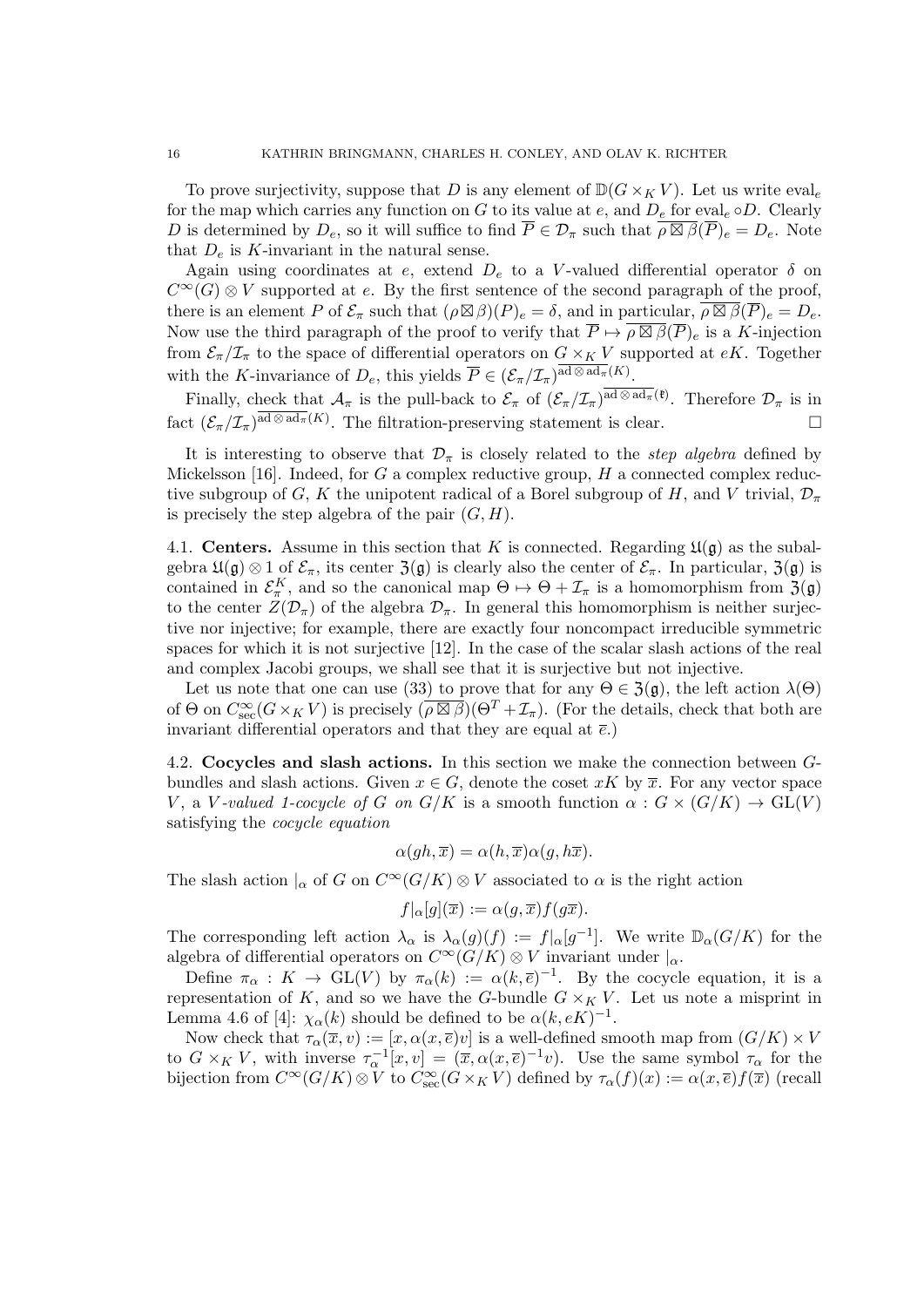that we regard  $C^{\infty}_{\rm sec}(G \times_K V)$  as a subspace of  $C^{\infty}(G) \otimes V$ ). We leave the proof of the following lemma to the reader.

LEMMA 4.2. The map  $\tau_{\alpha}: (G/K) \times V \to G \times_K V$  is a topological trivialization of  $G\times_K V$ . The map  $\tau_\alpha:C^\infty(G/K)\otimes V\to C^\infty_{\rm sec}(G\times_K V)$  is an equivalence from the action  $\lambda_{\alpha}$  of G to the canonical action  $\lambda$ . This equivalence is an order 0 differential operator, and so it induces an order-preserving algebra isomorphism  $T_{\alpha}$  from  $\mathbb{D}_{\alpha}(G/K)$  to  $\mathbb{D}(G\times_K V)$ , defined by  $T_{\alpha}(D) := \tau_{\alpha} \circ D \circ \tau_{\alpha}^{-1}$ .

Define  $R_{\alpha}$  to be the filtration-preserving algebra isomorphism  $T_{\alpha}^{-1} \circ (\overline{\rho \boxtimes \beta})$  from  $\mathcal{D}_{\pi}$ to  $\mathbb{D}_{\alpha}(G/K)$ . Given f in  $C^{\infty}(G/K) \otimes V$  and an element P of  $\mathcal{E}_{\pi}$  whose image  $\overline{P}$  modulo  $\mathcal{I}_{\pi}$  is in  $\mathcal{D}_{\pi}$ , unwinding the definitions yields

(36) 
$$
(R_{\alpha}(\overline{P})f)(\overline{x}) = \alpha(x,\overline{e})^{-1}(\rho \boxtimes \beta)(P)|_{y=x}\{y \mapsto \alpha(y,\overline{e})f(\overline{y})\}.
$$

For completeness we briefly discuss cohomology. Fix vector spaces  $V$  and  $V'$  of the same dimension, and let  $\alpha$  and  $\alpha'$  be V- and V'-valued 1-cocycles of G on  $G/K$ , respectively. They are said to be *cohomologous* if there exists a smooth function b from  $G/K$  to the set of invertible maps from  $V$  to  $V'$ , the *coboundary*, such that

$$
\alpha'(g,\overline{x}) = b(\overline{x})\alpha(g,\overline{x})b(g\overline{x})^{-1}.
$$

In this case, one checks that  $f \mapsto bf$  intertwines the G-actions  $|_{\alpha}$  and  $|_{\alpha'}$ .

LEMMA 4.3. Two cocycles  $\alpha$  and  $\alpha'$  are cohomologous if and only if  $\pi_{\alpha}$  and  $\pi_{\alpha'}$  are equivalent representations of K. If  $G/K$  is simply connected, then given any representation  $\pi$  of K there exists a cocycle  $\alpha$  such that  $\pi_{\alpha} = \pi$ .

PROOF: If  $b: G/K \to \text{Hom}(V, V')$  is a coboundary from  $\alpha$  to  $\alpha'$ , then  $b(\overline{e})$  is an equivalence from  $\pi_{\alpha}$  to  $\pi_{\alpha'}$ . Conversely, if  $B: V \to V'$  is an equivalence from  $\pi_{\alpha}$  to  $\pi_{\alpha'}$ , one checks that  $b(\overline{x}) := \alpha'(x,\overline{e})^{-1}B\alpha(x,\overline{e})$  is a well-defined coboundary.

If  $G/K$  is simply connected, then  $\pi : K \to GL(V)$  extends to a smooth map  $A : G \to$  $GL(V)$  such that  $A(gk) = A(g)\pi(k)$  for all  $g \in G$  and  $k \in K$ , and  $\alpha(g, \overline{x}) := A(x)A(gx)^{-1}$ is a well-defined cocycle with  $\pi_{\alpha} = \pi$ .

4.3. The reductive case. Throughout this section we assume that there exists a Ksplitting  $\mathfrak{k} \oplus \mathfrak{m}$  of  $\mathfrak{g}$ . In this case we have the K-injection

$$
\mathrm{Sym} \otimes 1 : \mathcal{S}(\mathfrak{m}) \otimes \mathrm{End}(V) \to \mathcal{E}_{\pi}.
$$

The image of this map is a K-invariant complement of  $\mathcal{I}_{\pi}$  in  $\mathcal{E}_{\pi}$ . This leads to the following proposition, which is proven in [11]. It corresponds to Corollary 4.3 of [4].

PROPOSITION 4.4. Suppose that  $\mathfrak{k} \oplus \mathfrak{m}$  is a K-splitting of  $\mathfrak{g}$ . Then under the K-action  $ad \otimes ad_{\pi}$ ,  $\mathcal{I}_{\pi}^K$  is a two-sided ideal in the algebra  $\mathcal{E}_{\pi}^K$ , and  $\mathcal{D}_{\pi}$  is naturally isomorphic to  $\mathcal{E}_\pi^K/\mathcal{I}_\pi^K$ . Moreover, the following map is a filtration-preserving linear bijection (but in general not an algebra isomorphism except at the graded level):

$$
\delta_{\pi}: (\mathcal{S}(\mathfrak{m}) \otimes \mathrm{End}(V))^K \to \mathcal{D}_{\pi}, \quad \delta_{\pi}(\Omega) := (\mathrm{Sym} \otimes 1)(\Omega) + \mathcal{I}_{\pi}.
$$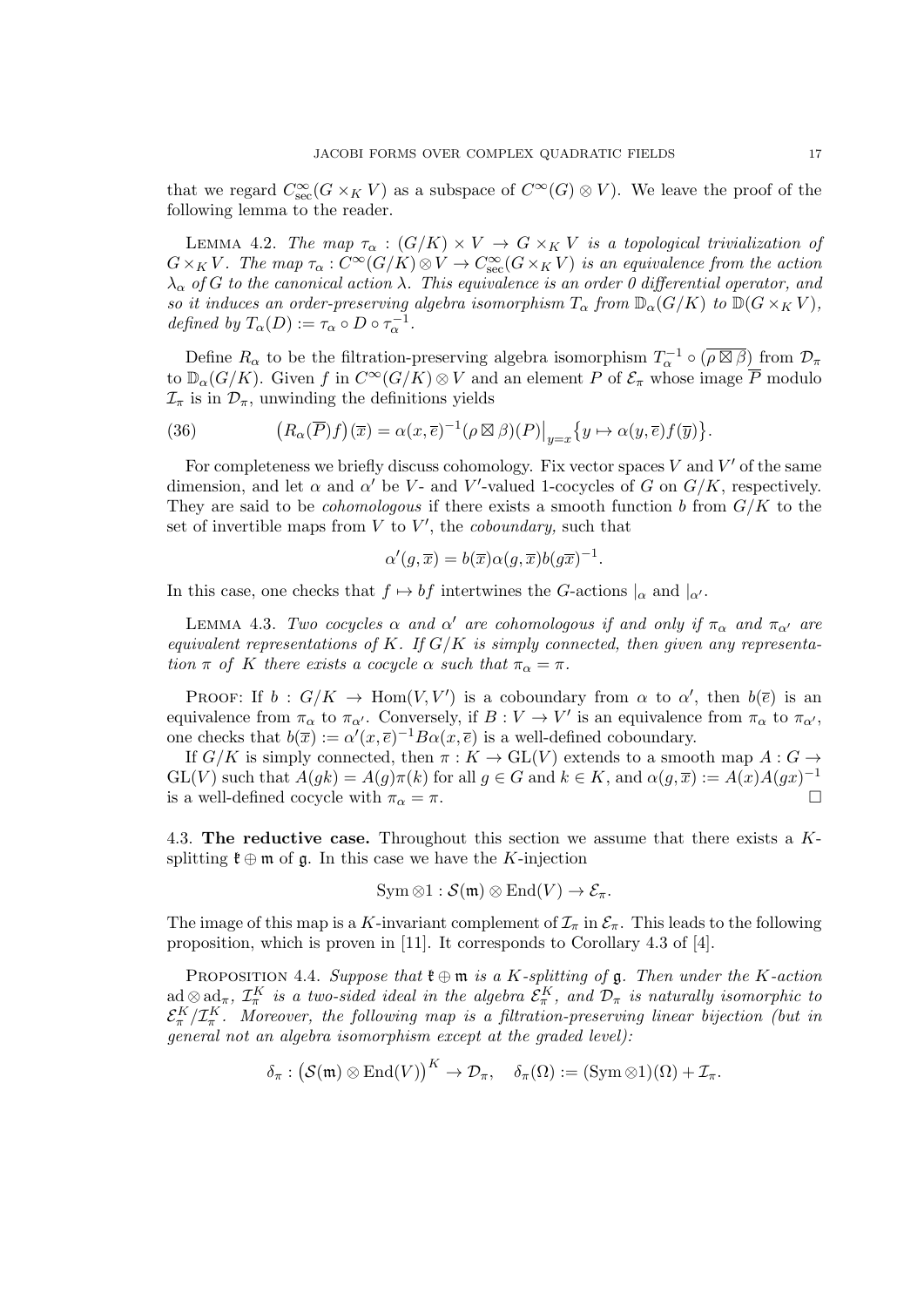Suppose that  $\gamma$  is a scalar cocycle. In (21) of [4] we gave a linear bijection IDO<sub> $\gamma$ </sub> from  $\mathcal{S}(\mathfrak{m})^K$  to  $\mathbb{D}_{\gamma}(G/K)$ :

(37) 
$$
\left(\text{IDO}_{\gamma}(\Omega)f\right)(\overline{x}) := \gamma^{-1}(x,\overline{e})\lambda_{\gamma}\left(\text{Sym}(\Omega)\right)\big|_{\overline{y}=\overline{e}}\left\{\overline{y}\mapsto \gamma(x,\overline{y})f(x\overline{y})\right\}.
$$

LEMMA 4.5. In the setting of (37),  $\text{IDO}_{\gamma}(\Omega) = (-1)^{\text{degree}(\Omega)} R_{\gamma}(\text{Sym}(\Omega)).$ 

Proof: Both sides are invariant differential operators, so it suffices to prove them equal at  $\overline{e}$ . Here  $\text{End}(V) = \mathbb{C}$ , so  $\rho \boxtimes \beta$  is just  $\rho$ . Check that for  $f \in C^{\infty}(G/K) \otimes V$ ,

$$
\begin{array}{rcl}\n\left(\text{IDO}_{\gamma}(\Omega)f\right)(\overline{e}) & = & \lambda_{\gamma}\left(\text{Sym}(\Omega)\right)\big|_{\overline{y}=\overline{e}}\left\{\overline{y} \mapsto f(\overline{y})\right\}, \\
\left[R_{\gamma}\left(\text{Sym}(\Omega)\right)f\right](\overline{e}) & = & \rho\left(\text{Sym}(\Omega)\right)\big|_{y=\overline{e}}\left\{y \mapsto \gamma(y,\overline{e})f(\overline{y})\right\}.\n\end{array}
$$

Consider the two right sides. Replacing  $Sym(\Omega)$  by an element g of G in the first gives  $\gamma(g^{-1}, \overline{e}) f(g^{-1})$ , and doing so in the second gives  $\gamma(g, \overline{e}) f(\overline{g})$ . The lemma now follows from the same reasoning that gives  $(33)$ .

In light of Lemma 4.5, we may extend (37) to define a filtration-preserving linear isomorphism for arbitrary cocycles as follows:

(38) 
$$
\text{IDO}_{\alpha}: (\mathcal{S}(\mathfrak{m}) \otimes \text{End}(V))^K \to \mathbb{D}_{\alpha}(G/K), \quad \text{IDO}_{\alpha}(\Omega) := (-1)^{\text{degree}(\Omega)} R_{\alpha} \circ \delta_{\pi_{\alpha}}(\Omega).
$$

It is an algebra isomorphism at the graded level.

Suppose that  $\gamma: K \to \mathbb{C}$  is a scalar cocycle and  $\alpha$  is a V-valued cocycle. Then  $\gamma \alpha$ is a second V-valued cocycle and the two actions  $\mathrm{ad}_{\pi_{\alpha}}$  and  $\mathrm{ad}_{\pi_{\gamma_{\alpha}}}$  of K on End(V) are identical, so  $IDO_{\alpha}$  and  $IDO_{\gamma\alpha}$  have the same domain. In this case, (36) gives the following lemma.

LEMMA 4.6. In the above setting,  $\text{IDO}_{\alpha}(\Omega)$  and  $\text{IDO}_{\gamma\alpha}(\Omega)$  have the same symbol for all  $\Omega$  in  $(\mathcal{S}(\mathfrak{m}) \otimes \mathrm{End}(V))^K$ .

# 5. Invariant operators in the real case

The real Jacobi group  $G^{J}(\mathbb{R}) := SL_2(\mathbb{R}) \ltimes (\mathbb{R}^2 \times \mathbb{R})$  is obtained by taking D to be  $\mathbb R$  in Section 2.1. Recall its center  $Z^{J}(\mathbb{R})$  and subgroup  $K^{J}(\mathbb{R})$ :

$$
Z^{J}(\mathbb{R}) = \{I\} \times \{0\} \times \mathbb{R}, \qquad K^{J}(\mathbb{R}) := SO_2 \times Z^{J}(\mathbb{R}).
$$

Let  $\mathbb H$  denote the complex upper half plane. The formulas in Lemma 2.1 define a transitive action of  $G^{J}(\mathbb{R})$  on  $\mathbb{H} \times \mathbb{C}$  such that stabilizer of  $(i,0)$  is  $K^{J}(\mathbb{R})$ . For  $k \in \mathbb{Z}$ and  $m \in \mathbb{C}$ , there is a well-known right action  $\mathbb{R}_{k,m}$  of  $G^{J}(\mathbb{R})$  on  $C^{\infty}(\mathbb{H} \times \mathbb{C})$  [7]. Let us denote the algebra of  $\vert_{k,m}^{\mathbb{R}}$ -invariant differential operators by  $\mathbb{D}_{k,m}^{\mathbb{R}}$ . In this section we apply Section 4 to obtain generators and relations for  $\mathbb{D}_{k,m}^{\mathbb{R}}$ . This requires only Helgason's results [11], as Proposition 4.4 applies.

The algebra  $\mathbb{D}_{k,m}^{\mathbb{R}}$  is not directly related to the number theoretic part of this paper, but we have two reasons for including it. First, many of the results we obtain en route are useful in the complex case. Second, although generators and relations for the graded commutative symbol algebra of  $\mathbb{D}_{k,m}^{\mathbb{R}}$  were obtained in [1], to our knowledge the relations in  $\mathbb{D}_{k,m}^{\mathbb{R}}$  itself have not yet appeared. We will use them to prove that the center of  $\mathbb{D}_{k}^{\mathbb{R}}$  $k,m$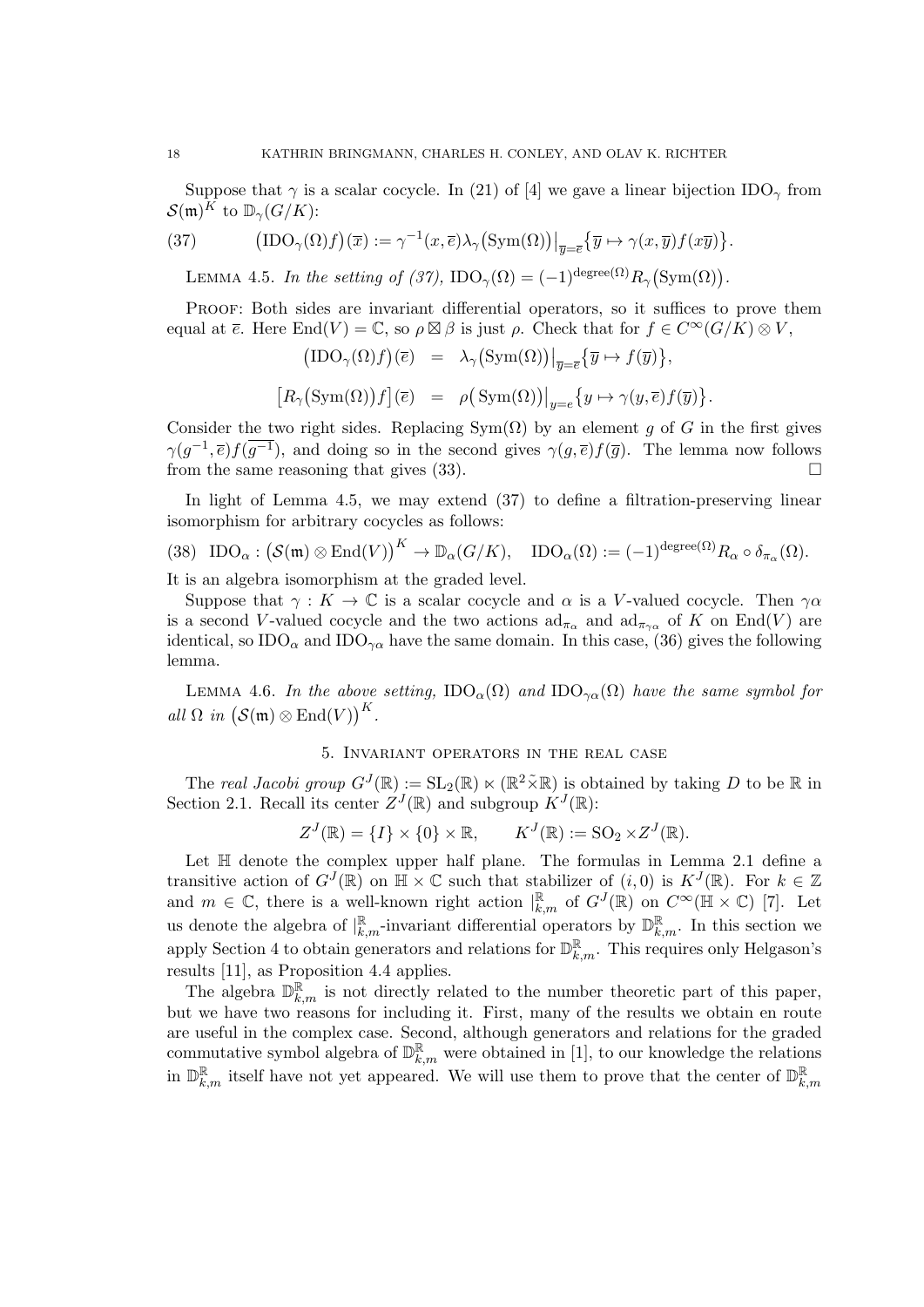is precisely the action of  $\mathfrak{Z}(\mathfrak{g}^J(\mathbb{R}))$  under  $\vert_{k,m}^{\mathbb{R}},$  and that it is generated by a single cubic operator, the action of the "cubic Casimir element" of  $G^{J}(\mathbb{R})$ . This element is called C on page 38 of [1], and its action is called  $\mathcal{C}^{k,m}$  in [17].

Let us remark that  $\vert_{k,m}^{\mathbb{R}}$  differs from the complex right action  $\vert_{k,m}$  defined in Section 2.1 not only in that  $k$  must be integral, but also in that varying  $k$  does not produce equivalent actions. Indeed, in the complex case the family  $\{ |_{0,m} : m \in \mathbb{C} \}$  classifies all scalar right actions such that the action of the center of the group is bounded, while in the real case  $\{ |_{k,m}^{\mathbb{R}} : k \in \mathbb{Z}, m \in \mathbb{R} \}$  does so; see Lemma 4.3.

We will not need the explicit formula for  $\vert_{k,m}^{\mathbb{R}}$ ; only the associated characters of K. However, we give it for reference. Define  $a^{\mathbb{R}}: G^{J}(\mathbb{R}) \times (\mathbb{H} \times \mathbb{C}) \to \mathbb{C}$  by

$$
a^{\mathbb{R}}((M, X, \kappa), (\tau, z)) := \kappa + \lambda\mu + 2\lambda z + \lambda^{2}\tau - \gamma(z + \lambda\tau + \mu)^{2}(\gamma\tau + \delta)^{-1}
$$

(see (1)). For  $k \in \mathbb{Z}$  and  $m \in \mathbb{C}$ , define  $\alpha_{k,m}^{\mathbb{R}} : G^{J}(\mathbb{R}) \times (\mathbb{H} \times \mathbb{C}) \to \mathbb{C}^{\times}$  by

$$
\alpha_{k,m}^{\mathbb{R}}\big((M,X,\kappa),(\tau,z)\big):=(\gamma\tau+\delta)^{-k}\exp\big\{2\pi i m a^{\mathbb{R}}\big((M,X,\kappa),(\tau,z)\big)\big\}.
$$

As in the complex case (see Proposition 2.2),  $\alpha_{k,m}^{\mathbb{R}}$  is a cocycle of the action of  $G^{J}(\mathbb{R})$  on  $\mathbb{H} \times \mathbb{C}$  [7]. The associated slash action of  $G^{J}(\mathbb{R})$  on  $C^{\infty}(\mathbb{H} \times \mathbb{C})$  is

$$
(f|_{k,m}(M,X,\kappa))(\tau,z):=\alpha_{k,m}^{\mathbb{R}}\big((M,X,\kappa),(\tau,z)\big)\ f\big((M,X,\kappa)\circ(\tau,z)\big).
$$

5.1. The real Jacobi Lie algebra. Recall from Section 4 that the Lie algebra  $\mathfrak{g}^J(\mathbb{R})$ of  $G^{J}(\mathbb{R})$  is defined to be the complexification of the real Lie algebra  $\mathfrak{g}_{0}^{J}(\mathbb{R})$ . In order to proceed it is necessary to reproduce some data from Section 5.2 of [4]:

(39) 
$$
\mathfrak{g}^J(\mathbb{R}) = \left\{ (M, X, \kappa) : M \in \mathfrak{sl}_2\mathbb{C}, X \in \mathbb{C}^2, \kappa \in \mathbb{C} \right\},\
$$

with Lie bracket

(40) 
$$
[(M, X, \kappa), (M', X', \kappa')] = ([M, M'], X M' - X'M, 2 \det (X')])
$$

and exponential map

(41) 
$$
\exp(M, X, \kappa) = (e^M, X\left(\frac{e^M - I}{M}\right), \kappa).
$$

The standard basis  $\{H, E, F, Z, e, f\}$  of  $\mathfrak{g}^{J}(\mathbb{R})$  is defined by

(42) 
$$
H := \begin{pmatrix} 1 & 0 \\ 0 & -1 \end{pmatrix}
$$
,  $E := \begin{pmatrix} 0 & 1 \\ 0 & 0 \end{pmatrix}$ ,  $F := \begin{pmatrix} 0 & 0 \\ 1 & 0 \end{pmatrix}$ ,  
\n $Z := (0, (0,0), 1)$ ,  $e := (0, (0,1), 0)$ ,  $f := (0, (1,0), 0)$ .

The standard basis is not compatible with  $K^{J}(\mathbb{R})$ , so we define the "tilde" basis:

(43) 
$$
\tilde{H} := i(F - E), \quad \tilde{E} := \frac{1}{2}(H + i(F + E)), \quad \tilde{F} := \frac{1}{2}(H - i(F + E)),
$$
  
\n $\tilde{Z} := \frac{1}{2}iZ, \quad \tilde{e} := \frac{1}{2}(f + ie), \quad \tilde{f} := \frac{1}{2}(f - ie).$ 

Observe that while the standard basis is both a real basis of  $\mathfrak{g}_0^J(\mathbb{R})$  and a complex basis of  $\mathfrak{g}^{J}(\mathbb{R})$ , the tilde basis is only the latter. The brackets in the tilde basis are identical to those in the standard basis: in other words,  $\tau(B) = B$  for  $B \in \{H, E, F, Z, e, f\}$  defines an automorphism of  $\mathfrak{g}^J(\mathbb{R})$ . In fact, writing  $\zeta$  for exp $\{\pi i/4\}$  and  $\overline{T}$  for the order 6 element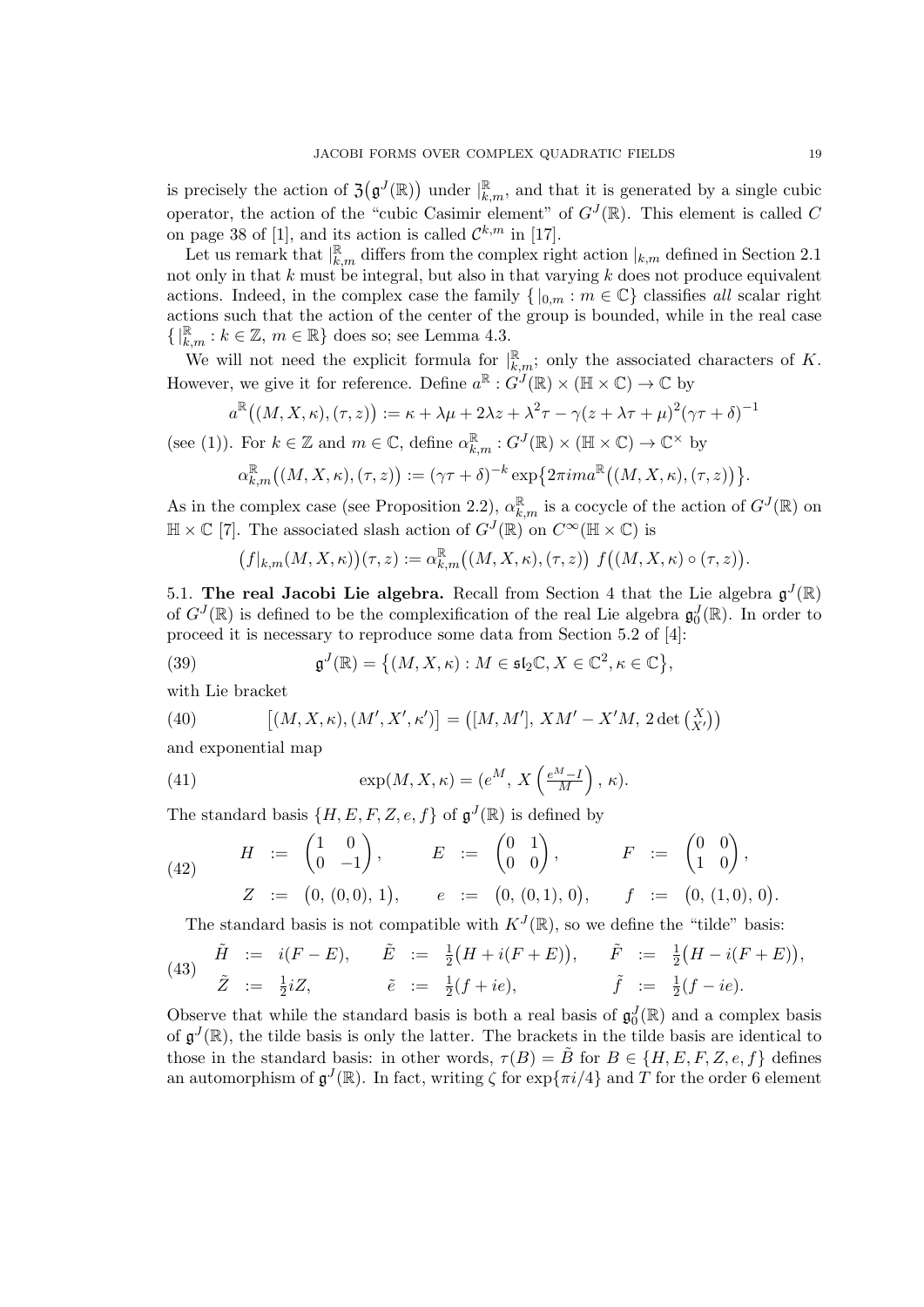$\frac{1}{\sqrt{2}}$ 2 ζ ζ  $\zeta_3^{\zeta}$   $\zeta_{-1}^{\zeta}$  of SU<sub>2</sub>,  $\tau$  is conjugation by  $(T, 0, 0)$  followed by the SL<sub>2</sub>-automorphism of the Heisenberg algebra which multiplies e and f by  $\zeta/\sqrt{2}$  and Z by  $i/2$ .

There is a unique  $K^{J}(\mathbb{R})$ -splitting  $\mathfrak{k}^{J}(\mathbb{R}) \oplus \mathfrak{m}^{J}(\mathbb{R})$  of  $\mathfrak{g}^{J}(\mathbb{R})$ :

$$
\mathfrak{k}^{J}(\mathbb{R}) = \mathrm{Span}_{\mathbb{C}}\big\{\tilde{H}, \tilde{Z}\big\}, \qquad \mathfrak{m}^{J}(\mathbb{R}) := \mathrm{Span}_{\mathbb{C}}\big\{\tilde{E}, \tilde{F}, \tilde{e}, \tilde{f}\big\}.
$$

We will need the following easy lemma. A proof may be found in [1].

LEMMA 5.1. The commutative algebra  $\mathcal{S}(\mathfrak{m}^J(\mathbb{R}))^{K^J(\mathbb{R})}$  has basis  $\{\tilde{E}^{i_E}\tilde{F}^{i_F}\tilde{e}^{i_e}\tilde{f}^{i_f}:2i_E+\ldots\}$  $i_e = 2i_F + i_f$ . It is generated by  $\tilde{F}\tilde{E}$ ,  $\tilde{f}\tilde{e}$ ,  $\tilde{F}\tilde{e}^2$ , and  $\tilde{f}^2\tilde{E}$ . The relation ideal for these generators is generated by  $(\tilde{F}\tilde{E})(\tilde{f}\tilde{e})^2 = (\tilde{F}\tilde{e}^2)(\tilde{f}^2\tilde{E}).$ 

There is a "Cartan automorphism"  $\theta$  of  $\mathfrak{g}^{J}(\mathbb{R})$ , defined as follows: it negates H, exchanges E and  $-F$ , fixes Z, and sends e to f to  $-e$ . Note that it is of order 4. The tilde *Cartan automorphism*  $\tilde{\theta} := \tau \circ \theta \circ \tau^{-1}$  will be a useful tool.

DEFINITION 5. Let C be the following element of  $\mathfrak{U}(\mathfrak{g}^J(\mathbb{R}))$ :

$$
C := f^2 E - Fe^2 - (H+2)fe + (H+1)(H+2)Z + 4FEZ.
$$

PROPOSITION 5.2.  $\mathfrak{Z}(\mathfrak{g}^J(\mathbb{R}))$  is the polynomial algebra  $\mathbb{C}[Z, C]$ . We have  $C^T = -C$ ,  $\theta(C) = C$ , and  $\tau(C) = \frac{i}{2}C$ .

PROOF: In this proof we write  $\mathfrak{g}$  for  $\mathfrak{g}^J(\mathbb{R})$ . Since Sym :  $\mathcal{S}(\mathfrak{g})^{\mathfrak{g}} \to \mathfrak{Z}(\mathfrak{g})$  is a linear bijection, we must compute  $\mathcal{S}(\mathfrak{g})^{\mathfrak{g}}$ . First we compute  $\mathcal{S}(\mathfrak{g})^{\mathfrak{sl}_2\mathbb{C}}$ .

Up to equivalence,  $\mathfrak{sl}_2\mathbb{C}$  has a unique irreducible  $n+1$ -dimensional representation  $L_n$ for all  $n \geq 0$ . The following formulas are classical:

,

(44) 
$$
\mathcal{S}^n(L_1) \cong L_n, \quad \mathcal{S}^n(L_2) \cong L_{2n} \oplus L_{2n-4} \oplus \cdots \oplus L_{2 \operatorname{Res}_2(n)}
$$

$$
L_n \otimes L_m \cong L_{n+m} \oplus L_{n+m-2} \oplus \cdots \oplus L_{|n-m|},
$$

where  $\cong$  denotes  $\mathfrak{sl}_2\mathbb{C}$ -equivalence and Res<sub>2</sub> denotes the residue modulo 2.

Under its subalgebra  $\mathfrak{sl}_2\mathbb{C}$ ,  $\mathfrak g$  is equivalent to  $L_0 \oplus L_1 \oplus L_2$ : the copy of  $L_0$  is  $\mathbb{C}Z$ , the copy of  $L_1$  is Span $\{e, f\}$ , and the copy of  $L_2$  is  $\mathfrak{sl}_2\mathbb{C}$  itself. By (44), both  $\mathcal{S}^2(L_2)$  and  $L_2 \otimes S^2(L_1)$  contain  $\mathfrak{sl}_2\mathbb{C}$ -invariants, unique up to a scalar. They are

(45) 
$$
P_2 := 4FE + H^2, \qquad P_3 := f^2E - Fe^2 - Hfe.
$$

A consideration of  $L_0$ -,  $L_1$ -, and  $L_2$ -degrees shows that the  $\mathfrak{sl}_2\mathbb{C}$ -invariants Z,  $P_2$ , and  $P_3$  in the commutative algebra  $\mathcal{S}(\mathfrak{g})$  are algebraically independent. Now  $\mathcal{S}(L_1 \oplus L_2)$  $\bigoplus_{i,j} \mathcal{S}^i(L_1) \otimes \mathcal{S}^j(L_2)$ , and by (44), the  $(i,j)$ <sup>th</sup> summand on the right has no invariants unless  $2j - i = 4n$  for some  $n \in \mathbb{N}$ , when it has up to a scalar one. Since  $P_2^n P_3^{j-2n}$  $3^{j-2n}$  is such an invariant, we find that  $\mathcal{S}(L_1 \oplus L_2)^{\mathfrak{sl}_2\mathbb{C}} = \mathbb{C}[P_2, P_3]$ . This leads easily to the fact that  $S(\mathfrak{g})^{\mathfrak{sl}_2\mathbb{C}}$  is the polynomial algebra  $\mathbb{C}[Z, P_2, P_3]$ .

Since  $\mathfrak{sl}_2\mathbb{C}$  and e generate  $\mathfrak{g}, \mathcal{S}(\mathfrak{g})^{\mathfrak{g}}$  is the set of ad(e)-invariants in  $\mathbb{C}[Z, P_2, P_3]$ . Direct computation shows that  $ad(e)(P_3) = -Z ad(e)(P_2) \neq 0$ . Since  $\{Z, P_2, P_3 + P_2 Z\}$  is an algebraic basis of  $\mathbb{C}[Z, P_2, P_3]$ , we find that  $\mathcal{S}(\mathfrak{g})^{\mathfrak{g}}$  is  $\mathbb{C}[Z, P_3 + P_2 Z]$ . To finish, verify  $Sym(P_3 + P_2 Z) = C - Z$ ,  $\theta(P_2) = \tau(P_2) = P_2$ , and  $\theta(P_3) = -2i\tau(P_3) = P_3$ .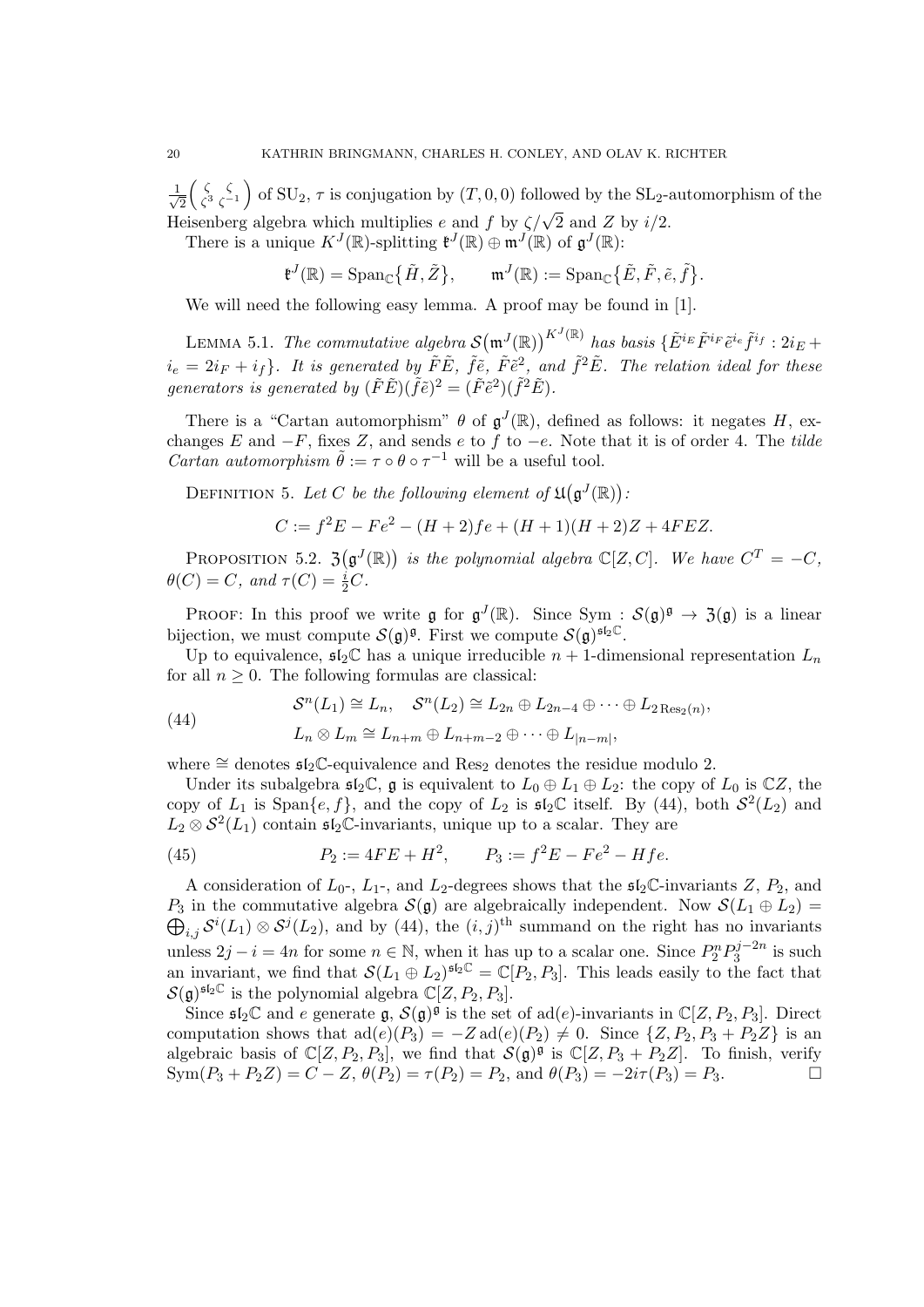5.2. The algebra  $\mathbb{D}_{k,m}^{\mathbb{R}}$ . By definition,  $\mathbb{D}_{k,m}^{\mathbb{R}}$  is  $\mathbb{D}_{\alpha_{k,m}^{\mathbb{R}}}(G^J(\mathbb{R})/K^J(\mathbb{R}))$ . We maintain this pattern of abbreviation: write  $\lambda_{k,m}^{\mathbb{R}}$  for the left action corresponding to  $\vert_{k,m}^{\mathbb{R}}, \pi_{k,m}^{\mathbb{R}}$  for the character  $\pi_{\alpha_{k,m}^{\mathbb{R}}}$  of  $K^{J}(\mathbb{R})$  associated to it by Section 4.2, and  $\mathcal{E}_{k,m}^{\mathbb{R}}, \mathcal{I}_{k,m}^{\mathbb{R}},$  and  $\mathcal{D}_{k,m}^{\mathbb{R}}$  for the corresponding spaces defined by (34). Similarly, we have the filtration-preserving algebra isomorphism  $R_{k,m}^{\mathbb{R}} : \mathcal{D}_{k,m}^{\mathbb{R}} \to \mathbb{D}_{k,m}^{\mathbb{R}}$  from (36), and the linear bijections from Section 4.3:

$$
\delta_{k,m}^{\mathbb{R}} : \mathcal{S}(\mathfrak{m}^J(\mathbb{R}))^{\mathfrak{k}^J(\mathbb{R})} \to \mathcal{D}_{k,m}^{\mathbb{R}}, \quad \text{IDO}_{k,m}^{\mathbb{R}} = R_{k,m}^{\mathbb{R}} \circ \delta_{k,m}^{\mathbb{R}} \circ (-1)^{\text{degree}}.
$$

Here  $\mathcal{E}_{k,m}^{\mathbb{R}}$  is simply  $\mathfrak{U}(\mathfrak{g}^{J}(\mathbb{R}))$ , and the reader may check that  $\pi_{k,m}^{\mathbb{R}}$  maps  $\tilde{H}$  to  $-k$  and  $\tilde{Z}$  to  $\pi m$ , so  $\mathcal{I}_{k,m}^{\mathbb{R}}$  is the left ideal generated by  $\tilde{H} - k$  and  $\tilde{Z} + \pi m$ .

We now define several elements  $\delta_{\bullet}(\mathbb{R}, k, m)$  (we usually write simply  $\delta_{\bullet}$ ) of  $\mathcal{D}_{k,m}^{\mathbb{R}}$ .

$$
\delta_z := \delta_{k,m}^{\mathbb{R}}(\tilde{f}\tilde{e}), \quad \delta_\tau := \delta_{k,m}^{\mathbb{R}}(\tilde{F}\tilde{E}), \quad \delta_f := \delta_{k,m}^{\mathbb{R}}(\tilde{f}^2\tilde{E}), \quad \delta_e := \delta_{k,m}^{\mathbb{R}}(\tilde{F}\tilde{e}^2),
$$

$$
\delta_b := \delta_f + \delta_e, \qquad \delta_c := \delta_f - \delta_e - 4\pi m \delta_\tau - k \delta_z.
$$

Note that the automorphism  $\tilde{\theta}$  of  $\mathfrak{g}^{J}(\mathbb{R})$  induces an algebra isomorphism  $\tilde{\theta}_{k,m}$  from  $\mathcal{D}_{k,m}^{\mathbb{R}}$ to  $\mathcal{D}_{-k,m}^{\mathbb{R}}$ . This isomorphism is

$$
\delta_z \mapsto -\delta_z, \quad \delta_\tau \mapsto \delta_\tau, \quad \delta_f \mapsto -\delta_e, \quad \delta_e \mapsto -\delta_f, \quad \delta_b \mapsto -\delta_b, \quad \delta_c \mapsto \delta_c.
$$

THEOREM 5.3. The algebra  $\mathcal{D}_{k,m}^{\mathbb{R}}$  has basis  $\{\delta_{\tau}^{i_{\tau}}\delta_{b}^{i_{b}}\delta_{z}^{i_{z}}\delta_{c}^{i_{c}}:i_{\tau},i_{z},i_{c}\in\mathbb{N},i_{b}=0,1\}$  and center  $\mathbb{C}[\delta_c]$ . In it,  $C + \mathcal{I}_{k,m}^{\mathbb{R}} = -2i(\delta_c - \pi m(k^2 + \frac{2}{3}))$  $(\frac{2}{3})$ ). It has relations  $[\delta_z, \delta_{\tau}] = \delta_b$ ,

$$
[\delta_z, \delta_b] = 2\delta_z^2 + 4\pi m \delta_c + 16\pi^2 m^2 \delta_\tau + 4\pi m k \delta_z + \frac{10}{3}\pi^2 m^2,
$$
  
\n
$$
[\delta_\tau, \delta_b] = -4\delta_\tau \delta_z - 2\delta_b - k\delta_c - 4\pi m k \delta_\tau - k^2 \delta_z + \frac{2}{3}\pi m k,
$$
  
\n
$$
\delta_b^2 = (\delta_c + 4\pi m \delta_\tau + k\delta_z)^2 + 4\delta_\tau \delta_z^2 + 4\delta_b \delta_z
$$
  
\n
$$
+ \frac{20}{3}\pi m \delta_c + \frac{80}{3}\pi^2 m^2 \delta_\tau - \frac{4}{3}\pi m k \delta_z + \frac{64}{9}\pi^2 m^2.
$$

PROOF: The first sentence was proven in [1], and it follows from Lemma 5.1 and the fact that  $\delta_{k,m}^{\mathbb{R}}$  is an algebra isomorphism at the graded level. For the relations, we compute in  $\mathcal{D}_{k,m}^{\mathbb{R}}$  as prescribed by [11]: using the relations of  $\mathfrak{U}(\mathfrak{g}^J(\mathbb{R}))$ , move all  $\tilde{H}$ 's and  $\tilde{Z}$ 's to the right and then replace them with k and  $-\pi m$ , respectively. Deduce the following equations in  $\mathcal{D}_{k,m}^{\mathbb{R}}$ :

$$
\tilde{f}\tilde{e} = \delta_z - \pi m, \qquad \tilde{e}\tilde{f} = \delta_z + \pi m,
$$
  
\n
$$
\tilde{F}\tilde{E} = \delta_{\tau} - \frac{1}{2}k, \qquad \tilde{E}\tilde{F} = \delta_{\tau} + \frac{1}{2}k,
$$
  
\n
$$
\tilde{f}^2\tilde{E} = \delta_f + \delta_z - \frac{1}{3}\pi m, \qquad \tilde{f}\tilde{E}\tilde{f} = \delta_f + \frac{2}{3}\pi m, \qquad \tilde{E}\tilde{f}^2 = \delta_f - \delta_z - \frac{1}{3}\pi m,
$$
  
\n
$$
\tilde{F}\tilde{e}^2 = \delta_e - \delta_z + \frac{1}{3}\pi m, \qquad \tilde{e}\tilde{F}\tilde{e} = \delta_e - \frac{2}{3}\pi m, \qquad \tilde{e}^2\tilde{F} = \delta_e + \delta_z + \frac{1}{3}\pi m.
$$

In fact, it is only necessary to verify half of these equations; the other half then follow by applying  $\tilde{\theta}_{k,m}$  and negating k. Using them, we compute  $[\delta_z, \delta_\tau] = [\tilde{f}\tilde{e}, \tilde{F}\tilde{E}] = \tilde{f}^2 \tilde{E} + \tilde{F}\tilde{e}^2 =$  $\delta_b$ . Similar computations (again using  $\tilde{\theta}_{k,m}$  to halve the work) yield

$$
[\delta_z, \delta_f] = \delta_z^2 + 4\pi m \delta_f + \frac{5}{3}\pi^2 m^2, \qquad [\delta_z, \delta_e] = \delta_z^2 - 4\pi m \delta_e + \frac{5}{3}\pi^2 m^2,
$$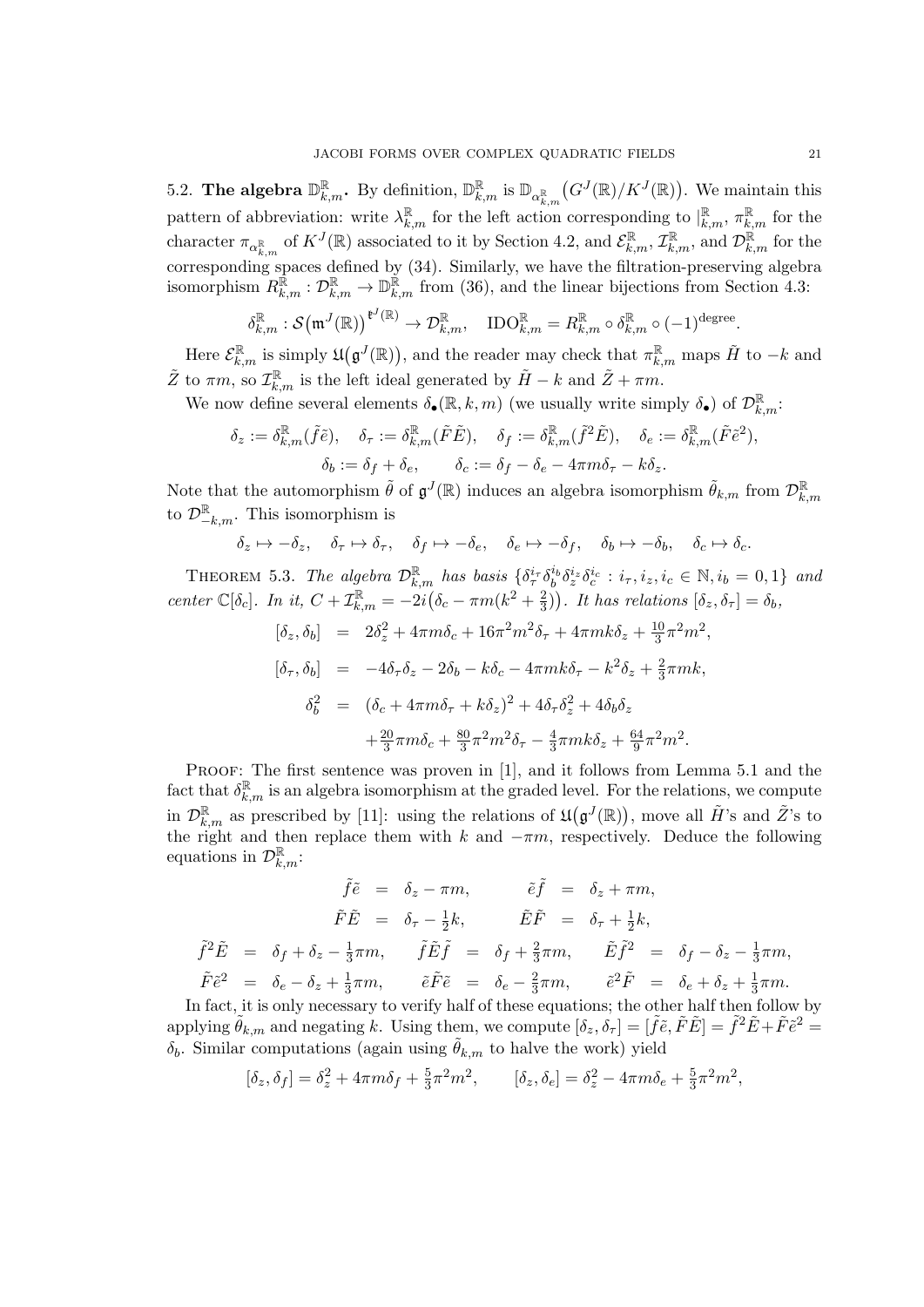which proves the  $[\delta_z, \delta_b]$  relation. Next, prove the  $[\delta_\tau, \delta_b]$  relation by verifying

$$
[\delta_{\tau}, \delta_f] = -2\delta_{\tau}\delta_z - \delta_b - k\delta_f + \frac{1}{3}\pi mk, \qquad [\delta_{\tau}, \delta_e] = -2\delta_{\tau}\delta_z - \delta_b + k\delta_e + \frac{1}{3}\pi mk.
$$

For the  $\delta_b^2$  relation, set  $L = \delta_b^2 - (\delta_c + 4\pi m \delta_\tau + k \delta_z)^2$ . Check  $L = 2(\delta_f \delta_e + \delta_e \delta_f)$ . Use  $\delta_f = \tilde{f} \tilde{E} \tilde{f} - \frac{2}{3}$  $\frac{2}{3}\pi m$  and  $\delta_e = \tilde{e}\tilde{F}\tilde{e} + \frac{2}{3}$  $\frac{2}{3}\pi m$  to obtain

$$
L = 2(\tilde{f}\tilde{E}\tilde{f}\tilde{e}\tilde{F}\tilde{e} + \tilde{e}\tilde{F}\tilde{e}\tilde{f}\tilde{E}\tilde{f}) + \frac{8}{3}\pi m(\tilde{f}\tilde{E}\tilde{f} - \tilde{e}\tilde{F}\tilde{e}) - \frac{16}{9}\pi^2 m^2.
$$

Now set  $S = \tilde{f} \tilde{E} \tilde{f} \tilde{e} \tilde{F} \tilde{e}$ . Commute  $\tilde{e} \tilde{F}$  to get  $S = (\tilde{f} \tilde{E} \tilde{f})(\tilde{f} \tilde{e}) + \tilde{f} \tilde{E} \tilde{F} \tilde{f} \tilde{e}^2$ . Commute  $\tilde{f} \tilde{E}$ in the second summand and the  $\tilde{e}\tilde{f}$  where appropriate to arrive at

$$
S = \delta_b(\delta_z - \pi m) + (\delta_\tau + \frac{1}{2}k)(\delta_z - \pi m)(\delta_z - 3\pi m) - 2\pi m(\delta_e - \frac{2}{3}\pi m).
$$

Note that  $\tilde{e}\tilde{F}\tilde{e}\tilde{f}\tilde{E}\tilde{f}$  is  $\tilde{\theta}_{k,m}(\tilde{f}\tilde{E}\tilde{f}\tilde{e}\tilde{F}\tilde{e})$  with k negated. Using these facts to simplify L gives the relation.

The formula for the image of C follows easily from our collection of equations, and it shows that  $\delta_c$  is indeed central. In order to prove that it generates  $Z(\mathcal{D}_{k,m}^{\mathbb{R}})$ , suppose first that  $\epsilon$  is an element of  $\mathcal{D}_{k,m}^{\mathbb{R}}$  of order n which commutes with  $\delta_z$ . In light of the basis of  $\mathcal{D}_{k,m}^{\mathbb{R}}$ , it has a unique expression as  $\sum_i \delta_{\tau}^i (a_i + \delta_b b_i)$ , where  $a_i$  and  $b_i$  are in  $\mathbb{C}[\delta_z, \delta_c]$ .

Note that the symbols of the relations in Theorem 5.3 are independent of  $k$  and  $m$ , as forced by Lemma 4.6. Writing  $\equiv$  for equality at the symbol level,

$$
[\delta_z, \delta_\tau] \equiv \delta_b, \quad [\delta_z, \delta_b] \equiv 2\delta_z^2, \quad [\delta_\tau, \delta_b] \equiv -4\delta_\tau \delta_z, \quad \delta_b^2 \equiv \delta_c^2 + 4\delta_\tau \delta_z^2.
$$

Since symbols commute, this leads to the following equation at the  $(n + 1)$ -symbol level:

$$
0 = [\delta_z, \epsilon] \equiv \sum_i \delta^i_\tau \big( (i+1) \delta^2_c b_{i+1} + 2(2i+1) \delta^2_z b_i + (i+1) \delta_b a_{i+1} \big).
$$

Again using the basis of  $\mathcal{D}_{k,m}^{\mathbb{R}}$ , this yields  $\epsilon \equiv a_0$ , and so induction on n shows that the commutant of  $\delta_z$  is  $\mathbb{C}[\delta_z, \delta_c]$ . A similar computation shows that the commutant of  $\delta_\tau$  in  $\mathbb{C}[\delta_z, \delta_c]$  is  $\mathbb{C}[\delta_c]$ , completing the proof.

5.3. **Remarks.** On page 38 of [1] an operator C is introduced; we shall call it  $C_{BS}$ . It is a Casimir operator in the sense that it acts by scalars on those irreducible representations of  $G^{J}(\mathbb{R})$  on which Z acts by a non-zero scalar. It is used in [1] to define Maass-Jacobi forms of  $G^{J}(\mathbb{R})$ , and the investigation of such forms carried out in [17] inspired the present article. Here we relate  $C_{\text{BS}}$  to our Casimir element C. We shall state several results without proof: they can all be verified by means of straightforward calculation.

The following construction is attributed by [1] to [3]. Write  $\mathfrak{n}^{J}(\mathbb{R})$  for the nilpotent Heisenberg subalgebra  $\text{Span}\{Z, e, f\}$  of  $\mathfrak{g}^{J}(\mathbb{R})$ . Let  $\mathfrak{U}(\mathfrak{g}^{J}(\mathbb{R}))[Z^{-1}]$  be the extension of  $\mathfrak{U}(\mathfrak{g}^J(\mathbb{R}))$  by the fraction field  $\mathbb{C}(Z)$ . Working in this algebra, define

$$
Hn := (ef + fe)/4Z = (fe - Z)/2Z, \qquad En := e2/4Z, \qquad Fn := -f2/4Z.
$$

LEMMA 5.4. The map  $A \mapsto A^{n}$  for  $A \in \{H, E, F\}$  defines a Lie algebra injection  $\eta$ from  $\mathfrak{sl}_2$  to  $\mathfrak{U}(\mathfrak{g}^J(\mathbb{R}))[Z^{-1}]$ . It commutes with  $\theta$ ,  $\tau$ , and the adjoint action of  $\mathfrak{g}^J(\mathbb{R})$ .

For  $A \in \mathfrak{sl}_2$ , set  $A' := A - \eta(A)$ . Write  $\mathfrak{sl}_2'$  for  $\text{Span}\{H', E', F'\}.$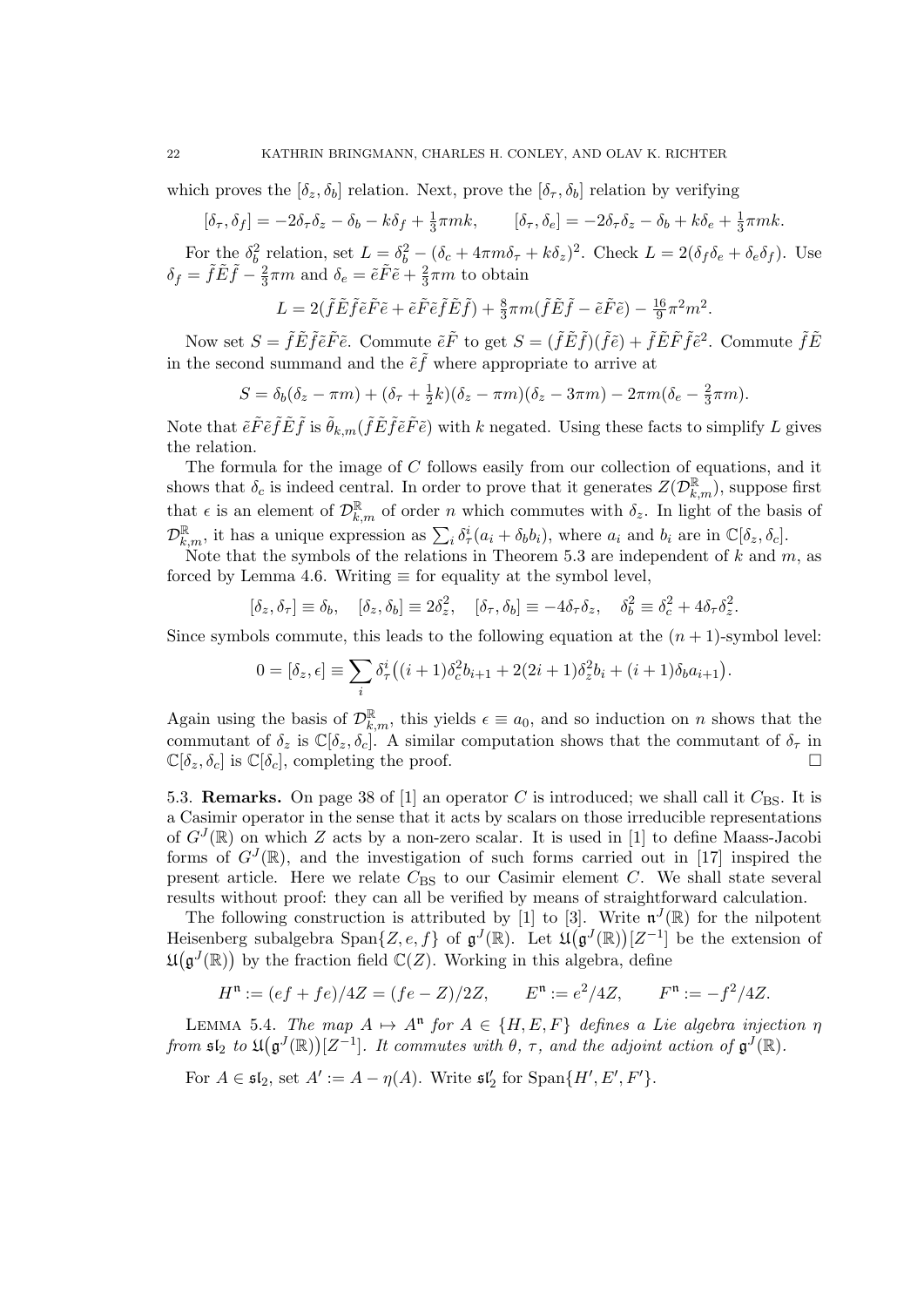LEMMA 5.5. The map  $A \mapsto A'$  is a Lie algebra injection from  $\mathfrak{sl}_2$  to  $\mathfrak{U}(\mathfrak{g}^J(\mathbb{R}))$ . Its image  $\mathfrak{sl}_2'$  commutes with  $\mathfrak{n}^J(\mathbb{R})$ , and so we have the algebra decomposition

$$
\mathfrak{U}(\mathfrak{g}^J(\mathbb{R}))[Z^{-1}] = \mathfrak{U}(\mathfrak{sl}_2') \otimes_{\mathbb{C}(Z)} \mathfrak{U}(\mathfrak{n}^J(\mathbb{R}))[Z^{-1}].
$$

The Casimir element of  $\mathfrak{sl}_2$  is  $C_{\mathfrak{sl}_2} := \text{Sym}(P_2) = H^2 + 2H + 4FE$  (see (45)). It is fixed by  $\theta$ ,  $\tau$ , and the transpose T, and it is classical that  $\mathfrak{Z}(\mathfrak{sl}_2) = \mathbb{C}[C_{\mathfrak{sl}_2}]$ . The Casimir elements of  $\eta(\mathfrak{sl}_2)$  and  $\mathfrak{sl}_2'$  are

$$
C_{\mathfrak{sl}_2}^{\mathfrak{n}} := (H^{\mathfrak{n}})^2 + 2H^{\mathfrak{n}} + 4F^{\mathfrak{n}}E^{\mathfrak{n}}, \qquad C_{\mathfrak{sl}_2}' := (H')^2 + 2H' + 4F'E'.
$$

By Lemmas 5.4 and 5.5, both are fixed by  $\theta$ ,  $\tau$ , and  $T$ , and  $C'_{\mathfrak{sl}_2}$  is central in  $\mathfrak{U}(\mathfrak{g}^J(\mathbb{R}))[Z^{-1}]$ . Therefore by Proposition 5.2,  $C'_{\mathfrak{sl}_2} \in \mathbb{C}(Z)[C]$ . More precisely:

LEMMA 5.6.  $C_{\mathfrak{sl}_2}^{\mathfrak{n}} = -\frac{3}{4}$  $\frac{3}{4}$ , and  $C'_{\mathfrak{sl}_2} = CZ^{-1} - \frac{3}{4}$  $\frac{3}{4}$ .

Let us now connect our notation to that of  $[1]$ , which is also used in  $[17]$ . The map from our standard basis of  $\mathfrak{g}^{J}(\mathbb{R})$  to the one given on page 8 of [1] is

 $H \mapsto H$ ,  $E \mapsto F$ ,  $F \mapsto G$ ,  $Z \mapsto R$ ,  $e \mapsto Q$ ,  $f \mapsto P$ .

The map from our tilde basis to the one given on page 12 of [1] is

 $\tilde{H} \mapsto Z$ ,  $\tilde{E} \mapsto X_+$ ,  $\tilde{F} \mapsto X_-, \quad \tilde{Z} \mapsto -\frac{1}{2}Z_0$ ,  $\tilde{e} \mapsto Y_+$ ,  $\tilde{f} \mapsto Y_-$ .

(Their Z is not the same as ours, and their  $Z_0$  is equal to their  $-iR$ .)

Their  $|_{k,m}$  is our  $\vert_{k,m}^{\mathbb{R}}$ . In particular, we both have  $\lambda_{k,m}^{\mathbb{R}}(\tilde{Z}) = -\pi m$  (they sometimes write  $\mu$  for  $2\pi m$ ). Their *heat operators*  $D_{\pm}$  (see pages 33-38 of [1]) are elements of  $\mathfrak{sl}'_2$ specialized at this value of  $\tilde{Z}$  (for  $m \neq 0$ ):

$$
D_{+} := \tau(E')|_{\tilde{Z}=-\pi m}, \quad D_{-} := \tau(F')|_{\tilde{Z}=-\pi m}, \quad \Delta_{1} := \tau(H')|_{\tilde{Z}=-\pi m}.
$$

The operator  $C_{\text{BS}}$  is  $\frac{1}{2}C'_{\mathfrak{sl}_2}|_{\tilde{Z}=-\pi m}$ , i.e.,  $\frac{C}{\pi m}-\frac{3}{4}$  $\frac{3}{4}$ . The operator  $\mathcal{C}^{k,m}$  defined in [17] is  $\lambda_{k,m}^{\mathbb{R}}(\frac{1}{2}C'_{\mathfrak{sl}_2})$ . By Theorem 5.3 and Lemma 5.6, it generates the center of  $\mathbb{D}_{k,m}^{\mathbb{R}}$ . Note that both operators are in the image of  $\mathfrak{Z}(\mathfrak{g}^J(\mathbb{R}))[Z^{-1}]$ .

## 6. Invariant operators in the complex case

Recall from Section 2.1 the complex Jacobi group  $G^{J}(\mathbb{C})$  and its actions  $|_{k,m}$  on  $C^{\infty}(\mathbb{H}_{\mathcal{Q}}\times\mathcal{Q})$  given by the cocycles  $\alpha_{k,m}$ . Although  $G^{J}(\mathbb{C})$  is holomorphic,  $\mathbb{H}_{\mathcal{Q}}\times\mathcal{Q}$ is not, and so as discussed in [4] we must forget the complex structure of  $G^{J}(\mathbb{C})$  and regard it as a real group. As such, its real Lie algebra  $\mathfrak{g}_0^J(\mathbb{C})$  is precisely the complexified Lie algebra  $\mathfrak{g}^J(\mathbb{R})$  of the real Jacobi group  $G^J(\mathbb{R})$  given in (39), with bracket and exponential map given by (40) and (41). This Lie algebra is 12 dimensional over  $\mathbb{R}$ , with standard real basis  $\{B, iB : B = H, E, F, Z, e, f\}$  (see (42)).

From Lemma 2.1,  $G^{J}(\mathbb{C})$  acts transitively on  $\mathbb{H}_{\mathcal{Q}} \times \mathcal{Q}$ , and the stabilizer of  $(\mathbf{k},0)$  is  $K^{J}(\mathbb{C}) = \text{SU}_2 \times \mathbb{C}$ . Its real Lie algebra is

$$
\mathfrak{k}_0^J(\mathbb{C}) = \mathrm{Span}_{\mathbb{R}} \{ iH, F - E, iF + iE, Z, iZ \}.
$$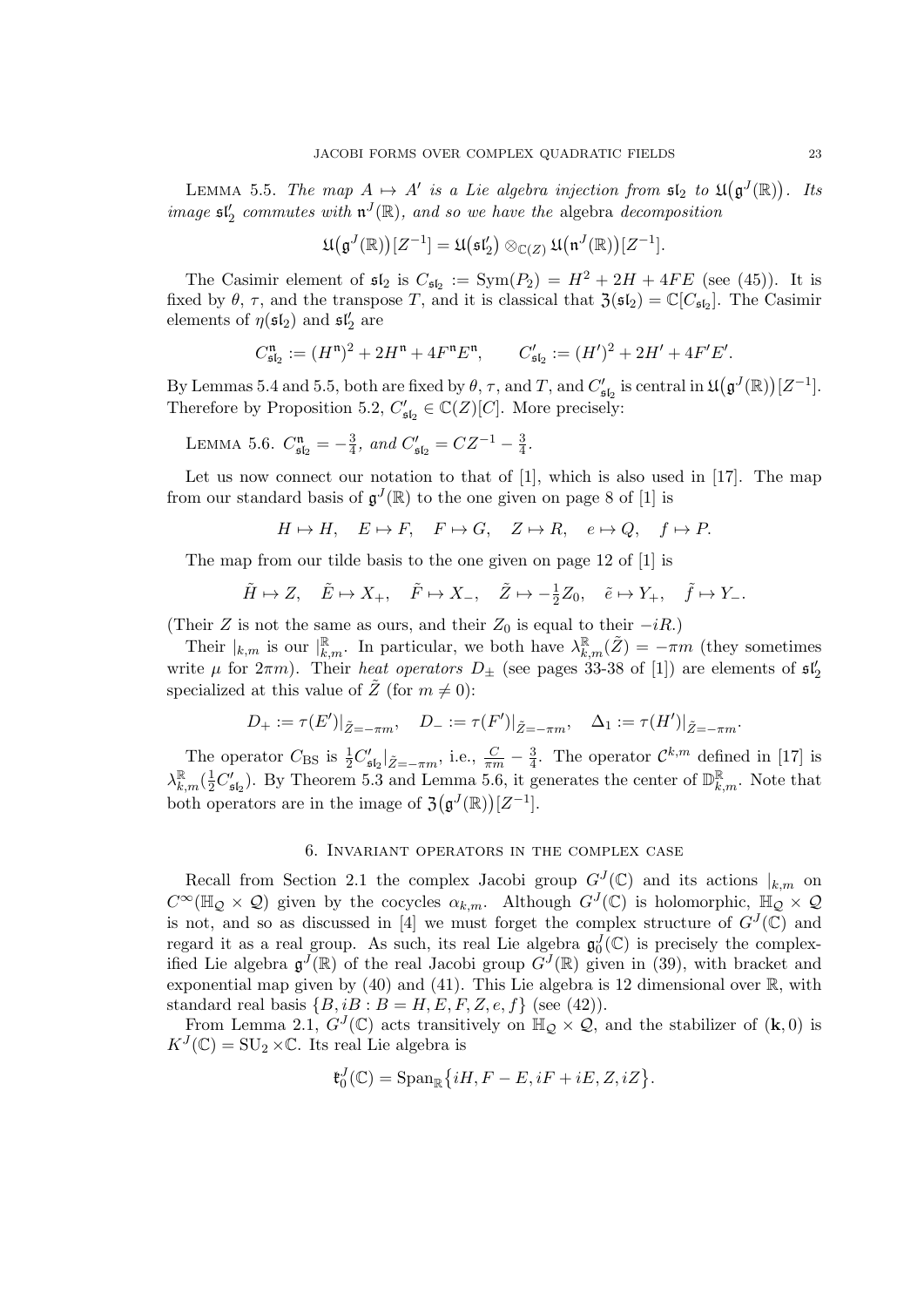There is more than one  $K^J(\mathbb{C})$ -invariant splitting of  $\mathfrak{g}_0^J(\mathbb{C})$ . We shall use the following  $K^J(\mathbb{C})$ -invariant complement of  $\mathfrak{k}_0^J(\mathbb{C})$ :

$$
\mathfrak{m}_0^J(\mathbb{C})=\mathrm{Span}_{\mathbb{R}}\big\{H,iF-iE,F+E,e,ie,f,if\big\}.
$$

6.1. Real representations of complex groups. At this point we must discuss com**b.1. Real representations of complex groups.** At this point we must discuss complexifications. We will need two copies  $\mathbb{C}_i$  and  $\mathbb{C}_j$  of  $\mathbb{C}$ , with copies i and j of  $\sqrt{-1}$ , respectively. All proofs in this section will omitted.

Suppose that  $U_0$  is a vector space over  $\mathbb{C}_i$ . Regarded as a real vector space, its complexification is  $U := U_0 \otimes_{\mathbb{R}} \mathbb{C}_j$ , a module over the commutative ring  $\mathbb{C}_i \otimes_{\mathbb{R}} \mathbb{C}_j$ . Define elements  $\iota_{\pm} := (1 \mp ji)/2$  of this ring, and note

$$
\iota_{\pm}^2 = \iota_{\pm}, \quad \iota_{+}\iota_{-} = 0, \quad \iota_{+} + \iota_{-} = 1, \quad i\iota_{\pm} = \pm j\iota_{\pm}.
$$

LEMMA 6.1. In the above setting, define  $U_{\pm} := \iota_{\pm}(U_0)$ . Then  $U_{\pm}$  are  $\mathbb{C}_j$ -subspaces of U, and  $U = U_+ \oplus U_-$ . Regarding  $U_0$  as complex over  $\mathbb{C}_i$  and  $U_{\pm}$  as complex over  $\mathbb{C}_j$ , the maps  $\iota_{\pm}: U_0 \to U_{\pm}$  are complex-linear and conjugate-linear isomorphisms, respectively. If  $U_0$ is an algebra, then U is too,  $U_{\pm}$  are ideals, and  $\iota_{\pm}: U_0 \to U_{\pm}$  are algebra isomorphisms.

If a real form of  $U_0$  is specified, the associated i-conjugation  $u \mapsto \overline{u}$  on  $U_0$  extends to the  $\mathbb{C}_j$ -linear endomorphism of U defined by  $\iota_{\pm}(u) \mapsto \iota_{\mp}(\overline{u}).$ 

LEMMA 6.2. Suppose that A and B are vector spaces over  $\mathbb{C}_i$  and that  $B_0$  is a real form of B. If  $L_0: A \to B_0$  is an R-linear map, then there exists a unique  $\mathbb{C}_i$ -linear map  $L : A \rightarrow B$  such that  $L_0 = \text{Re}(L)$ .

For the rest of this section, fix a complex Lie algebra  $\mathfrak{g}_0$  over  $\mathbb{C}_i$  and let  $\mathfrak{g} := \mathfrak{g}_0 \otimes_{\mathbb{R}} \mathbb{C}_j$ be its complexification. Since  $\mathfrak g$  is the direct sum of its ideals  $\mathfrak g_+$  and  $\mathfrak g_-,$ 

(46) 
$$
\mathfrak{U}(\mathfrak{g}) = \mathfrak{U}(\mathfrak{g}_+) \otimes_{\mathbb{C}_j} \mathfrak{U}(\mathfrak{g}_-), \quad \mathfrak{Z}(\mathfrak{g}) = \mathfrak{Z}(\mathfrak{g}_+) \otimes_{\mathbb{C}_j} \mathfrak{Z}(\mathfrak{g}_-)
$$

as algebras, and  $\iota$ + extend to complex-linear and conjugate-linear isomorphisms from  $\mathfrak{U}(\mathfrak{g}_0)$  (over  $\mathbb{C}_i$ ) to  $\mathfrak{U}(\mathfrak{g}_+)$  (over  $\mathbb{C}_i$ ).

Let V be a  $\mathbb{C}_i$ -space of real form  $V_0$ , and suppose that  $\pi : \mathfrak{g}_0 \to \text{End}_{\mathbb{C}_i}(V)$  is an R-linear representation. Then there are R-linear maps  $\text{Re}(\pi)$  and  $\text{Im}(\pi)$  from  $\mathfrak{g}_0$  to  $\text{End}_{\mathbb{R}}(V_0)$  such that  $\pi = \text{Re}(\pi) + i \text{Im}(\pi)$ , and we have the *conjugate representation*  $\overline{\pi} := \text{Re}(\pi) - i \text{Im}(\pi)$ , another R-linear representation of  $\mathfrak{g}_0$  in  $\mathrm{End}_{\mathbb{C}_i}(V)$ .

Now apply Lemma 6.2 to  $\frac{1}{2} \text{Re}(\pi)$  and  $\frac{1}{2} \text{Im}(\pi)$  with  $\mathfrak{g}_0$  for A and  $\text{End}_{\mathbb{R}}(V_0)$  for  $B_0$ . This yields  $\mathbb{C}_i$ -linear maps  $R_\pi$ ,  $I_\pi : \mathfrak{g}_0 \to \text{End}_{\mathbb{C}_i}(V)$  such that  $\pi = 2(\text{Re}(R_\pi) + i \text{Re}(I_\pi)).$ Let  $\overline{R}_{\pi}$  and  $\overline{I}_{\pi}$  be their conjugates with respect to  $V_0$ . Note that  $R_{\overline{n}} = R_{\pi}$  and  $I_{\overline{n}} = -I_{\pi}$ .

Extend  $\pi$  to a complex-linear representation of  $\mathfrak g$  (over  $\mathbb C_i$ ) on V (over  $\mathbb C_i$ ).

LEMMA 6.3.  $\pi \circ \iota_+$  is  $R_\pi + iI_\pi$ , and  $\pi \circ \iota_-$  is  $\overline{R}_\pi + i\overline{I}_\pi$ , which is  $\overline{\pi \circ \iota_+}$ . They are  $\mathbb{C}_i$ -linear and  $\mathbb{C}_i$  conjugate-linear representations of  $\mathfrak{g}_0$  on V, respectively.

6.2. The algebra  $\mathbb{D}_m$ . In this section we will prove Theorem 2.3. Since  $\mathfrak{g}_0^J(\mathbb{C})$  is a  $\mathbb{C}_i$ -Lie algebra, we take its complexification to be  $\mathfrak{g}_0^J(\mathbb{C}) \otimes_{\mathbb{R}} \mathbb{C}_j$ . Similarly, let  $\mathfrak{k}^J(\mathbb{C})$  and  $\mathfrak{m}^J(\mathbb{C})$ be the  $\mathbb{C}_j$ -complexifications of  $\mathfrak{k}_0^J(\mathbb{C})$  and  $\mathfrak{m}_0^J(\mathbb{C})$  (note that the latter are not  $\mathbb{C}_i$ -spaces).

Recall from Proposition 2.2 that conjugation by  $y^{-k}$  is an equivalence from  $|_{0,m}$  to  $|_{k,m}$ . Therefore it is also an isomorphism from the algebra of  $|_{0,m}$ -invariant operators to that of  $|k_m$ -invariant operators, and so from now on it suffices to consider only the case  $k = 0$ .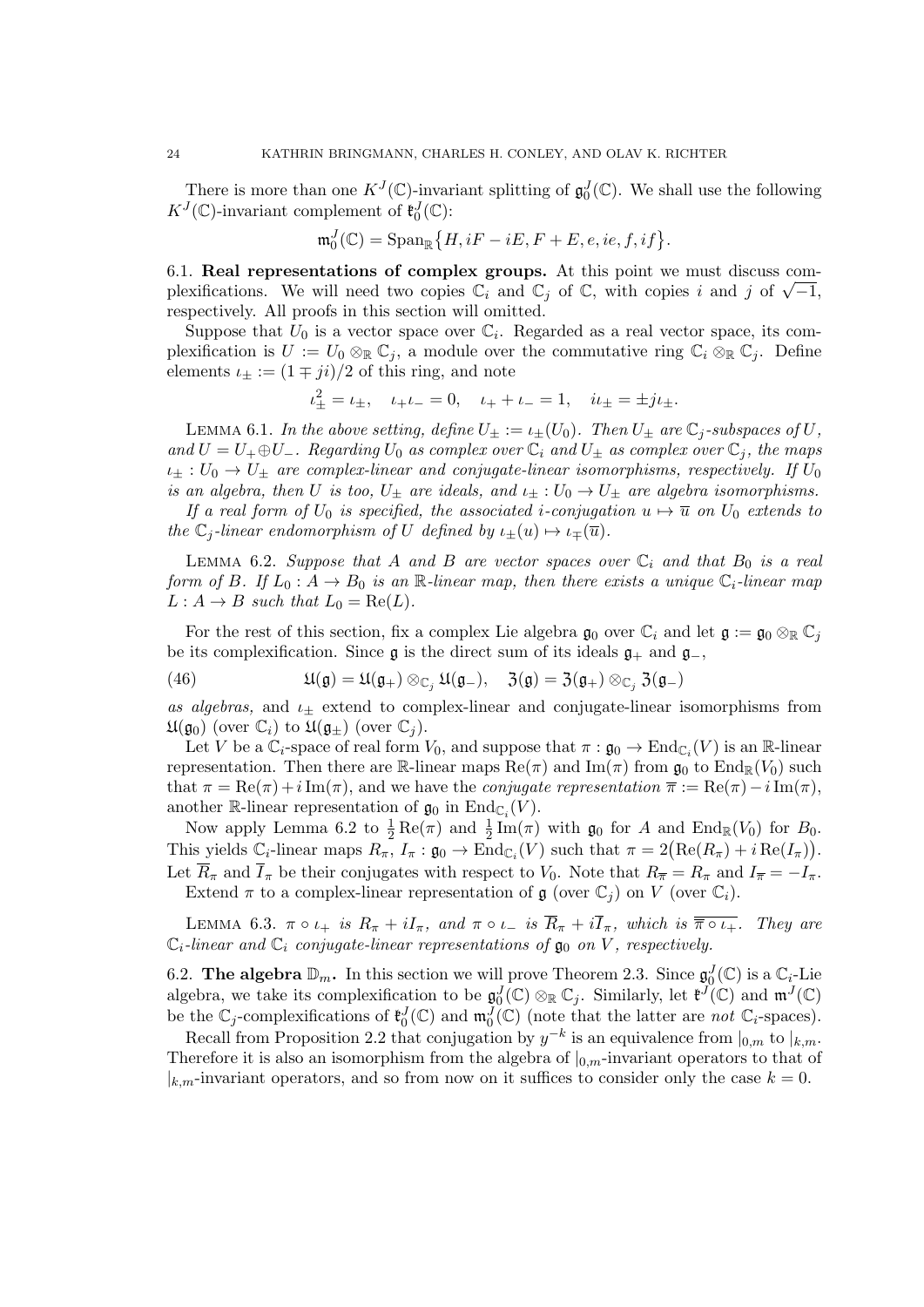Let use the pattern of abbreviation established in Section 5.2, without the superscript R or the subscript k. Thus  $\mathbb{D}_m$  is the algebra of  $|_{0,m}$ -invariant differential operators, and  $\lambda_m$  is the left action corresponding to  $|_{0,m}$ . We have also the spaces  $\mathcal{E}_m$ ,  $\mathcal{I}_m$ , and  $\mathcal{D}_m$ from (34), the filtration-preserving algebra isomorphism  $R_m : \mathcal{D}_m \to \mathbb{D}_m$  from (36), and the linear bijections from Section 4.3:

(47) 
$$
\delta_m : \mathcal{S}(\mathfrak{m}^J(\mathbb{C}))^{\mathfrak{k}^J(\mathbb{C})} \to \mathcal{D}_m, \quad \text{IDO}_m = R_m \circ \delta_m \circ (-1)^{\text{degree}}.
$$

*Proof of Theorem 2.3.* Henceforth we usually write  $\mathfrak{g}$ ,  $\mathfrak{k}$ , and  $\mathfrak{m}$  for  $\mathfrak{g}^{J}(\mathbb{C})$ ,  $\mathfrak{k}^{J}(\mathbb{C})$ , and  $\mathfrak{m}^{J}(\mathbb{C})$ , and for  $\Omega \in \mathfrak{U}(\mathfrak{g})$  we set  $\Omega_{\pm} := \iota_{\pm}(\Omega)$ . First we prove that  $\mathcal{C}_{m}^{\pm} := \mathcal{C}_{0,m}^{\pm}$  are invariant and generate a polynomial algebra which is the image of  $\mathfrak{Z}(\mathfrak{g})$  under  $\lambda_m$ . Combine Proposition 5.2 and (46) to obtain:

PROPOSITION 6.4.  $\mathfrak{Z}(\mathfrak{g}^J(\mathbb{C}))$  is the polynomial algebra  $\mathbb{C}[Z_+, Z_-, C_+, C_-].$ 

As a representation of  $\mathfrak{g}_0$ ,  $\lambda_m$  is R-linear and acts by  $\mathbb{C}_i$ -linear endomorphisms on  $C^{\infty}(\mathbb{H}_{\mathcal{O}} \times \mathcal{Q})$ , which has a natural real form: the real-valued functions. Thus we are in the setting of Lemma 6.3. The values of  $\lambda_m$  on  $\{B, iB : B = H, E, F, Z, e, f\}$  are given on page 153 of [4], except for the formula  $\lambda_m(sZ) = -4\pi i \text{Re}(t_{mms})$ . They are given in a form which makes it straightforward to deduce the  $\mathbb{C}_i$ -linear maps  $R_{\lambda_m}$  and  $I_{\lambda_m}$  of Lemma 6.3, giving the following lemma.

LEMMA 6.5. For  $B \in \{H, E, F, Z, e, f\}$ ,  $\lambda_m(B_+) = B^+_{0,m}$  (see (5)). The conjugate representation  $\overline{\lambda}_m$  is  $\lambda_{im}$ , and so  $\lambda_m(B_-) = \overline{\lambda_{im}(B_+)} = B_{0,m}^-$  (see (6)).

Considering  $\lambda_m$  as a complex-linear representation of g, it is now clear that  $\lambda_m(Z_\pm)$ are scalars and  $\lambda_m(C_{\pm}) = -\pi i C_m^{\pm}$ . In light of Section 4.1,  $C_m^{\pm}$  generate  $\lambda_m(\mathfrak{Z}(\mathfrak{g}))$ . To prove that they are algebraically independent, verify that their symbols are given by

$$
-\pi i \mathcal{C}_m^+ \equiv y^2 \big(\partial_{\overline{x}} \partial_u^2 - \partial_x \partial_{\overline{v}}^2 + \partial_y \partial_u \partial_{\overline{v}}\big) + yv \big(\partial_u \partial_{\overline{u}} + \partial_v \partial_{\overline{v}}\big) \partial_u, \quad \mathcal{C}_m^- \equiv \overline{\mathcal{C}_m^+}.
$$

Suppose that they satisfy a degree  $d$  relation. The symbol of this relation is of the form  $\sum_{i=0}^d c_i(\mathcal{C}_m^+)^{d-i}(\mathcal{C}_m^-)^i$ , the degree 3d symbol of which is zero. Applying it to  $x^j \overline{x}^{d-j} u^{2(d-j)} \overline{u}^{2j}$  and evaluating at  $(k, 0)$  shows that  $c_i = 0$  for all i, so the relation is trivial.

It remains to prove that  $C_m^{\pm}$  generate the center  $Z(\mathbb{D}_m)$  of  $\mathbb{D}_m$ . Since  $R_m: \mathcal{D}_m \to \mathbb{D}_m$ is an algebra isomorphism, it suffices to prove that the natural images  $C_{\pm} + \mathcal{I}_m$  of  $C_{\pm}$  in  $\mathcal{D}_m$  generate  $Z(\mathcal{D}_m)$ . We will need a basis of  $\mathcal{D}_m$ , which we will obtain by constructing a basis of  $\mathcal{S}(\mathfrak{m})^{\mathfrak{k}}$  and applying (47). Verify that

$$
\begin{array}{rcl}\n\mathfrak{k} & = & \text{Span}_{\mathbb{C}_j} \left\{ H_+ - H_-, \ E_+ - F_-, \ F_+ - E_-, \ Z_\pm \right\}, \\
\mathfrak{m} & = & \text{Span}_{\mathbb{C}_j} \left\{ H_+ + H_-, \ E_+ + F_-, \ F_+ + E_-, \ e_\pm, \ f_\pm \right\}.\n\end{array}
$$

As a  $\mathfrak{k}\text{-module}$ ,  $\mathfrak{m}$  splits as  $\mathfrak{m}_2 \oplus \mathfrak{m}_+ \oplus \mathfrak{m}_-$ , where

 $\mathfrak{m}_2 := \text{Span}\big\{H_+ + H_-, E_+ + F_-, F_+ + E_-\big\}, \quad \mathfrak{m}_\pm := \text{Span}\big\{e_\pm, f_\pm\big\}.$ 

Recall from Section 5.1 the standard basis  $\{H, E, F\}$  of  $\mathfrak{sl}_2$ , and its action on the module  $L_1 = \text{Span}\{e, f\}$ . It is easy to see that  $H_+ - H_-, E_+ - F_-,$  and  $F_+ - E_-$  are a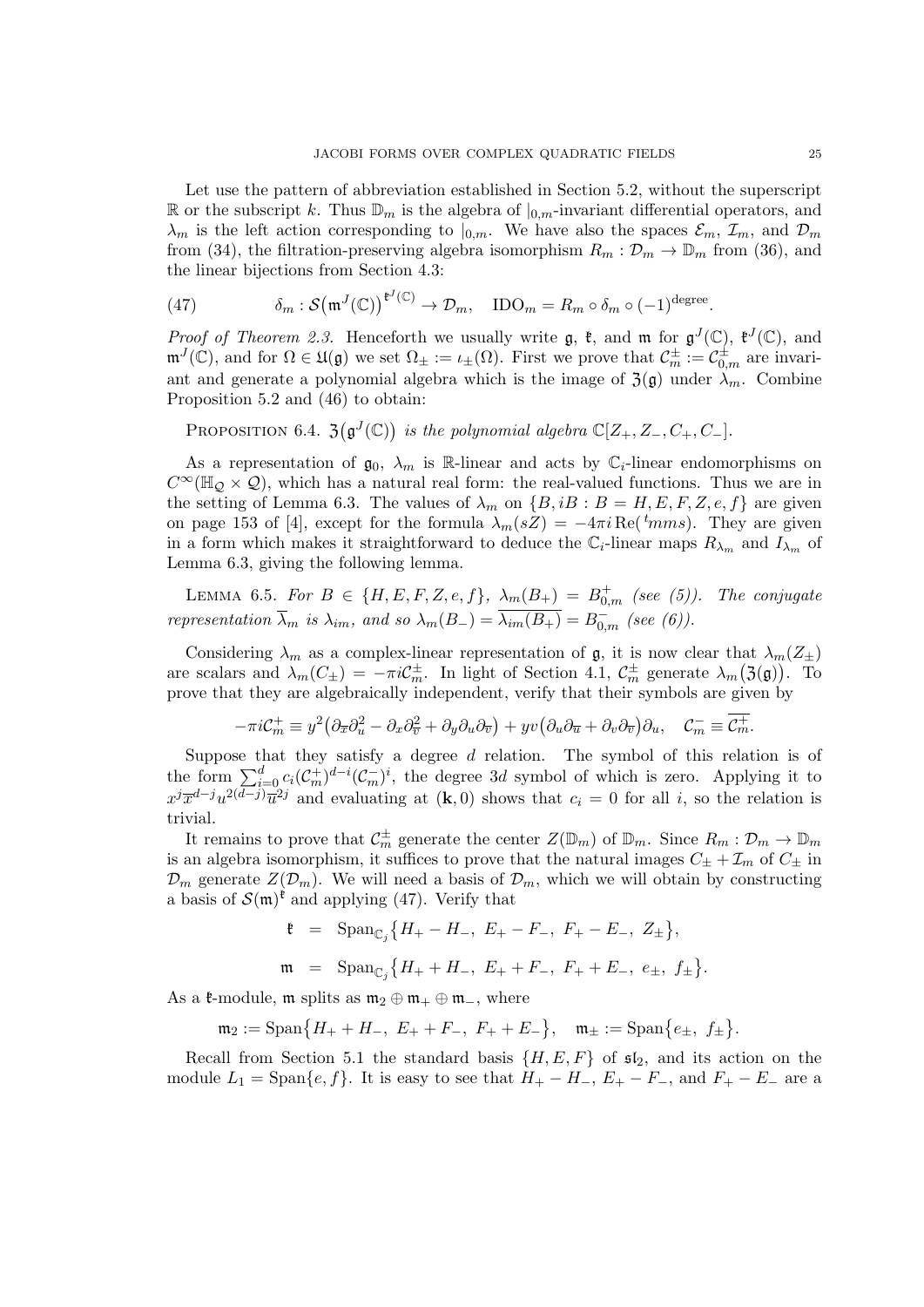standard basis of the copy of  $\mathfrak{sl}_2$  in  $\mathfrak{k}$ , and that

$$
H_+-H_- \mapsto H_+ + H_-, \quad E_+-F_- \mapsto E_+ + F_-, \quad F_+-E_- \mapsto F_+ + E_-
$$

defines a  $\mathfrak{k}$ -equivalence from  $\mathfrak{k}$  to  $\mathfrak{m}_2$ . Also,

 $e \mapsto e_+$ ,  $f \mapsto f_+$ ;  $e \mapsto f_-,$   $f \mapsto -e_-$ 

define equivalences from the  $\mathfrak{sl}_2$ -action on  $L_1$  to the  $\mathfrak{k}$ -actions on  $\mathfrak{m}_\pm$ .

A little work with (44) and (45) gives the following lemma. Keeping in mind that in  $\mathfrak{g}, X$  and iX are independent over  $\mathbb{C}_i$ , define the following elements of  $\mathcal{S}(\mathfrak{m})$ :

$$
Q_{\tau} := 4(F_{+} + E_{-})(E_{+} + F_{-}) + (H_{+} + H_{-})^{2} = (F + E)^{2} + (iF - iE)^{2} + H^{2},
$$
  
\n
$$
Q_{z} := 4(f_{+}f_{-} + e_{+}e_{-}) = f^{2} + (if)^{2} + e^{2} + (ie)^{2},
$$
  
\n
$$
\Gamma_{0} := 4(2(F_{+} + E_{-})e_{+}f_{-} + 2(E_{+} + F_{-})f_{+}e_{-}) + (H_{+} + H_{-})(f_{+}f_{-} - e_{+}e_{-})),
$$
  
\n
$$
\Gamma_{+} := 8((E_{+} + F_{-})f_{+}^{2} - (F_{+} + E_{-})e_{+}^{2} - (H_{+} + H_{-})f_{+}e_{+}),
$$
  
\n
$$
\Gamma_{-} := 8((F_{+} + E_{-})f_{-}^{2} - (E_{+} + F_{-})e_{-}^{2} - (H_{+} + H_{-})f_{-}e_{-}).
$$
  
\nLEMMA 6.6.  $S^{2}(m)^{t} = \text{Span}\{Q_{\tau}, Q_{z}\}, \text{ and } S^{3}(m)^{t} = \text{Span}\{\Gamma_{0}, \Gamma_{+}, \Gamma_{-}\}.$ 

This lemma matches Lemma 5.2 of [4]; the invariants  $Q_{\tau}$ ,  $Q_z$ ,  $C_0$ ,  $C_+$ , and  $C_-\$  given there are our  $Q_{\tau}$ ,  $Q_z$ ,  $\Gamma_0$ ,  $j\Gamma_+$ , and  $j\Gamma_-$ , respectively. Note that the *i*-conjugation defined by the usual real form of  $\mathfrak{g}_0$  fixes  $Q_\tau$ ,  $Q_z$ , and  $\Gamma_0$  and exchanges  $\Gamma_+$  and  $\Gamma_-$ .

In Theorem 5.3 of [4] we proved that these five invariants generate  $\mathcal{S}(\mathfrak{m})^{\mathfrak{k}}$  and have a relation ideal generated by a single relation. However, only a sketch of the argument was given; here we shall give a complete proof.

PROPOSITION 6.7. The set  ${Q_{\tau}^{i_{\tau}}} \Gamma_0^{i_0} Q_{z}^{i_z} \Gamma_+^{i_+} \Gamma_-^{i_-} : i_{\tau}, i_z, i_p, i_m \in \mathbb{N}, i_0 = 0, 1}$  is a basis of  $S(\mathfrak{m})^{\mathfrak{k}},$  and

(48) 
$$
\Gamma_0^2 + \Gamma_+ \Gamma_- - Q_\tau Q_z^2 = 0.
$$

PROOF: To prove (48), write  $S^{i,j,k}(\mathfrak{m})$  for the  $\mathfrak{k}$ -submodule  $S^i(\mathfrak{m}_2)S^j(\mathfrak{m}_+)S^k(\mathfrak{m}_-)$  of  $\mathcal{S}(\mathfrak{m})$ . By (44),  $\mathcal{S}^{2,2,2}(\mathfrak{m})$  is  $\mathfrak{k}$ -equivalent to  $(L_4 \oplus L_0) \otimes L_2 \otimes L_2$ , which has a 2-dimensional space of invariants. Hence  $\Gamma_0^2$ ,  $\Gamma_+\Gamma_-,$  and  $Q_\tau Q_z^2$  must be related. Keeping track of only certain terms (for example the coefficients of  $e^4$  or of  $H^2$ ) gives (48) quickly.

Write B for our proposed basis. In light of (48), proving that  $S(\mathfrak{m})^{\mathfrak{k}}$  equals Span B is equivalent to proving that our five invariants generate it.

Write  $H_{\mathfrak{k}}$ ,  $E_{\mathfrak{k}}$ , and  $F_{\mathfrak{k}}$  for the basis elements  $H_+ - H_-, E_+ - F_-,$  and  $F_+ - E_-$  of the copy of  $\mathfrak{sl}_2$  in  $\mathfrak{k}$ , and  $H_{\mathfrak{m}}$ ,  $E_{\mathfrak{m}}$ , and  $F_{\mathfrak{m}}$  for the basis elements  $H_+ + H_-$ ,  $E_+ + F_-$ , and  $F_+ + E_-$  of  $\mathfrak{m}_2$ . Suppose that P is an invariant of degree r in  $E_{\mathfrak{m}}$ . Assume by induction that invariants of lower  $E_{\rm m}$ -degree are in Span  $\beta$ . We may assume further that P is homogeneous of degree  $r + s$  in  $m_2$ , so the coefficient of  $E_m^r$  in P is  $\sum_{i=0}^s H_m^{s-i} F_m^i p_i$  for unique  $p_i \in \mathbb{C}[e_+, f_+]$ .

Considering ad( $E_{\ell}$ ) $P = 0$ , one finds that  $p_i = 0$  for  $i < s$ . Then considering ad( $F_{\ell}$ ) $P =$ 0 leads to  $ad(F_{\mathfrak{k}})p_s = 0$ . Thus modulo terms of lower  $E_{\mathfrak{m}}$ -degree,  $P \equiv E_{\mathfrak{m}}^r F_{\mathfrak{m}}^s p_s$ , where  $p_s$ is a **t**-lowest weight vector of  $S(\mathfrak{m}_+ \oplus \mathfrak{m}_-)$ .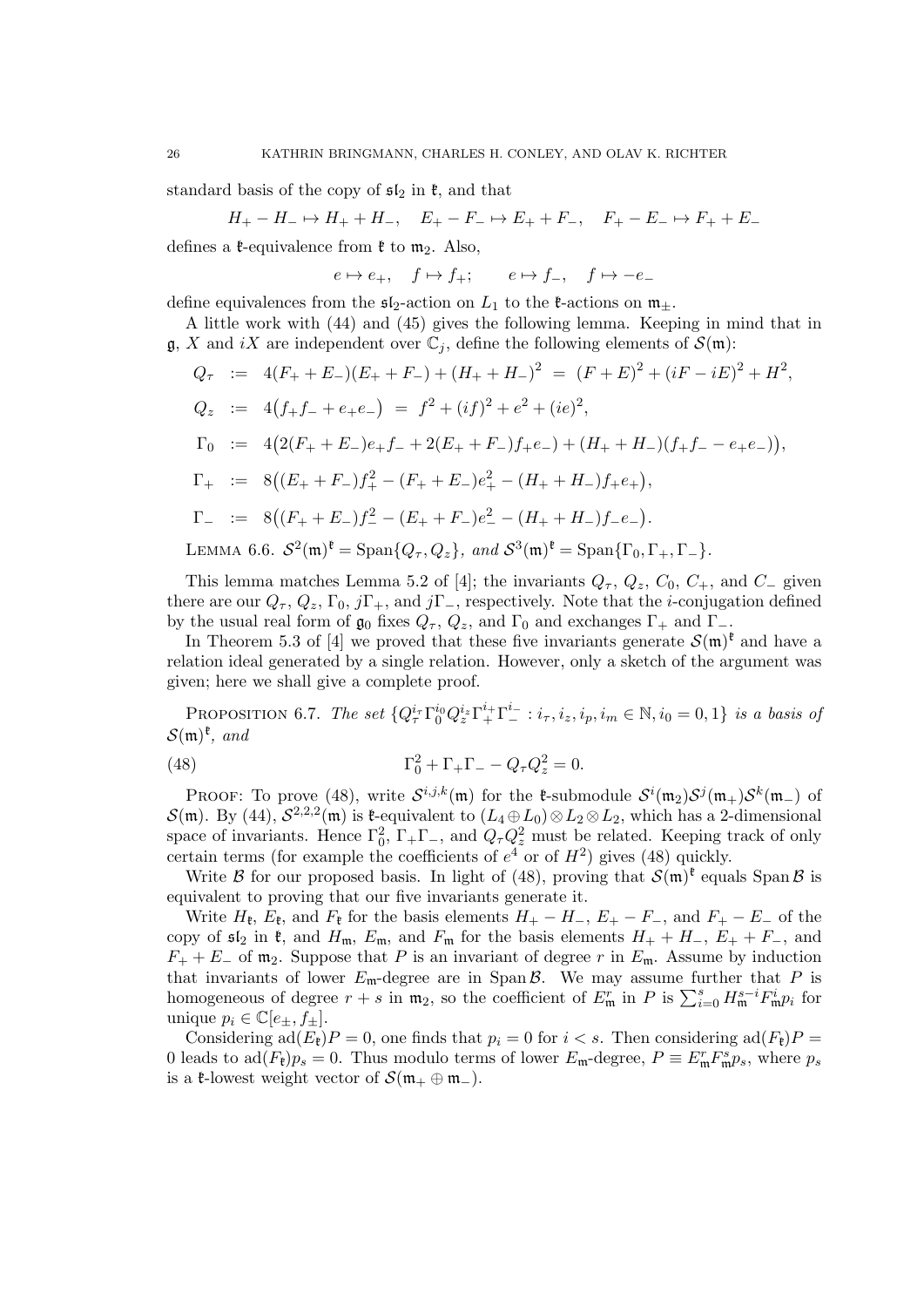Using (44), it is not hard to prove that

(49) 
$$
\mathcal{S}(\mathfrak{m}_+ \oplus \mathfrak{m}_-) = \mathbb{C}[Q_z] \otimes \bigoplus_{a,b \in \mathbb{N}} L(\mathfrak{m}_+ \oplus \mathfrak{m}_-, a, b),
$$

where  $L(\mathfrak{m}_+ \oplus \mathfrak{m}_-, a, b)$  is the  $\mathfrak{k}$ -copy of  $L_{a+b}$  of highest weight vector  $e_+^a f_-^b$  and lowest weight vector  $f_+^a e_-^b$ . By (49),  $p_s \in \text{Span}_{\mathbb{C}[Q_z]} \{ f_+^a e_-^b : a+b=r-s \}$ . Therefore we can lower P's  $E_{\mathfrak{m}}$ -degree by subtracting an element of Span  $\mathcal{B}$ , proving Span  $\mathcal{B} = \mathcal{S}(\mathfrak{m})^{\mathfrak{k}}$ .

To prove that the elements of  $\beta$  are independent, use (44) again to prove that

(50) 
$$
\mathcal{S}(\mathfrak{m}_2) = \mathbb{C}[Q_\tau] \otimes \bigoplus_{c \in 2\mathbb{N}} L(\mathfrak{m}_2, c),
$$

where  $L(\mathfrak{m}_2, c)$  is the  $\mathfrak{k}$ -copy of  $L_c$  of highest weight vector  $E_{\mathfrak{m}}^{c/2}$  and lowest weight vector  $F_{\mathfrak{m}}^{c/2}$  (this is Kostant's harmonic factorization for  $\mathfrak{sl}_2$ ). For  $a + b$  even, let  $P(a, b)$  be the unique invariant in  $L(\mathfrak{m}_2, a + b) \otimes L(\mathfrak{m}_+ \oplus \mathfrak{m}_-, a, b)$ . By (49) and (50), the  $P(a, b)$  are independent over  $\mathbb{C}[Q_{\tau}, Q_z]$ . Examining the proof of Span  $\mathcal{B} = \mathcal{S}(\mathfrak{m})^{\mathfrak{k}}$  and using (48), one finds that  $\{P(a+b): a+b \leq 2N\}$  and  $\{\Gamma_0^{i_0}\Gamma_+^{i_+}\Gamma_-^{i_-}: i_0+i_p+i_m \leq N, i_0=0,1\}$  have the same span over  $\mathbb{C}[Q_{\tau}, Q_z]$  and the same cardinality. The result follows.

We now prove that  $C_{\pm} + \mathcal{I}_m$  generate  $Z(\mathcal{D}_m)$ . Define elements  $\delta_{\bullet}(\mathbb{C}, m)$  (we usually write simply  $\delta_{\bullet}$ ) of  $\mathcal{D}_m$  as follows:

$$
\delta_z := \delta_m(Q_z), \quad \delta_\tau := \delta_m(Q_\tau), \quad \delta_0 := \delta_m(\Gamma_0), \quad \delta_+ := \delta_m(\Gamma_+), \quad \delta_- := \delta_m(\Gamma_-).
$$

By Proposition 6.7,  $\{\delta_\tau^{i_\tau}\delta_0^{i_0}\delta_z^{i_z}\delta_+^{i_+}\delta_-^{i_-}:i_\tau,i_z,i_p,i_m\in\mathbb{N},i_0=0,1\}$  is a basis of  $\mathcal{D}_m$ . Using the following lemma, a calculation at the symbol level exactly analogous to the one at the end of Section 5.2 gives the result.

LEMMA 6.8. Up to symbols in  $\mathcal{D}_m$ ,

$$
\delta_{\pm} \equiv 16C_{\pm}, \quad \delta_0^2 \equiv \delta_{\tau}\delta_z^2 - \delta_{+}\delta_{-}, \quad [\delta_z, \delta_{\tau}] \equiv 4\delta_0, \quad [\delta_z, \delta_0] \equiv 2\delta_z^2.
$$

PROOF: Let us review computation in  $\mathcal{D}_m$ . Let  $\pi_m$  be the character of  $K^J(\mathbb{C})$  associated to  $|_{0,m}$  by Section 4.2. (In fact,  $\pi_m$  is the character associated to  $|_{k,m}$  for all k, and it sends  $Z_+$  to  $-2\pi i \frac{t_{mm}}{Z}$ ,  $Z_-$  to  $-2\pi i \frac{t_{mm}}{Z}$ , and  $H_{\mathfrak{k}}$ ,  $E_{\mathfrak{k}}$ , and  $F_{\mathfrak{k}}$  to zero, but we shall not need this.) Here  $\mathcal{E}_m = \mathfrak{U}(\mathfrak{g}) = \text{Sym}(\mathcal{S}(\mathfrak{m})) \cdot \mathfrak{U}(\mathfrak{k})$ . Consider a pure product  $\Omega = \text{Sym}(\Omega_m)\Omega_{\mathfrak{k}}$  in this space. By (35), it is congruent to  $Sym(\Omega_m)\pi_m(\Omega_{\ell}^T)$ . In particular, if  $\Omega_{\ell}$  has non-zero constant term  $\omega$ , then  $\Omega$  and  $\omega\Omega_{\rm m}$  have the same degree and symbol modulo  $\mathcal{I}_m$ .

Since  $\Gamma_{\pm}$  are cubic in m, the symbols of  $\delta_{\pm}$  modulo  $\mathcal{I}_m$  are independent of m and may be computed by setting all terms in  $\Gamma_+$  from  $\mathfrak k$  to zero, i.e., setting  $Z_+ \equiv 0$ ,  $H_+ \equiv H_-$ ,  $E_+ \equiv F_-,$  and  $F_+ \equiv E_-.$  Checking Definition 5 gives the first congruence. The second is immediate from (48) and the fact that  $\delta_m$  is an algebra isomorphism up to symbol.

For the last two congruences, note that for any  $\Theta$  and  $\Theta'$  in  $\mathfrak{U}(\mathfrak{g})$ , the symbol of  $[\Theta, \Theta']$  depends only on the symbols of  $\Theta$  and  $\Theta'$ . It follows that we need only compute the symbols of  $[Q_z, Q_\tau]$  and  $[Q_z, \Gamma_0]$ , treating  $Q_z$ ,  $Q_\tau$ , and  $\Gamma_0$  as elements of  $\mathcal{E}_m/\mathcal{I}_m$ . Commutators of elements of  $m$  which lie in  $\mathfrak k$  give zero modulo symbol, so we only keep commutators of  $H_{\mathfrak{m}}$ ,  $E_{\mathfrak{m}}$ , and  $F_{\mathfrak{m}}$  with  $e_{\pm}$  and  $f_{\pm}$ . Therefore up to symbol,  $[Q_z, Q_{\tau}]$  must be of degree  $(1, 1, 1)$  and  $[Q_z, \Gamma_0]$  must be of degree  $(0, 2, 2)$ . It only remains to compute the constants of proportionality, for which one need only keep track of one term.  $\Box$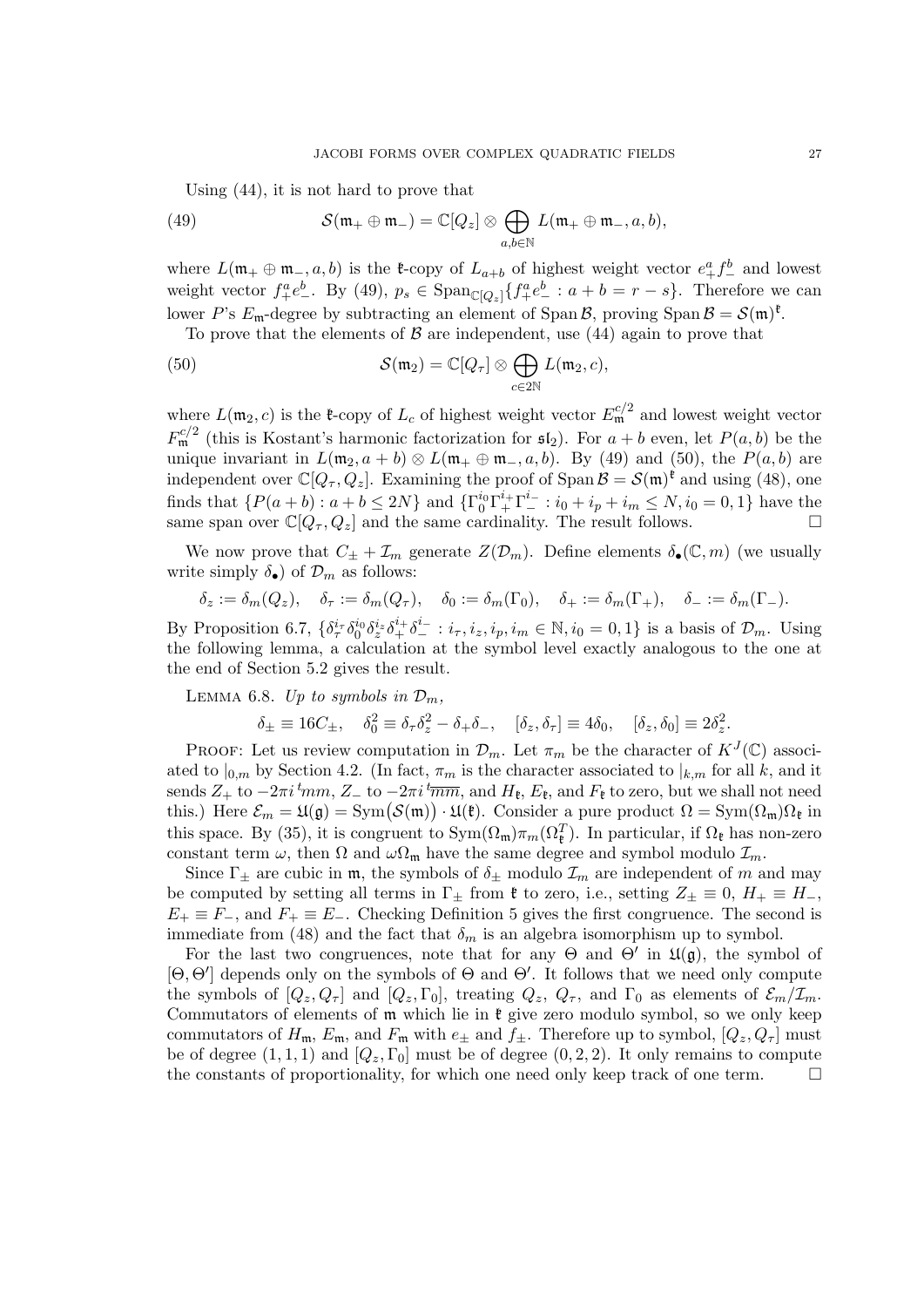6.3. Remarks. We leave the reader with some open problems. First, the irreducible representations of  $K^{J}(\mathbb{C}) = SU_2 \times \mathbb{R}^2$  are parametrized by  $(n, m, m') \in \mathbb{N} \times \mathbb{C} \times \mathbb{C}$ , where  $n + 1$  is the dimension. As we mentioned in [4], a study of the invariant differential operators of the associated vector-valued slash actions would be a natural extension of both our work and that of Friedberg [9]. Equation (36) would be useful.

Second, the characters of the algebras  $\mathbb{D}_m$  and  $\mathbb{D}_{k,m}^{\mathbb{R}}$  may be of interest, as these algebras must act by scalars on any slash-irreducible subrepresentation of the space of functions on which they act. These characters are of course simply the characters of the abelianizations  $\mathbb{D}_{m}/[\mathbb{D}_{m}, \mathbb{D}_{m}]$  and  $\mathbb{D}_{k,m}^{\mathbb{R}}/[\mathbb{D}_{k,m}^{\mathbb{R}}, \mathbb{D}_{k,m}^{\mathbb{R}}]$ , and it appears to be reasonably easy to compute all of them.

Finally, regarding  $\mathbb{D}_m$  as a deformation of  $\mathbb{D}_0$  yields an unobstructed 2-class in the Hochschild cohomology of  $\mathbb{D}_m$ . Similarly,  $\mathbb{D}_{k,m}^{\mathbb{R}}$  gives two 2-classes in the cohomology of D R  $_{0,0}^{\mathbb{R}}$ . It could be amusing to compute these cohomology spaces and decide whether or not the 2-classes are trivial. Theorem 5.3 would be useful in the real case; one would need its complex analog for the complex case. The computations might be reduced by using the  $\mathbb{C}_i$ -linear automorphisms  $\theta$  and  $\tau$  of  $\mathfrak{g}_0$  defined in Section 5.1. They both preserve  $\mathfrak{k}_0$ and  $\mathfrak{m}_0$ , and so they extend to  $\mathbb{C}_j$ -linear automorphisms of  $\mathfrak g$  which commute with  $\iota_\pm$  and preserve  $\mathfrak k$  and  $\mathfrak m$ .

Acknowledgments: We thank Ameya Pitale and Ralf Schmidt for interesting discussions which led to this paper, and the referee for thoughtful comments which improved it.

### **REFERENCES**

- [1] BERNDT, R., AND SCHMIDT, R. Elements of the representation theory of the Jacobi group. Progr. Math. 163. Birkhäuser, Basel, 1998.
- [2] Borel, A. Introduction to automorphic forms, in: Algebraic groups and discontinuous subgroups (Proc. Sympos. Pure Math., Boulder, Colo., 1965). Amer. Math. Soc., 1966, pp. 199–210.
- [3] BORHO, W. Primitive und vollprimitive Ideale in Einhüllenden von  $\mathfrak{sl}(5,\mathbb{C})$ . *J. Algebra* **43** (1976), 619–654.
- [4] BRINGMANN, K., CONLEY, C., AND RICHTER, O. Maass-Jacobi forms over complex quadratic fields. Math. Res. Lett. 14, no. 1 (2007), 137–156.
- [5] CARDY, J. Operator content of two-dimensional conformally invariant theories. Nuclear Phys. B 270, no. 2 (1986), 186–204.
- [6] CHOIE, Y., AND RICHTER, O. Classification of the space spanned by theta series and applications. Proc. Amer. Math. Soc. 135, no. 8 (2007), 2309–2315.
- [7] EICHLER, M., AND ZAGIER, D. The theory of Jacobi forms. Birkhäuser, Boston, 1985.
- [8] ELSTRODT, J., GRUNEWALD, F., AND MENNICKE, J. Groups acting on hyperbolic space. Springer Monographs in Mathematics. Springer, Berlin, 1998.
- [9] FRIEDBERG, S. Differential operators and theta series. Trans. Amer. Math. Soc. 287, no. 2 (1985), 569–589.
- [10] GROSS, B., KOHNEN, W., AND ZAGIER, D. Heegner points and derivatives of L-series. II. Math. Ann. 278, 1-4 (1987), 497–562.
- [11] HELGASON, S. Invariant differential equations on homogeneous manifolds. Bull. Amer. Math. Soc. 84, no. 5 (1977), 751–774.
- [12] Helgason, S. Some results on invariant differential operators on symmetric spaces. Amer. J. Math. 114, no. 4 (1992), 789–811.
- [13] IMAMOGLU, O. The Kubota symbol for  $Sp(2n, Q(i))$ . J. Number Theory 52 (1995), 17–34.
- [14] KOHNEN, W. Modular forms of half-integral weight on  $\Gamma_0(4)$ . Math. Ann. 248, 3 (1980), 249–266.